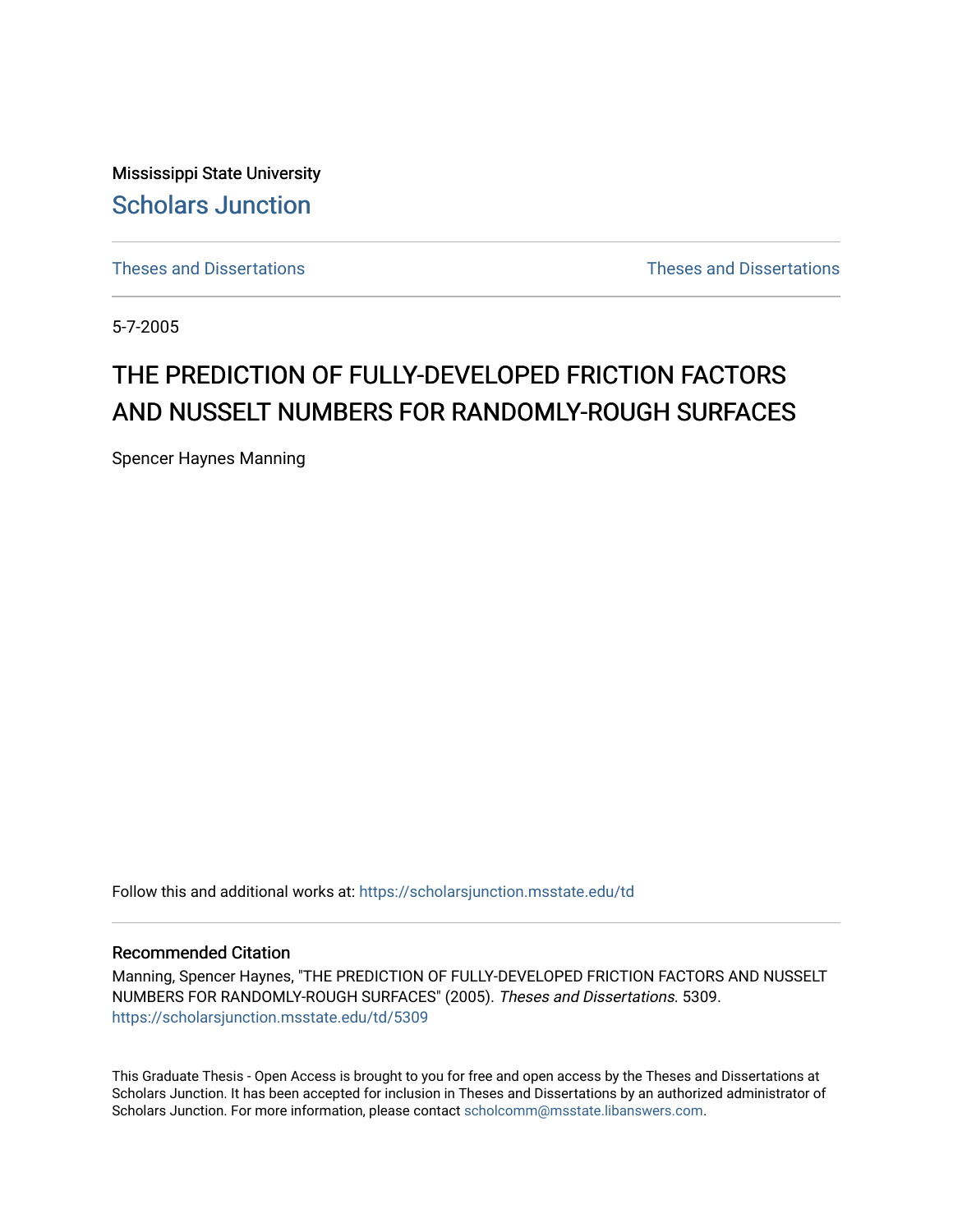# THE PREDICTION OF FULLY-DEVELOPED FRICTION FACTORS AND NUSSELT NUMBERS FOR RANDOMLY ROUGH SURFACES

By

Spencer Haynes Manning

A Thesis Submitted to the Faculty of Mississippi State University in Partial Fulfillment of the Requirements for the Degree of Master of Science in Mechanical Engineering in the Department of Mechanical Engineering

Mississippi State, Mississippi

May 2005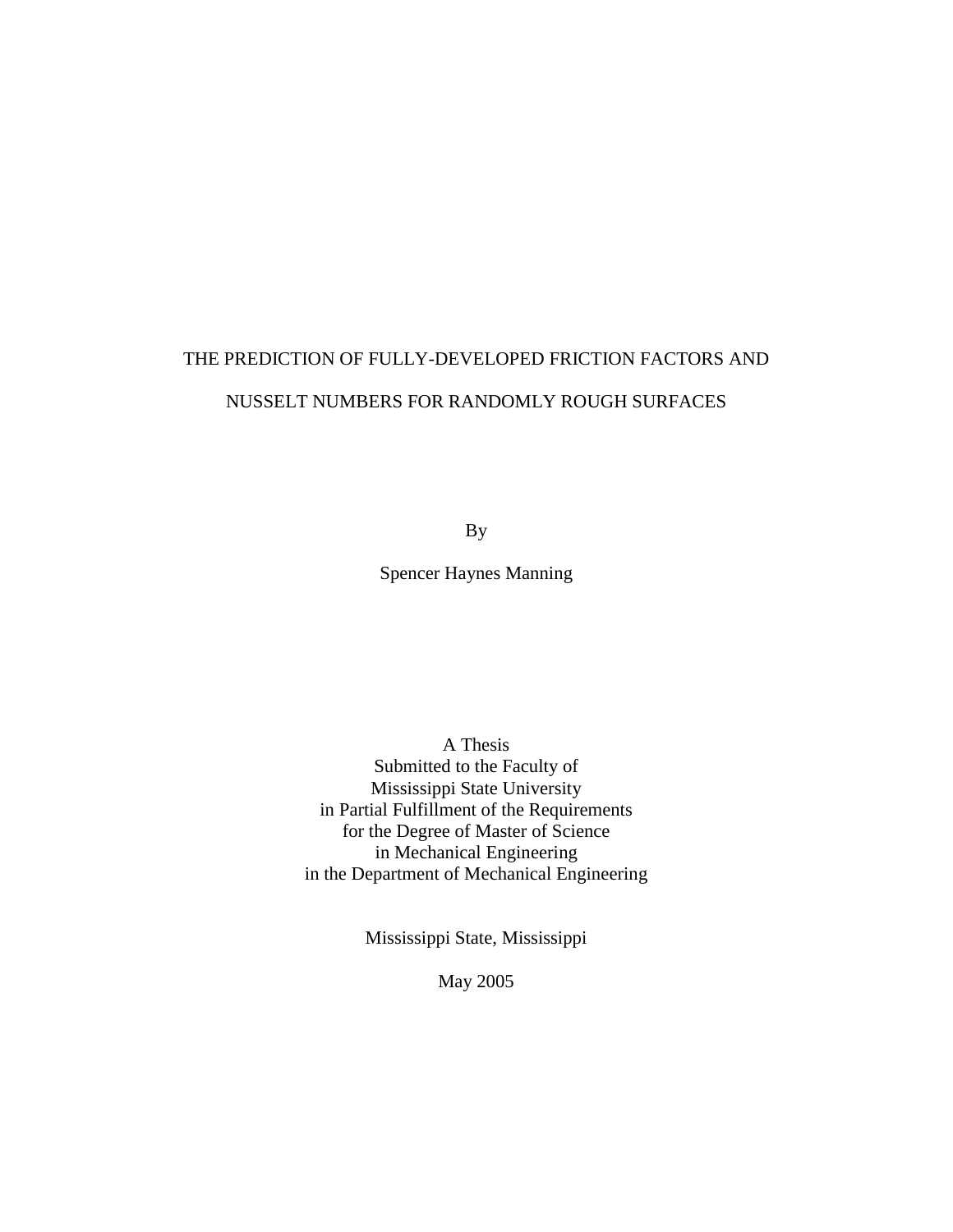## THE PREDICTION OF FULLY-DEVELOPED FRICTION FACTORS AND NUSSLET NUMBERS FOR RANDOMLY-ROUGH SURFACES

By

### Spencer Haynes Manning

\_\_\_\_\_\_\_\_\_\_\_\_\_\_\_\_\_\_\_\_\_\_\_\_\_\_\_\_\_\_\_\_\_ \_\_\_\_\_\_\_\_\_\_\_\_\_\_\_\_\_\_\_\_\_\_\_\_\_\_\_\_\_\_\_\_\_

\_\_\_\_\_\_\_\_\_\_\_\_\_\_\_\_\_\_\_\_\_\_\_\_\_\_\_\_\_\_\_\_\_ \_\_\_\_\_\_\_\_\_\_\_\_\_\_\_\_\_\_\_\_\_\_\_\_\_\_\_\_\_\_\_\_\_

Approved:

B. Keith Hodge W. Glenn Steele Professor of Mechanical Engineering Professor and Head of Mechanical (Director of Thesis) Engineering

(Committee Member)

Louay M. Chamra Rogelio Luck

Associate Professor of Mechanical Associate Professor of Mechanical Engineering Engineering and Director of Graduate (Committee Member) Studies in Mechanical Engineering

W. Glenn Steele Interim Dean of the College of Engineering

\_\_\_\_\_\_\_\_\_\_\_\_\_\_\_\_\_\_\_\_\_\_\_\_\_\_\_\_\_\_\_\_\_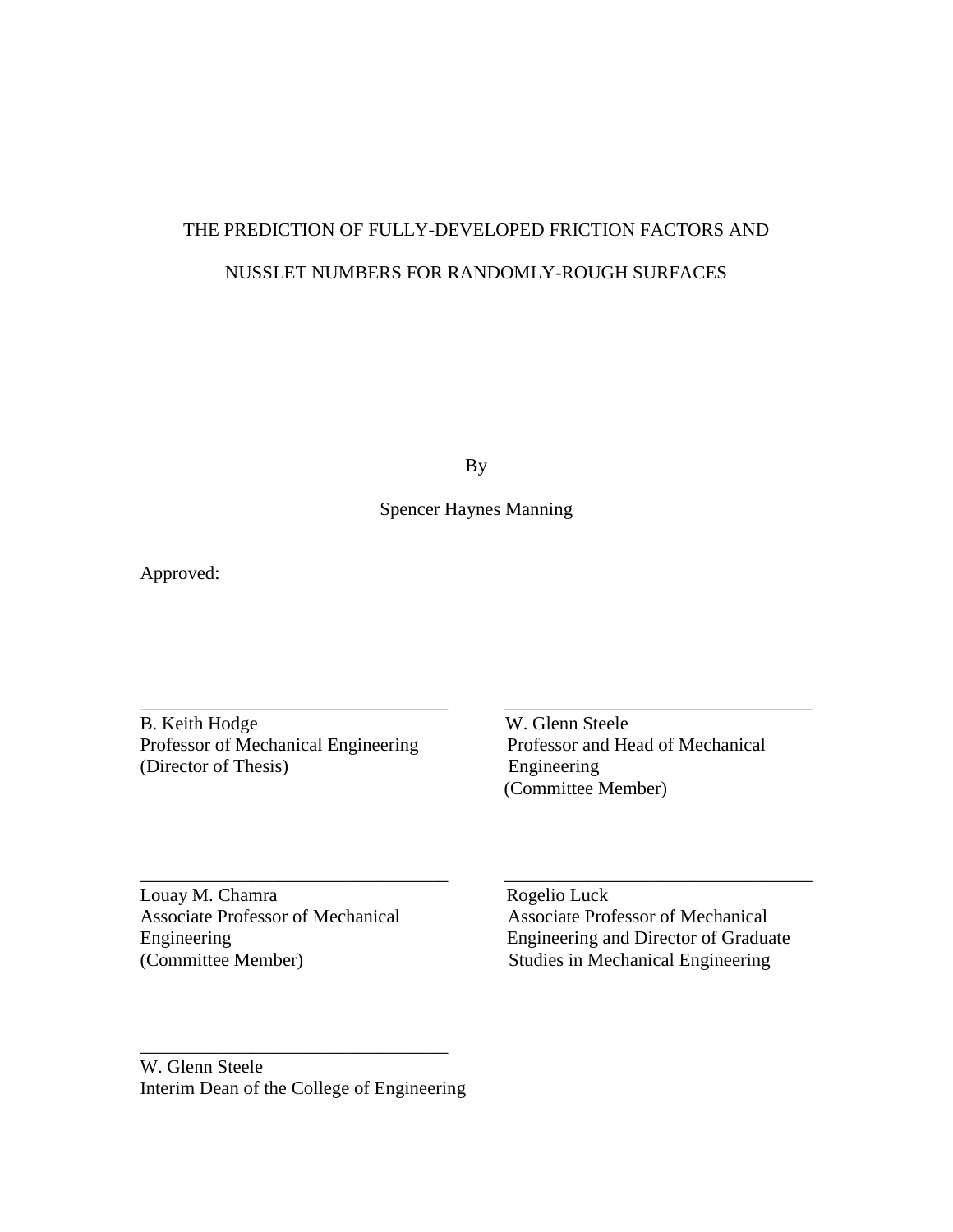Name: Spencer Haynes Manning

Date of Degree: May 7, 2005

Institution: Mississippi State University

Major Field: Mechanical Engineering

Major Professor: Dr. B. Keith Hodge

#### Title of Study: THE PREDICTION OF FULLY-DEVELOPED FRICTION FACTORS AND NUSSELT NUMBERS FOR RANDOMLY-ROUGH SURFACES

Pages in Study: 53

#### Candidate for Degree of Master of Science

 A computer program based on the discrete-element method has been developed to compute friction factors and Nusselt Numbers for fully-developed turbulent flows with randomly-rough surfaces. Formulations of the discrete-element model for fullydeveloped turbulent flows inside circular pipes and between infinite parallel plates with the necessary adaptations for randomly-rough surfaces are provided. Utilizing the output of a three-dimensional profilometer, proper description of the randomly-rough surface is necessary for use within the discrete-element model. Proper description of the randomlyrough surface is achieved by the McClain (2002) method of characterization.

 Predictions from the discrete-element model computer program are compared with the classical, laminar and turbulent, smooth-wall results. In addition to the smoothwall evaluations, predictions are compared with experimental results for turbulent internal flows with deterministic surface roughness. Predictions from the model demonstrated excellent agreement in all cases. Friction factor and Nusselt Number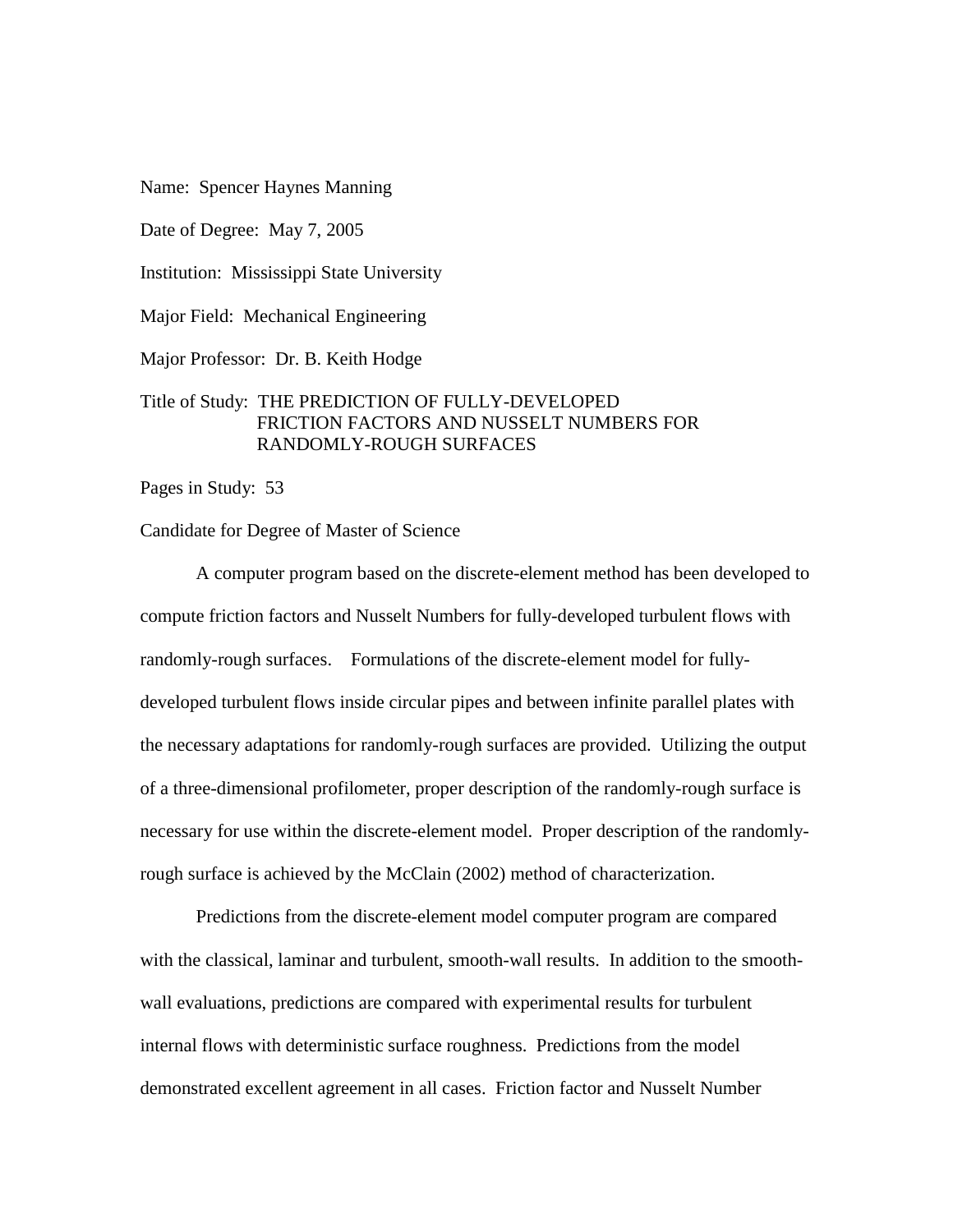predictions for fully-developed flows over randomly-rough surfaces are also presented. With the friction factor and Nusselt Number data, velocity profiles for flows over randomly-rough, deterministically-rough and smooth surfaces are provided for comparison.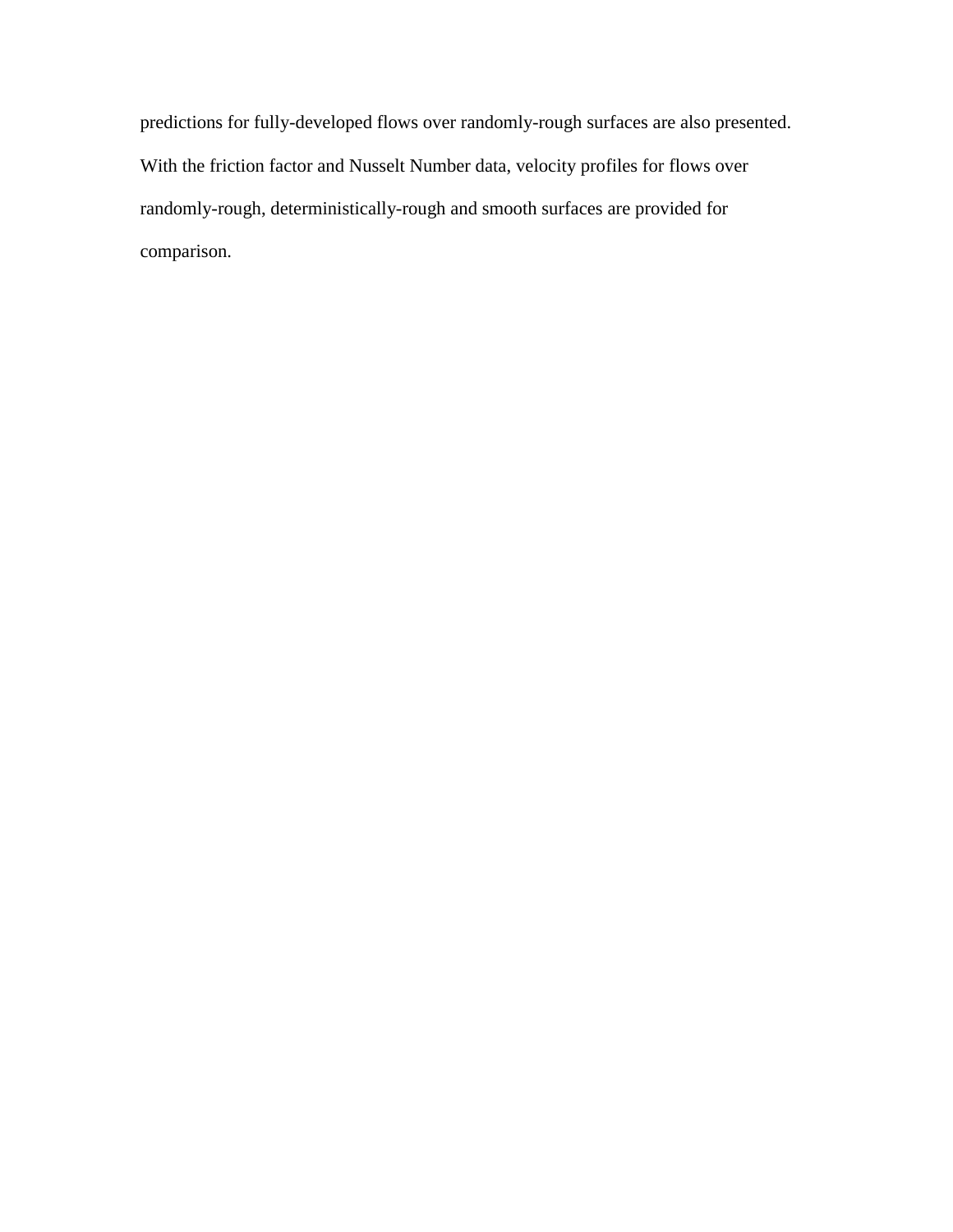#### ACKNOWLEDGEMENTS

 I would like to convey my deepest thanks to my family for their continued support in all of my endeavors. They deserve more thanks than I can ever give. To Dr. B. K. Hodge, thank you for your guidance, advice and willingness to explain throughout this undertaking. To the other members of my committee: Dr. Glenn Steele and Dr. Louay Chamra, thank you for your advice and willingness to listen. Also, to Dr. Stephen McClain at the University of Alabama – Birmingham, thank you for your help in making this work possible.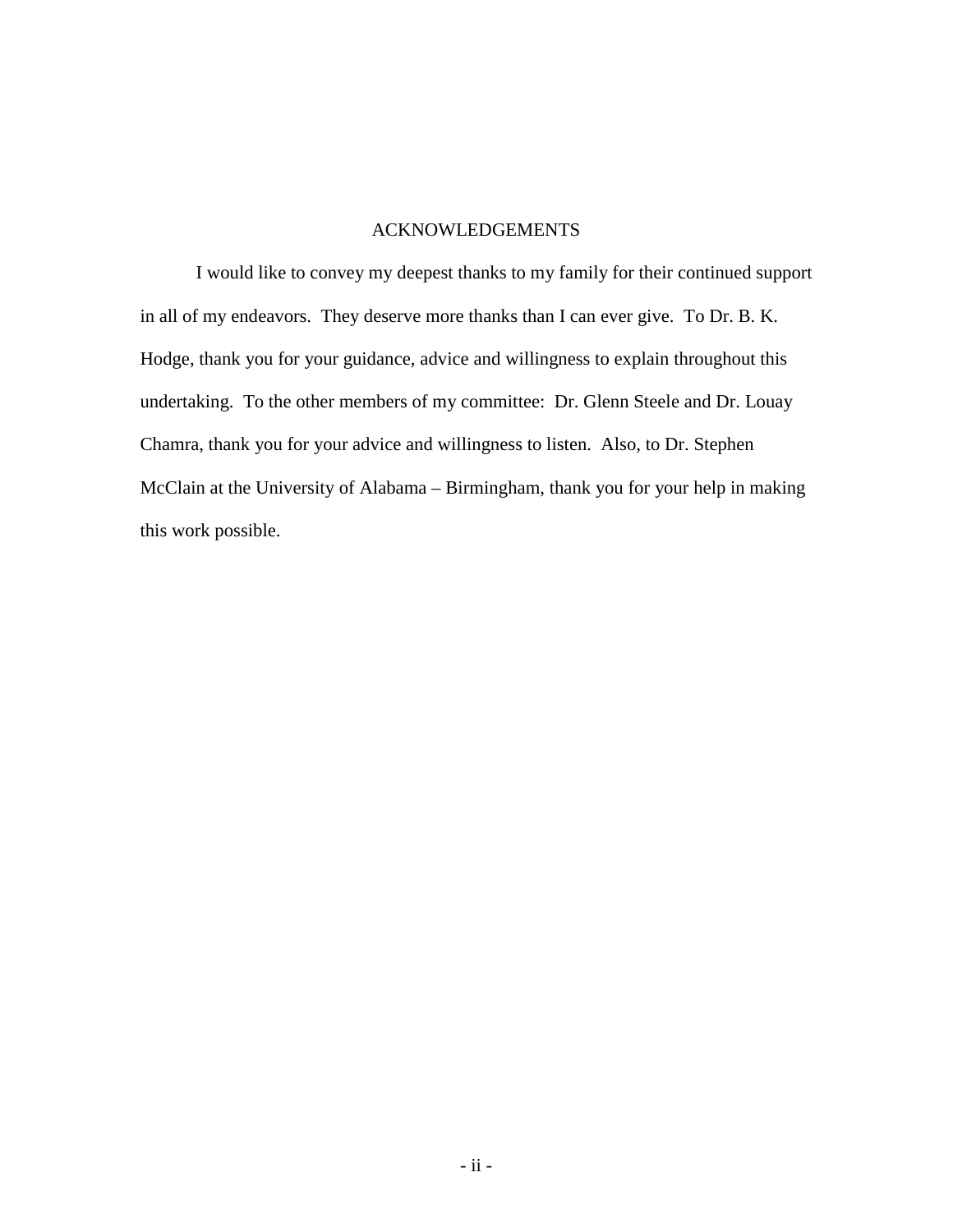## TABLE OF CONTENTS

|                |                                               | Page                           |
|----------------|-----------------------------------------------|--------------------------------|
|                |                                               | $\mathbf{ii}$                  |
|                |                                               | V                              |
|                |                                               | vi                             |
|                |                                               | viii                           |
| <b>CHAPTER</b> |                                               |                                |
| I.             |                                               | 1                              |
|                |                                               | $\mathbf{1}$<br>$\overline{2}$ |
| II.            | DISCRETE ELEMENT FORMULATION FOR FULLY-       | 3                              |
|                |                                               | 3<br>8<br>10                   |
| III.           | RANDOM ROUGHNESS ADAPTATIONS TO THE DISCRETE- | 17                             |
| IV.            |                                               | 26                             |
|                |                                               | 26<br>30<br>32                 |
| V.             |                                               | 42                             |
| VI.            |                                               | 44                             |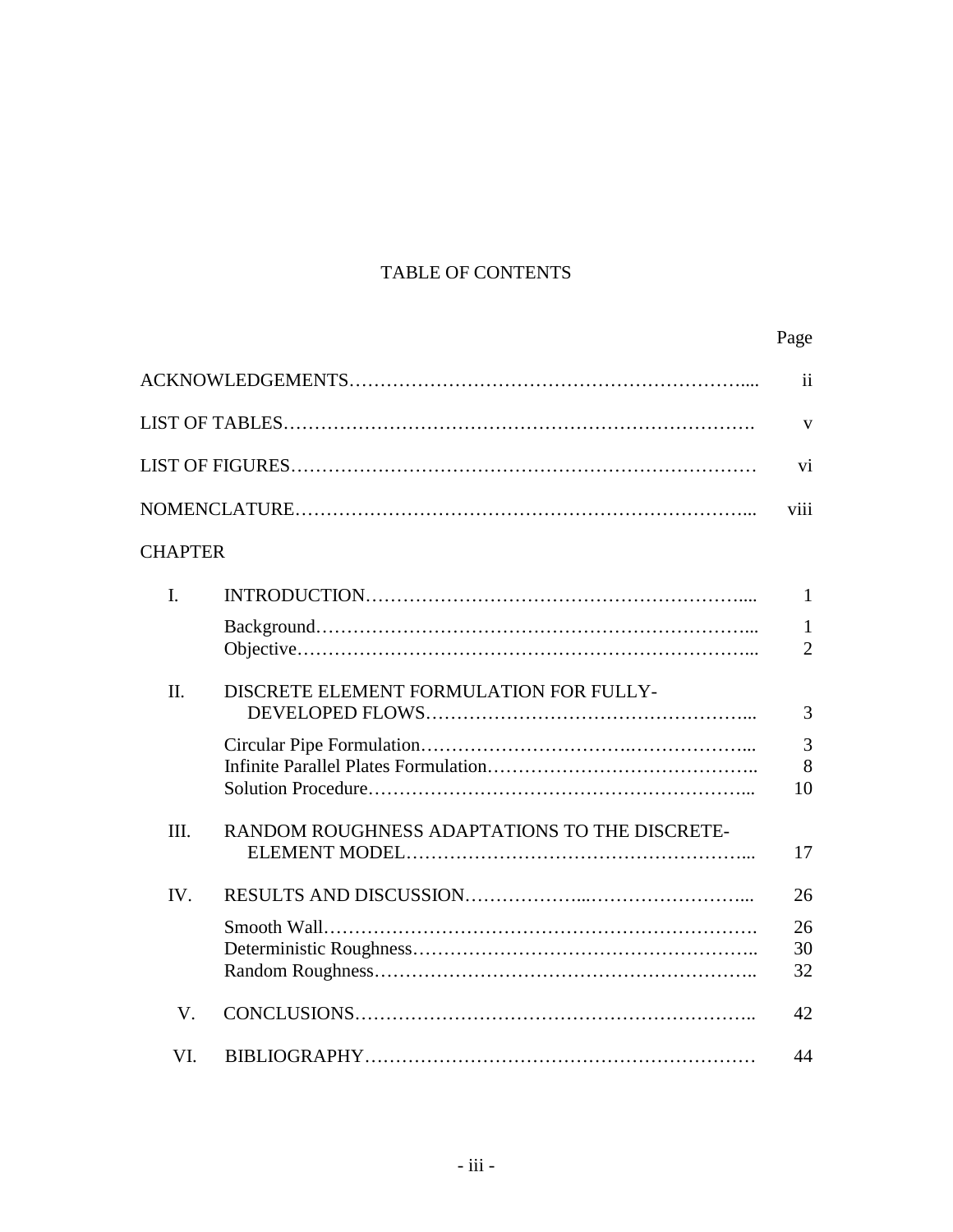## APPENDIX

| TEXT FILE FORMAT FOR EVALUATING RANDOMLY-ROUGH |    |
|------------------------------------------------|----|
| <b>SURFACES</b>                                | 46 |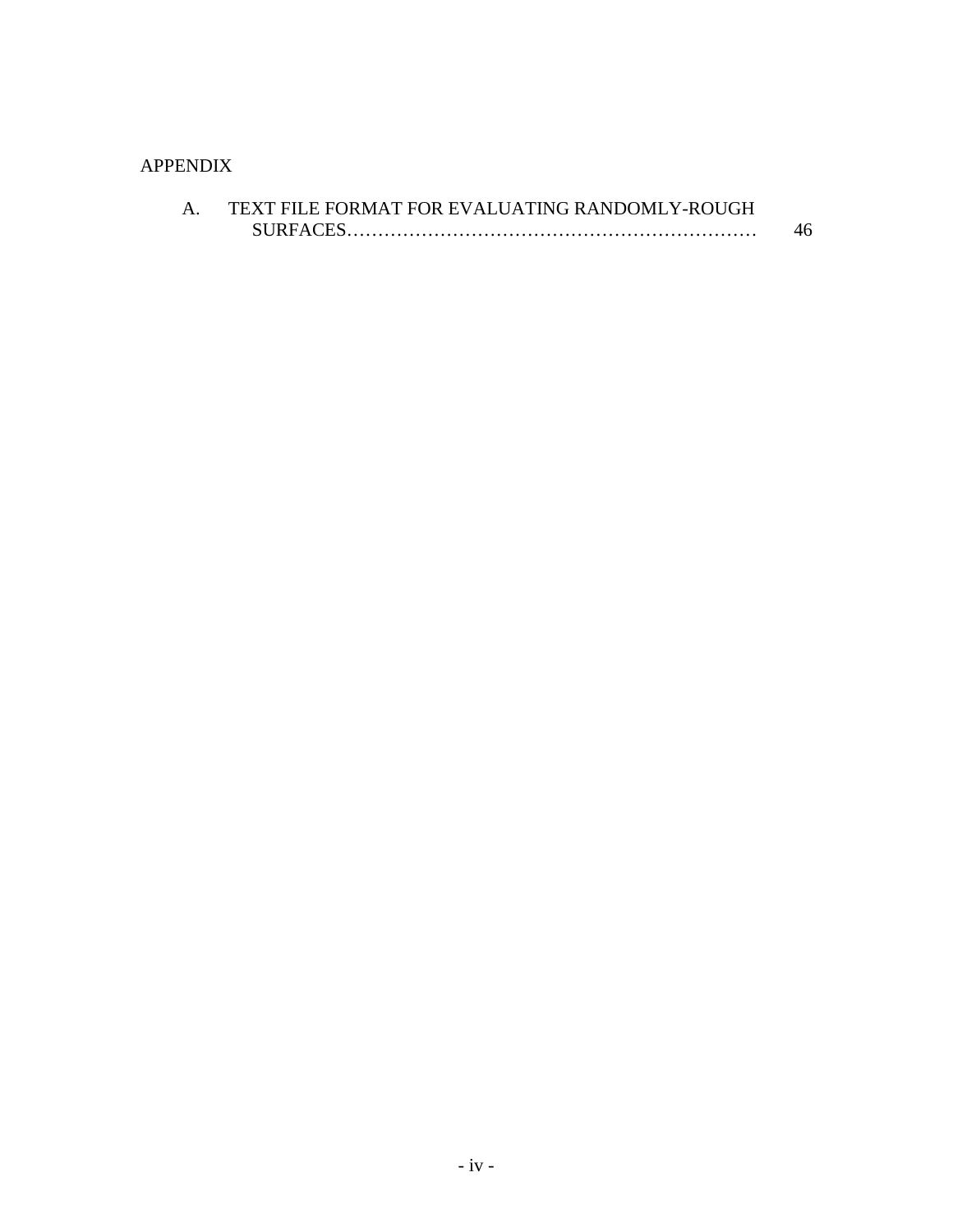## LIST OF TABLES

| <b>TABLE</b> |                                                                   | Page |
|--------------|-------------------------------------------------------------------|------|
| 4.1          |                                                                   | 27   |
| 4.2          | Flow Comparison Between Smooth Infinite Parallel Plates           | 27   |
| 4.3          |                                                                   | 30   |
| 4.4          | Conditions for the "Deposit" Surface [McClain (2002)] Predictions | 36   |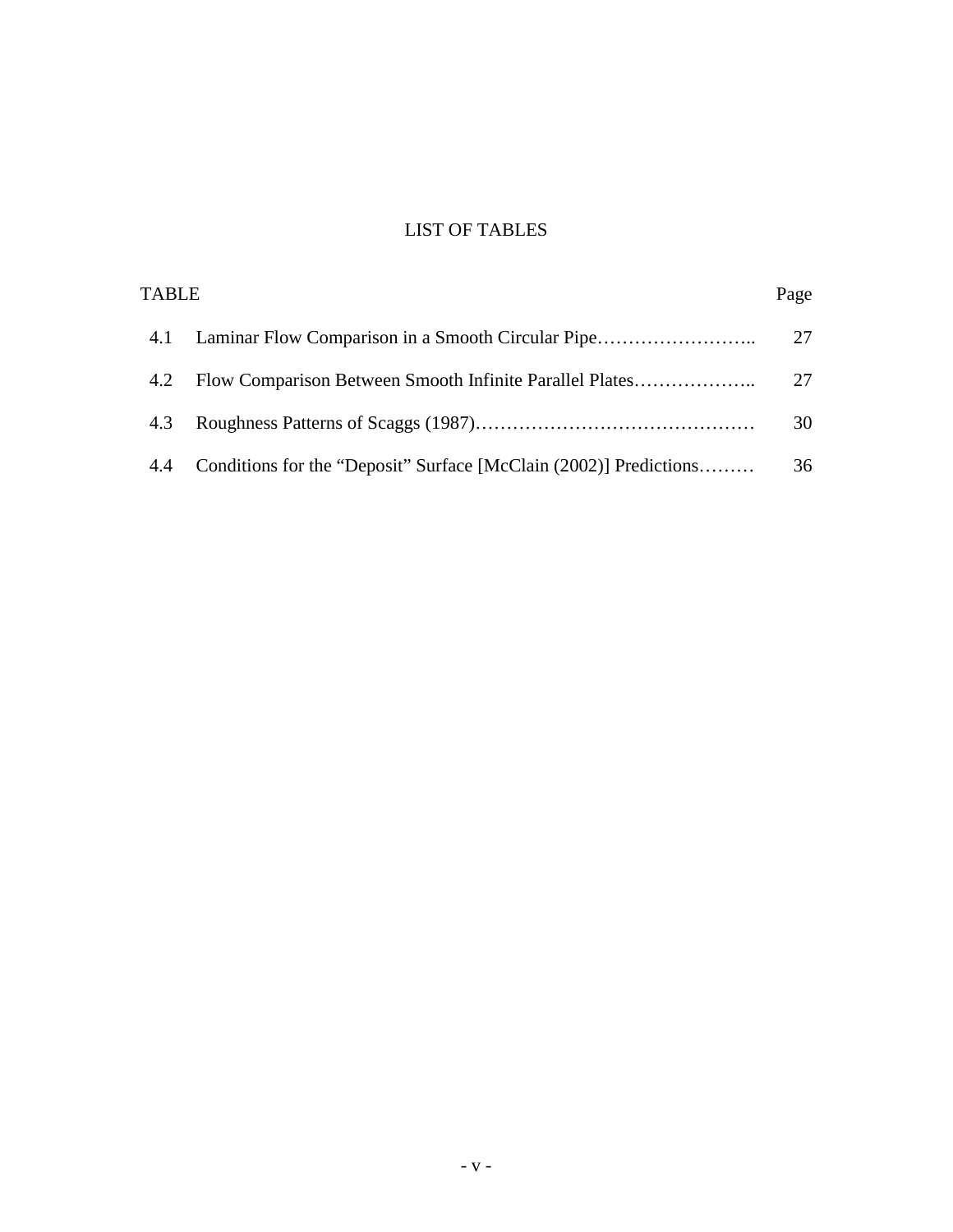## LIST OF FIGURES

| <b>FIGURE</b> |                                                                                                                                                                                                             | Page           |
|---------------|-------------------------------------------------------------------------------------------------------------------------------------------------------------------------------------------------------------|----------------|
| 2.1           |                                                                                                                                                                                                             | $\overline{4}$ |
| 2.2           |                                                                                                                                                                                                             | 8              |
| 3.1           | Three-dimensional Profilometer Trace of a Randomly-rough Surface                                                                                                                                            | 18             |
| 3.2           | Randomly-rough Surface Blockage at 60% Elevation                                                                                                                                                            | 20             |
| 3.3           | Example Roughness Element Representation: (a) Actual Randomly-rough<br>Element, (b) Circular Roughness Element with the Same Transverse<br>Width, (c) Elliptical Element with the Same Transverse Width and | 20             |
| 3.4           |                                                                                                                                                                                                             | 21             |
| 3.5           |                                                                                                                                                                                                             | 25             |
| 4.1           | Comparison of Empirical Correlation and Predicted Friction Factors for<br>Flows in a (a) Circular Pipe and (b) between Infinite Parallel                                                                    | 28             |
| 4.2           | Comparison of Empirical Correlation and Predicted Nusselt Numbers for<br>Flows in a (a) Circular Pipe and (b) between Infinite Parallel                                                                     | 29             |
| 4.3           | Comparison of Scaggs (1987) Experimental Results for Surface A-1 with                                                                                                                                       | 31             |
| 4.4           | Comparison of Scaggs (1987) Experimental Results for Surface A-2 with                                                                                                                                       | 31             |
| 4.5           | Comparison of Scaggs (1987) Experimental Results for Surface B-1 with                                                                                                                                       | 32             |
| 4.6           | Comparison of Scaggs (1987) Experimental Results for Surface B-2 with                                                                                                                                       | 32             |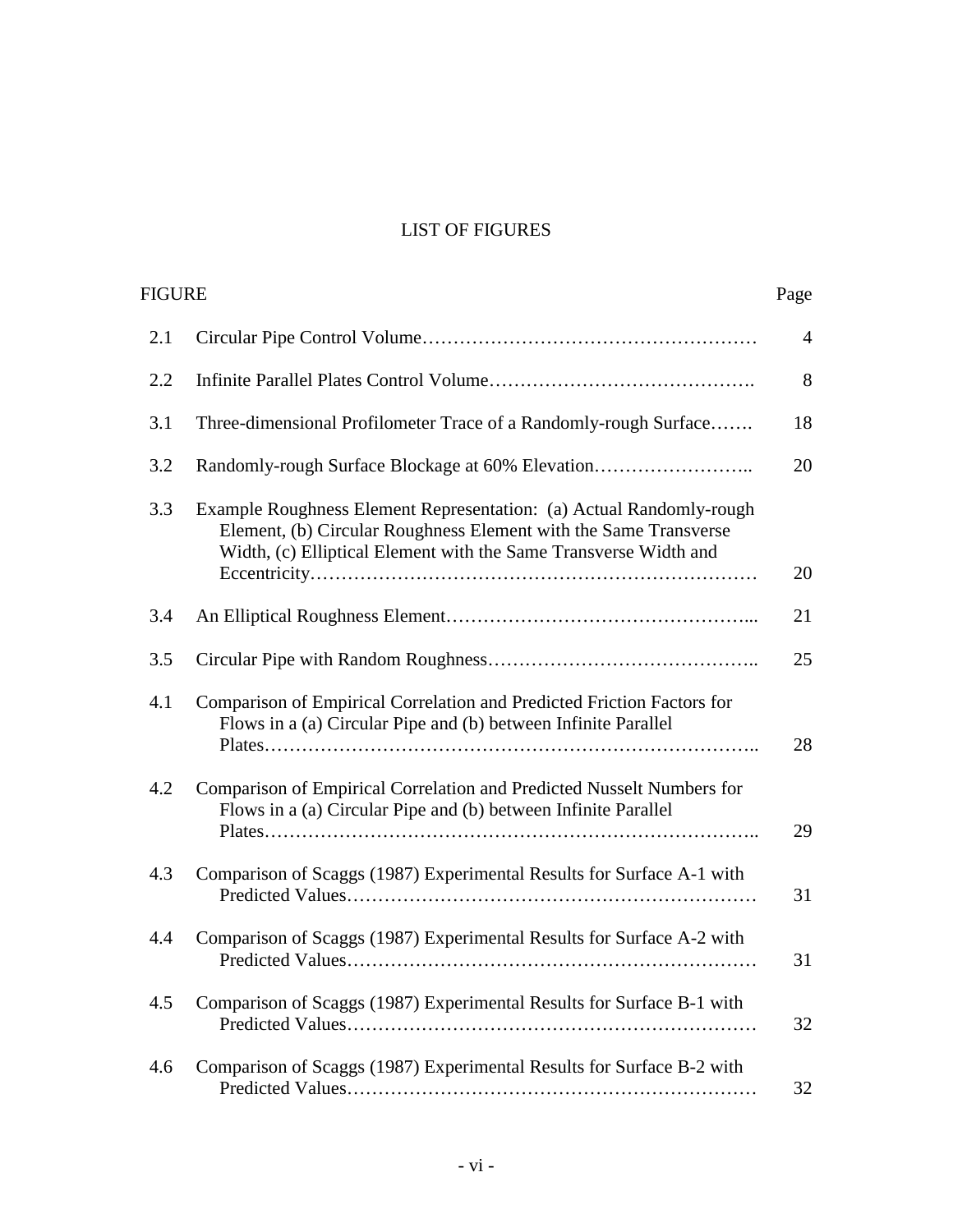### FIGURE

| 4.7  | Comparison of Friction Factor Predictions Using the McClain<br>Characterization Method and the Deterministic Method | 33 |
|------|---------------------------------------------------------------------------------------------------------------------|----|
| 4.8  | Comparison of Nusselt Number Predictions Using the McClain<br>Characterization Method and the Deterministic Method  | 34 |
| 4.9  | Comparison of Friction Factor Predictions for "Melt Height" Validation                                              | 35 |
|      | 4.10 Comparison of Nusselt Number Predictions for "Melt Height"                                                     | 35 |
| 4.11 | Friction Factor Predictions for the "Deposit" Surface [McClain (2002)] in                                           | 36 |
|      | 4.12 Nusselt Number Predictions for the "Deposit" Surface [McClain (2002)]                                          | 37 |
|      | 4.13 Friction Factor Predictions for the "Deposit" Surface [McClain (2002)]                                         | 37 |
| 4.14 | Nusselt Number Predictions for the "Deposit" Surface [McClain (2002)]                                               | 38 |
| 4.15 | Internal Flow Velocity Profiles over Randomly-rough, Deterministically-                                             | 39 |
|      | 4.16 Magnified View of Internal Flow Velocity Profiles over Randomly-rough,                                         | 40 |
| 4.17 | Internal Flow Velocity Profile over a Randomly-Rough Surface, Close to                                              | 41 |
| A.1  | Description of Scaggs (1987) Surface A-1 Utilizing the McClain (2002)                                               | 48 |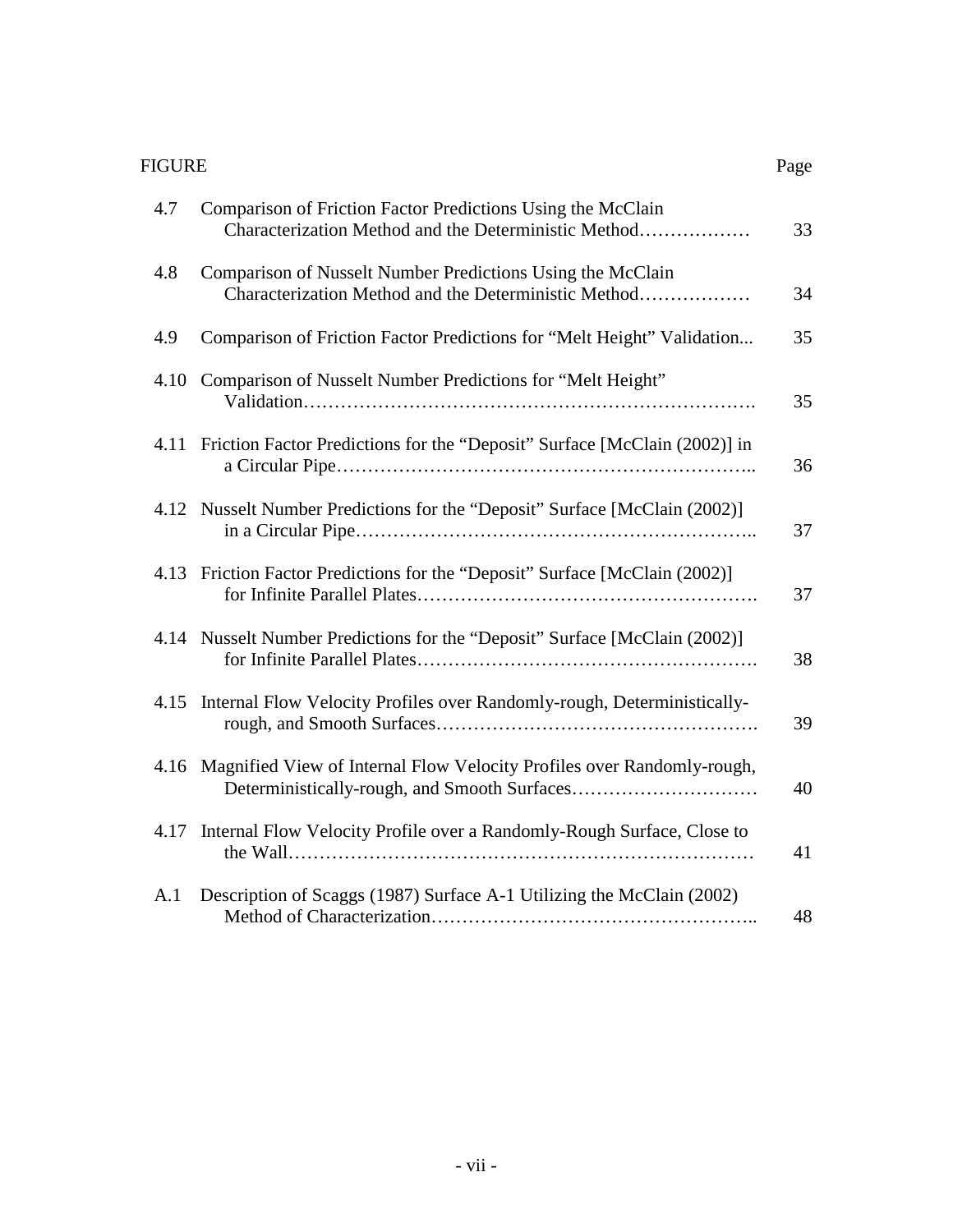### NOMENCLATURE

| $\rm A_c$               | Cross-sectional area           |
|-------------------------|--------------------------------|
| $A_{\rm p}$             | Projected area                 |
| $A_{s}$                 | Surface area                   |
| $\mathrm{C_{D}}$        | Drag coefficient               |
| $c_p$                   | Specific heat                  |
| D <sub>h</sub>          | Hydraulic diameter             |
| d                       | Local element diameter         |
| $\rm F_D$               | Drag force                     |
| $\mathrm{f}_\mathrm{f}$ | Fanning friction factor        |
| h                       | Half plate spacing             |
| $\bar{h}$               | Heat transfer coefficient      |
| K                       | Thermal conductivity           |
| $\rm K_T$               | Turbulent thermal conductivity |
| L                       | Streamwise element spacing     |
| $L^*$                   | Eddy viscosity parameter       |
| $L^{**}$                | Eddy conductivity parameter    |
|                         | Transverse element spacing     |
| $\ell$ $_m$             | Mixing length                  |
| Nu                      | Nusselt number                 |
| $Nu_{d}$                | Local element Nusselt number   |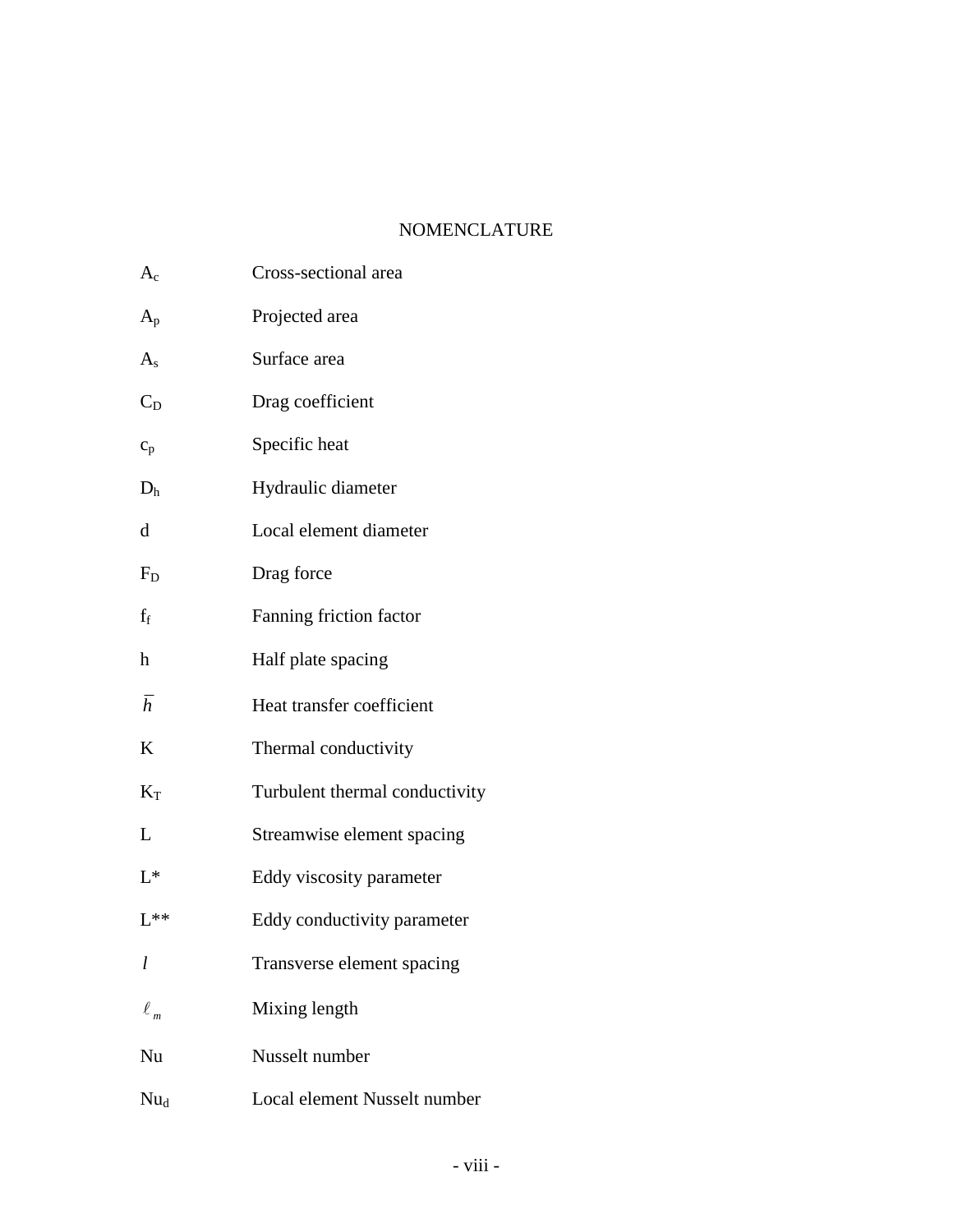| P                   | Pressure                        |
|---------------------|---------------------------------|
| Pr                  | Prandtl number                  |
| $Pr_T$              | <b>Turbulent Prandtl number</b> |
| $\dot{\mathcal{Q}}$ | Heat transfer rate              |
| $\dot{q}$           | Heat flux                       |
| R                   | Radius of circular pipe         |
| r                   | Radius                          |
| Re                  | Reynolds number                 |
| Re <sub>d</sub>     | Local element Reynolds number   |
| T                   | Temperature                     |
| $T_{m}$             | Mixing-cup temperature          |
| $T_0$               | Wall temperature                |
| $U_{m}$             | Mean velocity                   |
| u                   | Local streamwise velocity       |
| X                   | Streamwise coordinate           |
| y                   | Coordinate normal to wall       |
|                     |                                 |

## Greek

| $\alpha$      | Thermal diffusivity            |
|---------------|--------------------------------|
| $\beta$       | Openage factor                 |
| $\delta x$    | x-length of control volume     |
| $\delta y$    | y-length of control volume     |
| $\mathcal{E}$ | Elliptical eccentricity factor |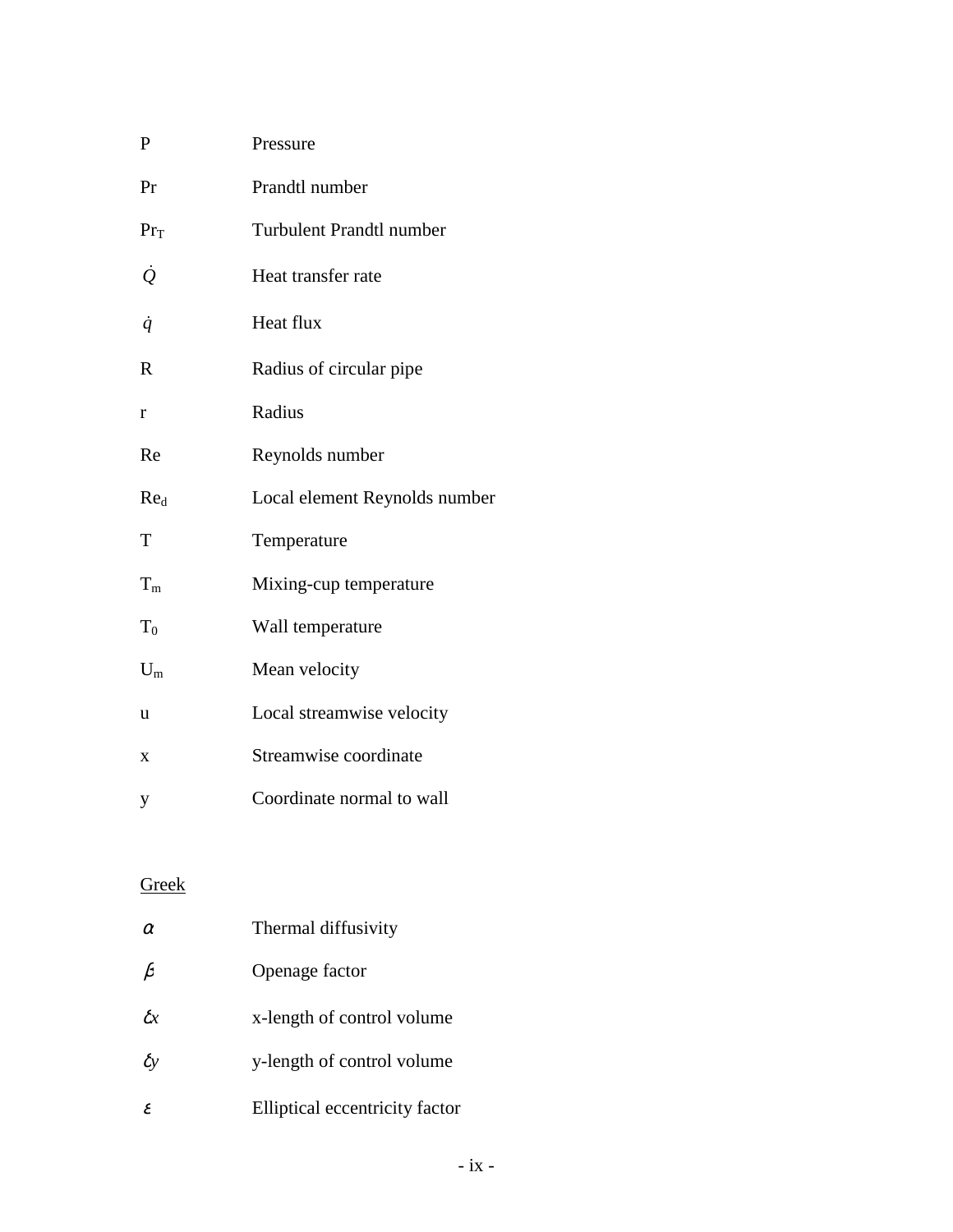- $\theta$  Nondimensional temperature
- $\mu$  Dynamic viscosity
- $\mu$ <sub>*T*</sub> Turbulent eddy viscosity
- $\rho$  Density

## **Superscripts**

~. Indicates nondimensionalization = ⋅ / *R* (circular pipe) or ⋅ / *h* (infinite parallel plates), except  $\tilde{u} = u/U_m$  and  $\tilde{\theta} = \theta / Nu$ .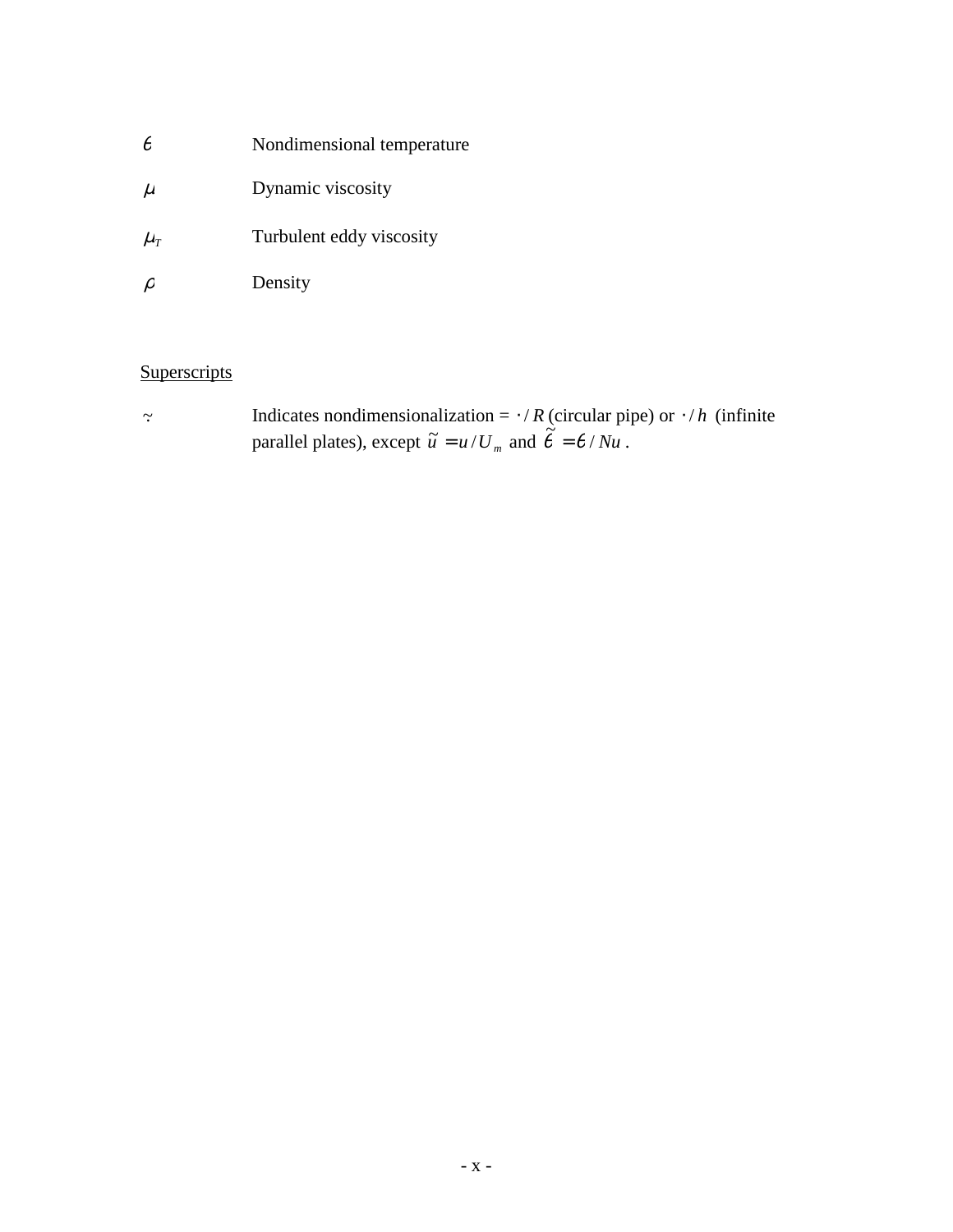#### CHAPTER I

#### **INTRODUCTION**

Roughness effects are an important concern on many surfaces of engineering interest. Examples include turbines, compressors, heat exchangers, ships, submarines, aircraft, re-entry vehicles, and piping networks. In these applications, turbulent flows over rough surfaces result in appreciably larger skin friction and heat transfer as compared with corresponding turbulent flows over smooth surfaces. Dependant on the particular application, the increase in skin friction and heat transfer due to the surface roughness can have a beneficial or detrimental effect. Gas turbine performance is negatively affected by the presence of surface roughness. The increased drag on the turbine blades, from the presence of surface roughness, reduces the overall efficiency of the gas turbine. However, for internal cooling of electrical components, increased heat transfer from the presence of surface roughness is desirable. Therefore, the ability to quantify the characteristics of such roughness is necessary.

#### **Background**

 Over the years, two methods have emerged for assessing the effects of surface roughness on drag and heat transfer. The first, the equivalent sand-grain roughness model, was proposed by Schlichting (1936). This entirely empirical model compares a rough surface of interest to data from Nikuradse (1933) for flow in pipes roughened by varying sizes of sand. The rough surface of interest is then assigned an equivalent sand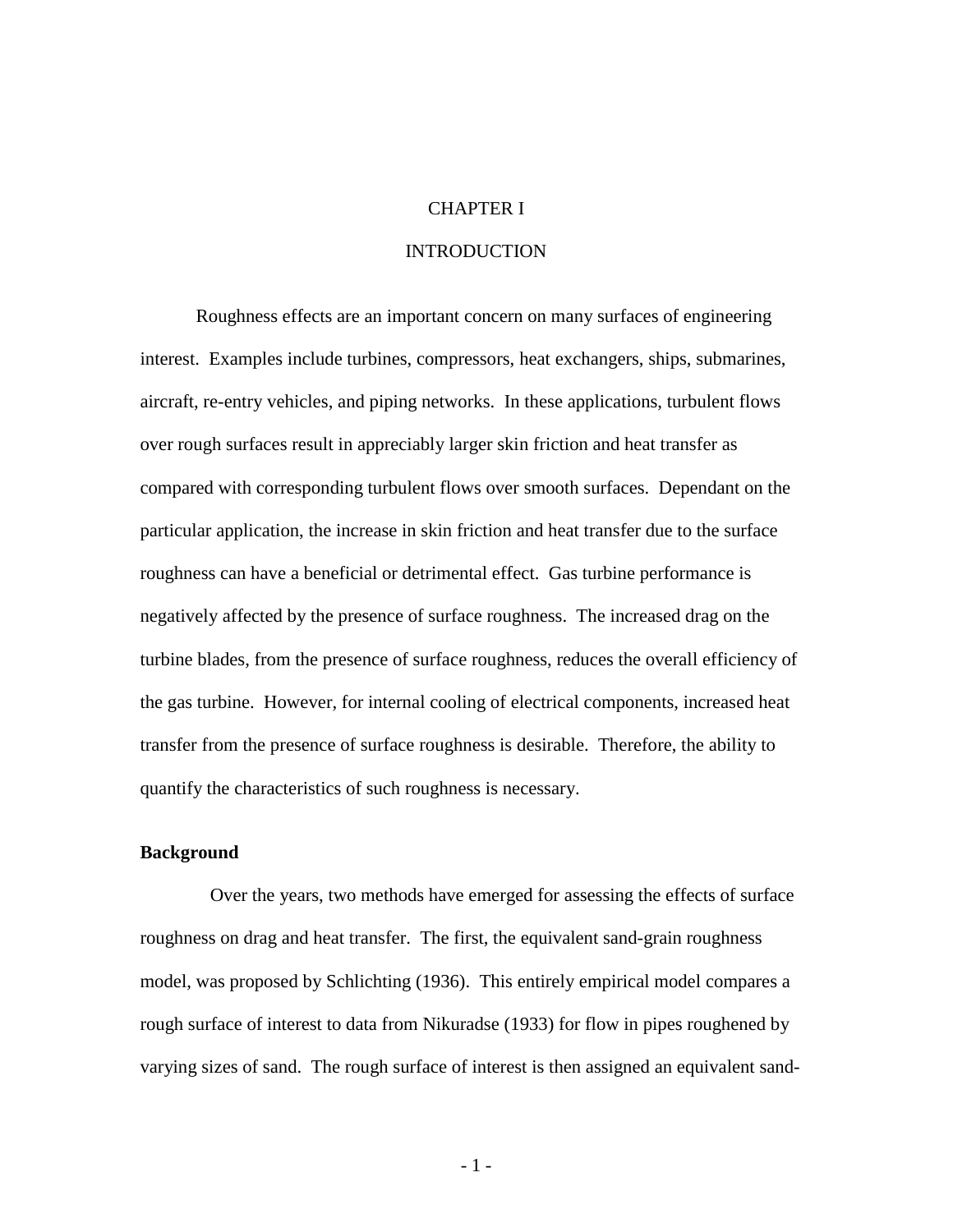grain roughness height corresponding to the sand-grain size used in Nikuradse's experiment.

 In the same paper that Schlichting introduced the equivalent sand-grain roughness concept, he discussed the significance of the roughness density on the flow resistance. He suggested that the flow resistance of a rough surface could be divided into two components: 1) that due to the sum of the drag from each individual roughness element protruding into the boundary layer and 2) that due to the viscous shear on the smooth part of the wall between the roughness elements. Based on Schlicting's proposal, Taylor (1983) derived and validated the discrete-element model for three-dimensional, ordered roughness elements on a flat plate. Using the output from a three-dimensional profilometer, McClain (2002) presented and validated a method for determining the geometry input required in the discrete-element method for randomly-rough surfaces.

#### **Objective**

 The objective of this work is to develop a computer program for predicting the friction factor and heat transfer for fully-developed flows over randomly-rough surfaces utilizing the discrete-element model. Initially, the discrete-element model is formulated for fully-developed flows in a circular pipe and between parallel plates. The adaptations to the discrete-element for randomly-rough surface considerations are then presented. The randomly-rough surface adaptations presented were developed by McClain (2002). Finally, validation cases and comparisons of the results are presented.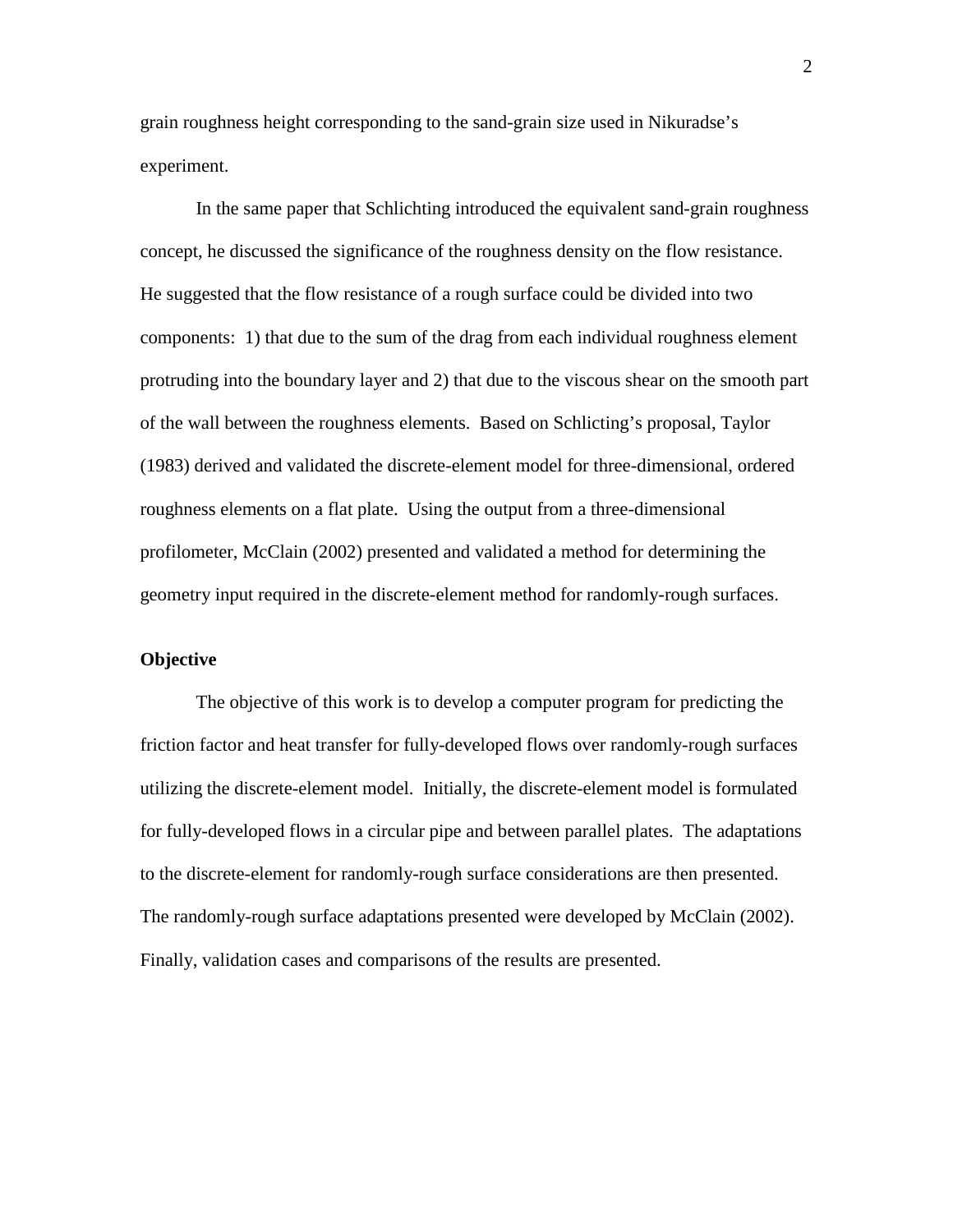#### CHAPTER II

#### DISCRETE ELEMENT FORMULATION FOR FULLY-DEVELOPED FLOWS

 The discrete-element model as derived by Taylor (1983) is the roughness model used herein. In contrast to the entirely empirical equivalent sand-grain roughness model, the discrete-element model considers the physical characteristics of the roughness elements in the formulation of the differential equations. The roughness effects are integrated into the solution by considering the flow blockage due to the roughness elements, the drag force exerted on the flow by the roughness elements, and the heat transfer between the flow and the roughness elements. The differential equations, with roughness effects, are formulated by applying the basic statements of mass, momentum, and energy conservation to a differential control volume such as that shown in Figure 2.1.

#### **Circular Pipe Formulation**

For the flow blockage, an openage factor,  $\beta$ , must be defined. Let  $\beta_x$   $(\beta_y)$  be the fraction of the surface open to the flow that is perpendicular to the x-coordinate (ycoordinate). The drag force is a result of the roughness elements penetrating the control volume. In terms of a local drag coefficient, the drag force is expressed as

$$
F_D = \frac{1}{2} \rho C_D u^2 A_p N_{\text{elements}} \tag{2.1}
$$

where proper formulation of the discrete-element model requires roughness elements for which the element cross section can be defined at every height, y. Initially,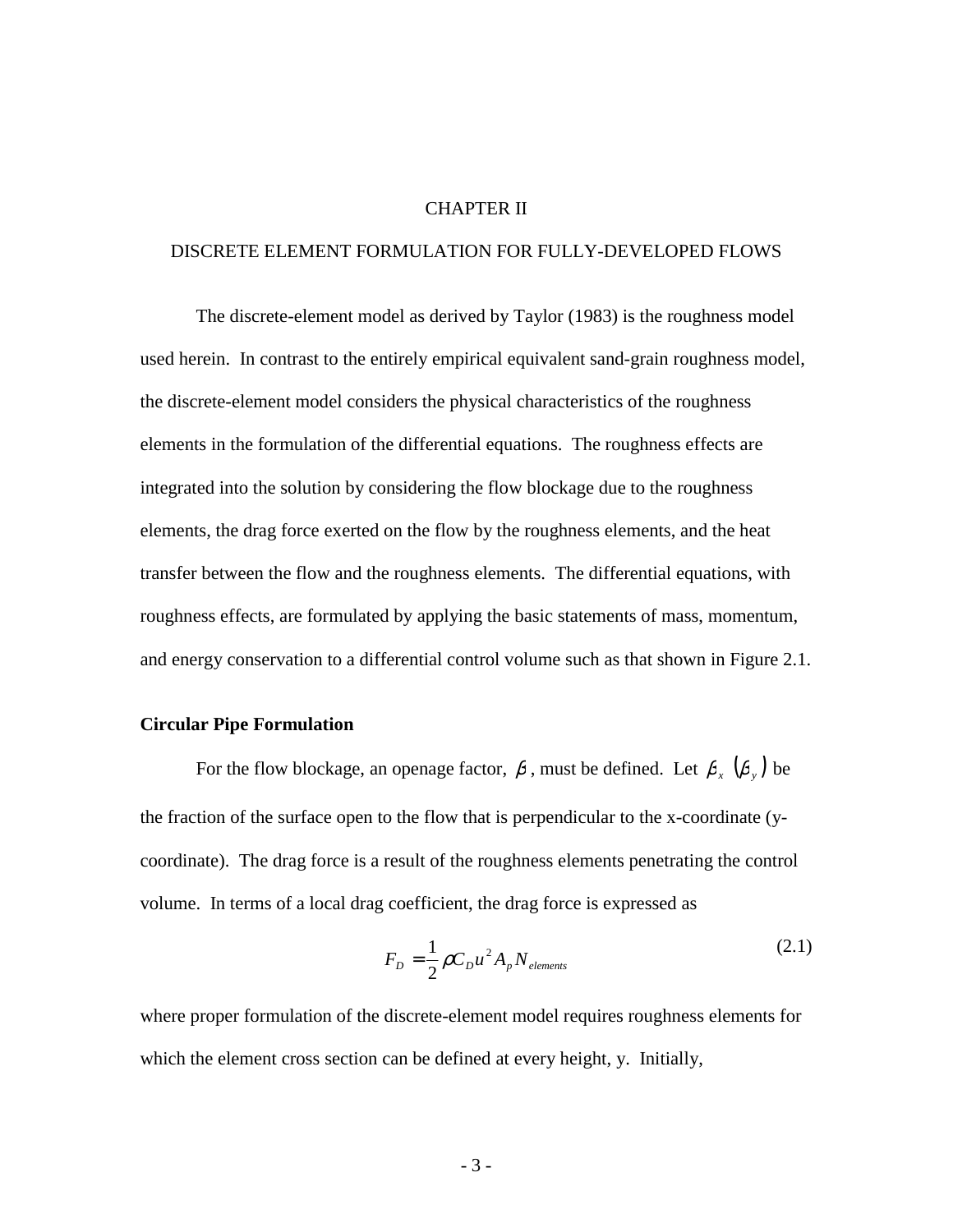

Figure 2.1 Circular Pipe Control Volume.

the roughness elements will be taken to have circular cross-sections with a projected area of  $A_p = d(y)$   $\delta y$ . The number of elements in the control volume is

$$
N_{\text{elements}} = \frac{(2\pi R \delta x)}{lL} \tag{2.2}
$$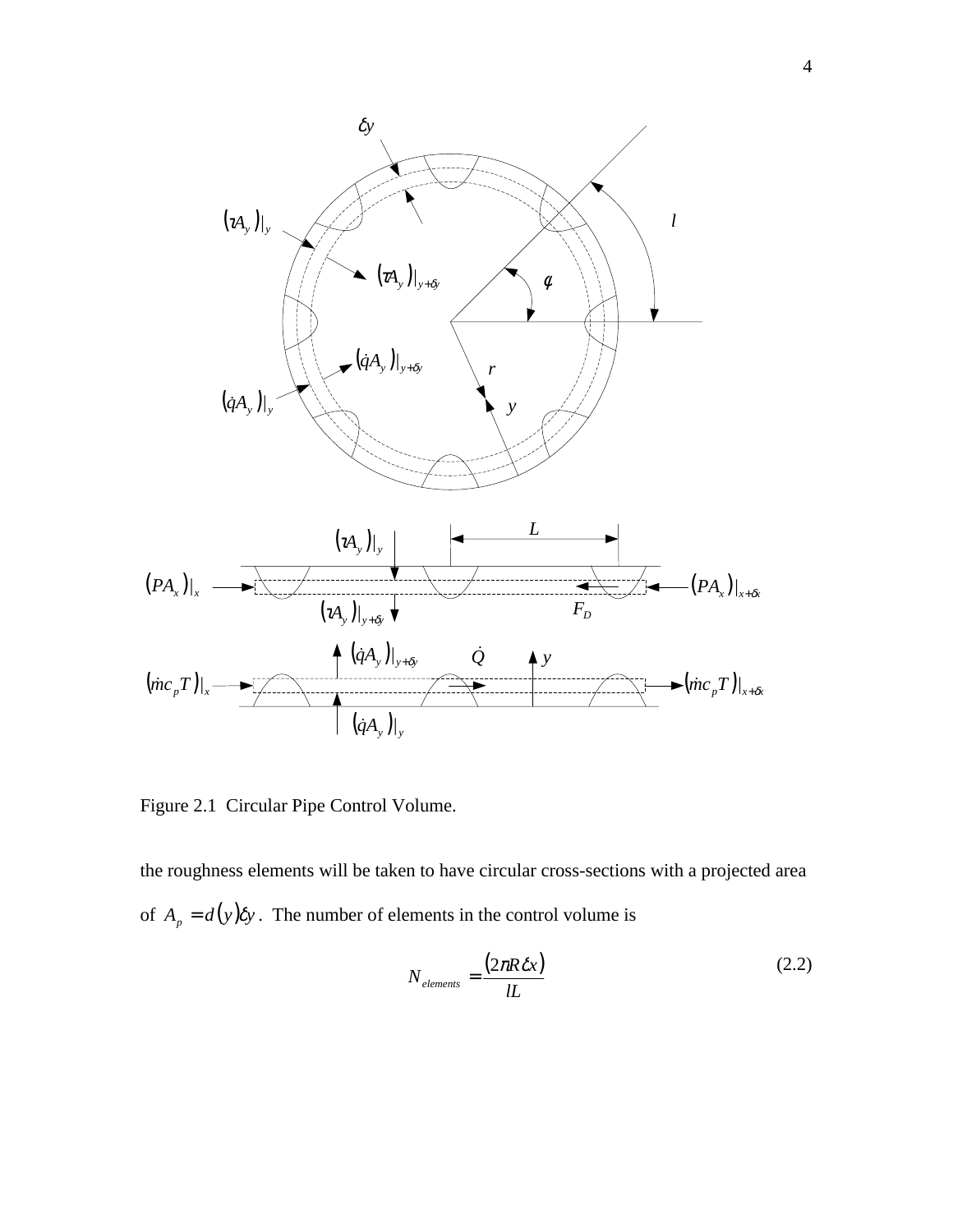The difference in temperature between the surface of the roughness element penetrating the control volume and the fluid results in the local heat transfer rate,  $\dot{Q}$ . Using a local Nusselt number, the local heat transfer rate is defined as

$$
\dot{Q} = \frac{K}{d(y)} Nu_d A_s N_{\text{elements}} (T_0 - T) \tag{2.3}
$$

The temperature of the roughness element is taken to be equal to the wall temperature,

*T*<sub>0</sub>. The local surface area is  $A_s = \pi d(y) \delta y$ .

 In this formulation, the flow is considered to be fully developed, incompressible, and to have constant fluid properties. Considering the aforementioned principles, Taylor and Hodge (1993) presented the steady, fully-developed, Reynolds averaged, twodimensional turbulent momentum and energy equations with uniform roughness as

$$
0 = \frac{\mu}{r} \frac{d}{dy} \left[ r \beta_y \left( 1 + \frac{\mu_r}{\mu} \right) \frac{\partial u}{\partial y} \right] - \beta_x \frac{dP}{dx} - \frac{1}{2} \rho C_D u^2 \frac{d(y)R}{rlL}
$$
 (2.4)

and

$$
0 = \rho c_p \beta_x u r \frac{\partial T}{\partial x} - K \frac{\partial}{\partial y} \left[ r \beta_y \left( 1 + \frac{K_T}{K} \right) \frac{\partial T}{\partial y} \right] - K N u_d \frac{\pi R}{lL} (T_0 - T) \tag{2.5}
$$

The boundary conditions for equations (2.4) and (2.5) are

$$
y = 0: u = 0, T = T_0
$$
\n
$$
y = R: \frac{du}{dy} = 0, \frac{\partial T}{\partial y} = 0
$$
\n(2.6)

The first boundary condition is applied at the pipe wall or  $y = 0$ . At this point, the "noslip" condition is applied and the temperature of the fluid directly adjacent to the surface is taken to be equal to the surface temperature. At the centerline of the pipe, the second boundary condition represents the symmetrical characteristic of the control volume.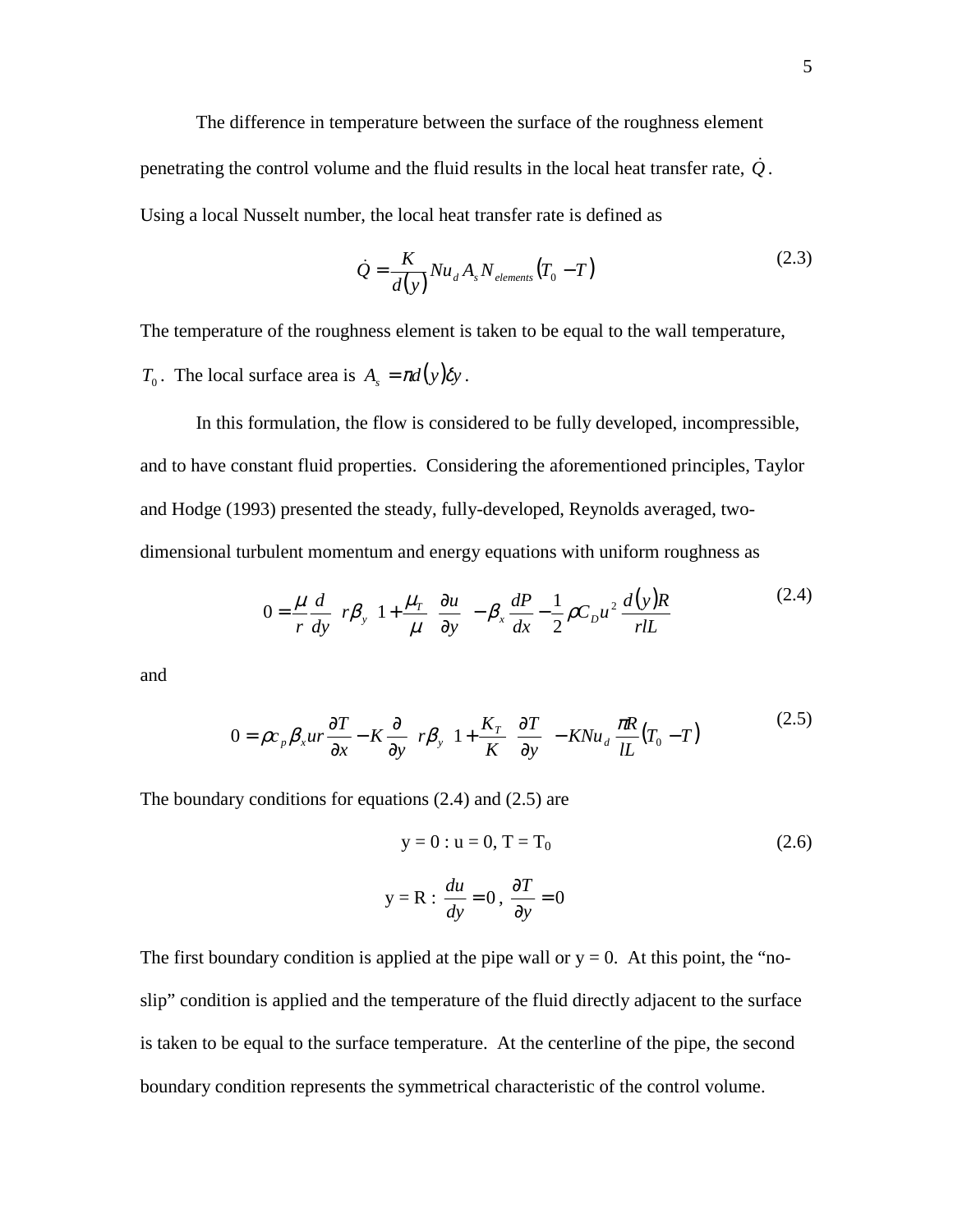Hydrodynamic fully-developed flows are characterized by the relationship,

 $\partial u / \partial x = 0$ . However, the existence of the thermally-developed flow is not as easily visualized. Use of the condition  $\partial T / \partial x = 0$  leads only to the adiabatic condition. To properly portray a generalized temperature profile that is independent of the tube length, the variable,  $T_m$ , must be defined. The mass-averaged fluid temperature or mixing-cup temperature,  $T_m$ , characterizes the average thermal energy state of the fluid. This temperature is defined as

$$
T_m = \frac{1}{UA_c} \int uT dA_c \tag{2.7}
$$

While considering the mass-averaged fluid temperature in the definition of the heat flux at the surface under consideration Kays and Crawford (1993) showed that the heat transfer coefficient,  $\overline{h}$ , for thermally-developed flow is not a function of tube length.

 The nondimensional temperature used to characterize thermally-developed flows is defined as

$$
\theta = \frac{T_0(x) - T(x, r)}{T_0(x) - T_m(x)}\tag{2.8}
$$

For thermally-developed flow,  $\theta$  is not a function of the streamwise coordinate x; that is,  $\frac{\partial \theta}{\partial x} = 0$ . The relationships  $\overline{h}$  = constant and  $\frac{\partial \theta}{\partial x} = 0$ , used to define thermallydeveloped flow, have been held as true for smooth wall flows. Taylor and Hodge (1992) demonstrated that these relationships held in roughness dominated flows as well.

 Two surface conditions commonly specified for the energy equation are for constant wall heat flux and for constant wall temperature. Employing these boundary conditions and the thermally-developed flow relationships, greatly simplify the energy equations. For pipe flow, the Nusselt number is defined as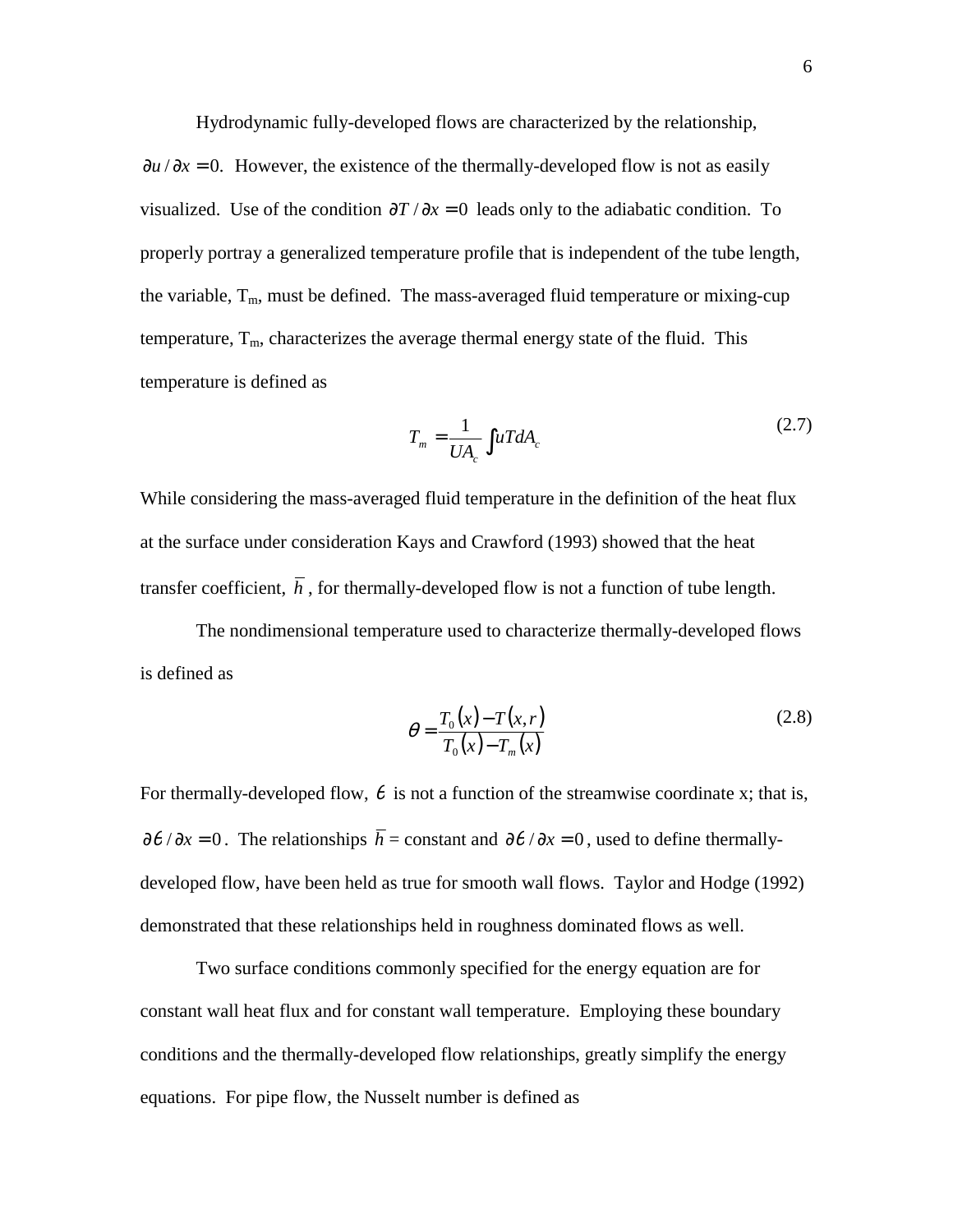$$
Nu = \frac{2R\dot{q}_0}{K(T_0 - T_m)} = \frac{2R\overline{h}}{K}
$$
 (2.9)

For constant wall heat flux and thermally-developed flow, the following relationships can be established

$$
\frac{\partial T}{\partial x} = \frac{\partial T_0}{\partial x} = \frac{\partial T_m}{\partial x} = \frac{\alpha}{U_m R^2} Nu(T_0 - T_m)
$$
\n(2.10)

Substituting into equation (2.5) and using the nondimensional variables  $\tilde{u} = u/U_m$ ,

 $\tilde{y} = y/R$ ,  $\tilde{r} = r/R = 1 - \tilde{y}$ ,  $\tilde{l} = l/R$ , and  $\tilde{L} = L/R$  and rearranging gives the differential equation for constant wall heat flux.

$$
\beta_x \widetilde{u}Nu = -\frac{1}{\widetilde{r}}\frac{d}{d\widetilde{y}}\left[\widetilde{r}\beta_y\left(1 + \frac{K_{\widetilde{r}}}{K}\right)\frac{d\theta}{d\widetilde{y}}\right] + \frac{1}{\widetilde{r}}Nu_d\frac{\pi\theta}{\widetilde{l}\widetilde{L}}\tag{2.11}
$$

For constant  $T_0$  and thermally-developed flow, the following relationship can be established

$$
\frac{\partial T}{\partial x} = \theta \frac{\partial T_m}{\partial x} = \theta \frac{\alpha}{U_m R^2} Nu(T_0 - T_m)
$$
\n(2.12)

The energy equation for constant wall temperature then reduces to

$$
\beta_x \widetilde{u} \, \theta Nu = -\frac{1}{\widetilde{r}} \frac{d}{d\widetilde{y}} \left[ \widetilde{r} \beta_y \left( 1 + \frac{K_T}{K} \right) \frac{d\theta}{d\widetilde{y}} \right] + \frac{1}{\widetilde{r}} N u_d \, \frac{\pi \theta}{\widetilde{l} \, \widetilde{L}} \tag{2.13}
$$

The boundary conditions for both equation (2.11) and equation (2.13) are

$$
\tilde{y} = 0: \theta = 0
$$
\n
$$
\tilde{y} = 1: \frac{d\theta}{d\tilde{y}} = 0
$$
\n(2.14)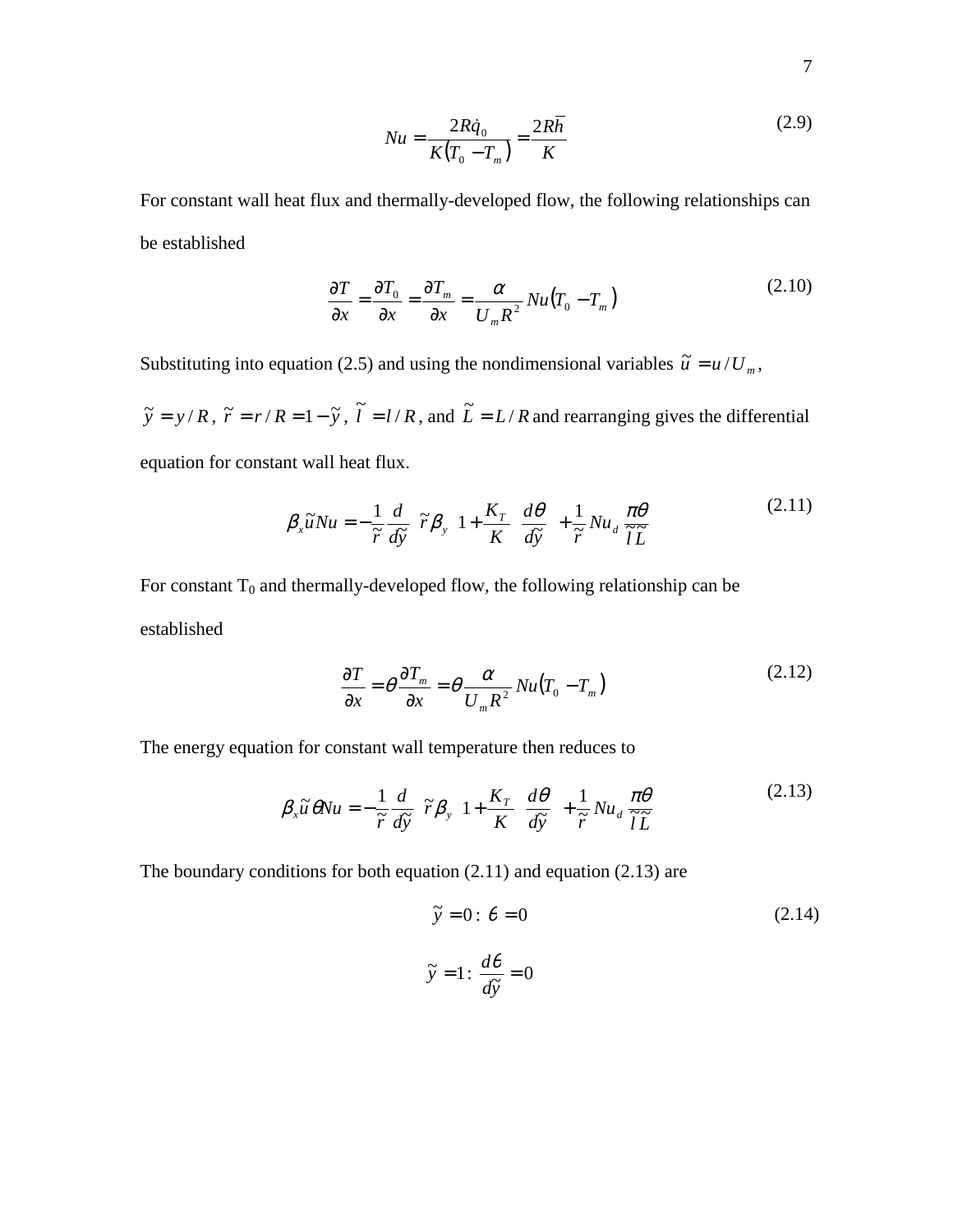#### **Infinite Parallel Plates Formulation**

The above formulation will now be adapted to consider flows between infinite parallel plates. Figure 2.2 displays the modified differential control volume for the application of the basic conservation statements. Correctly identifying the hydraulic diameter,  $D_h$  is essential in considering flows between infinite parallel plates. The hydraulic diameter is defined as

$$
D_h = \frac{4A_c}{P}
$$
 (2.15)





Figure 2.2 Infinite Parallel Plates Control Volume.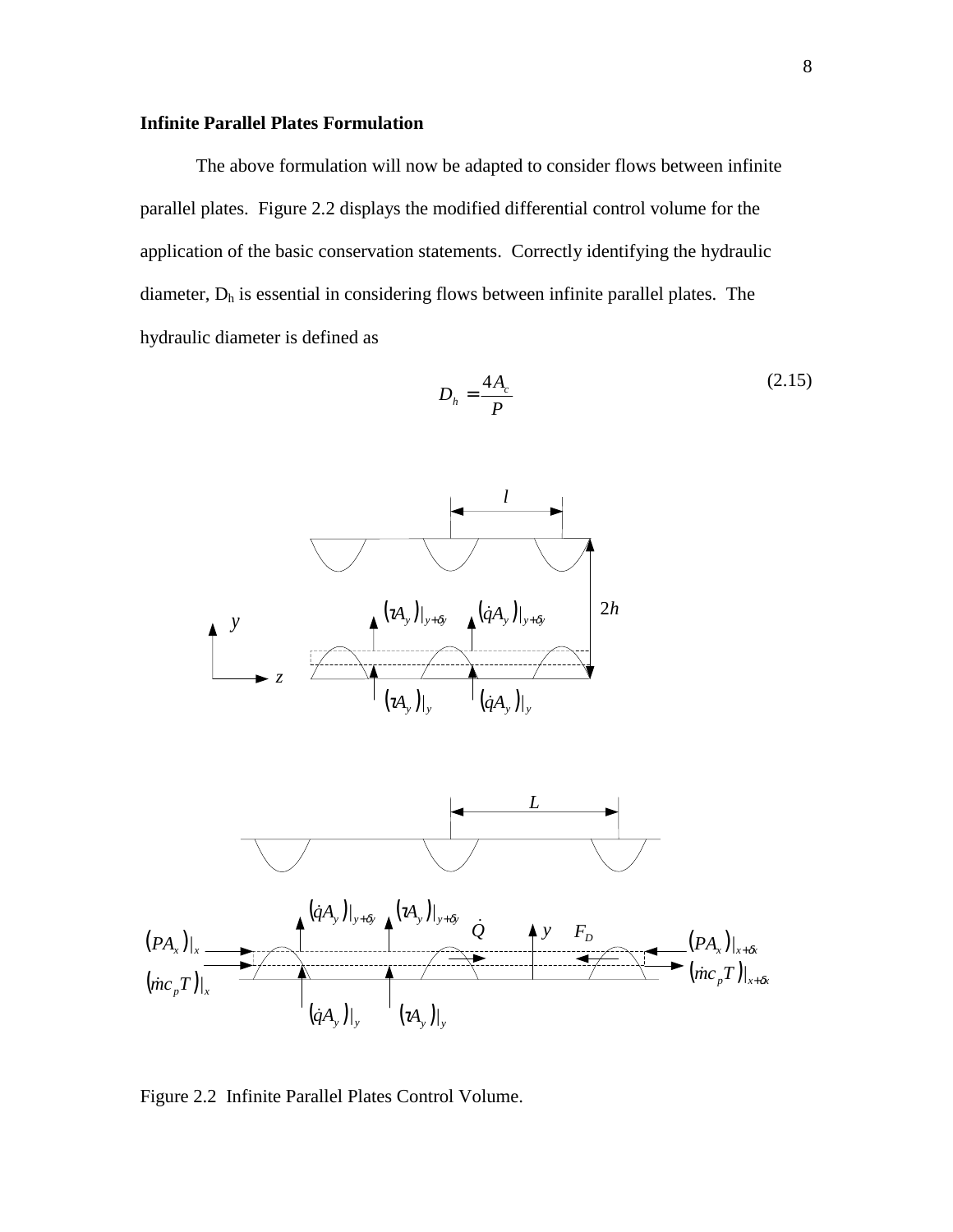For flows between infinite parallel plates, the hydraulic diameter becomes twice the plate spacing or 4h.

 For infinite parallel plates, the Reynolds number and Nusselt number based on hydraulic diameter become

$$
\text{Re}_{D_h} = \frac{\rho U_m D_h}{\mu} = \frac{\rho U_m 4h}{\mu} \tag{2.16}
$$

and

$$
Nu = \frac{D_h \overline{h}}{K} = \frac{4h\overline{h}}{K}
$$
 (2.17)

respectively.

 The steady, Reynolds averaged, two-dimensional turbulent momentum and energy equations with uniform roughness for fully-developed, incompressible flows between infinite parallel plates with constant fluid properties are

$$
0 = \mu \frac{d}{dy} \left[ \beta_y \left( 1 + \frac{\mu_r}{\mu} \right) \frac{\partial u}{\partial y} \right] - \beta_x \frac{dP}{dx} - \frac{1}{2} \rho C_D u^2 \frac{d(y)}{lL}
$$
 (2.18)

and

$$
0 = \rho c_p \beta_x u \frac{\partial T}{\partial x} - K \frac{\partial}{\partial y} \left[ \beta_y \left( 1 + \frac{K_T}{K} \right) \frac{\partial T}{\partial y} \right] - KNu_d \frac{\pi}{lL} (T_0 - T) \tag{2.19}
$$

The boundary conditions for equations (2.18) and (2.19) are

$$
y = 0: u = 0, T = T_0
$$
\n
$$
y = h: \frac{du}{dy} = 0, \frac{\partial T}{\partial y} = 0
$$
\n(2.20)

 The constant wall heat flux and constant wall temperature boundary conditions previously considered in circular pipe flows will be implemented in the infinite parallel plate formulation as well. Using these common boundary conditions and the thermally-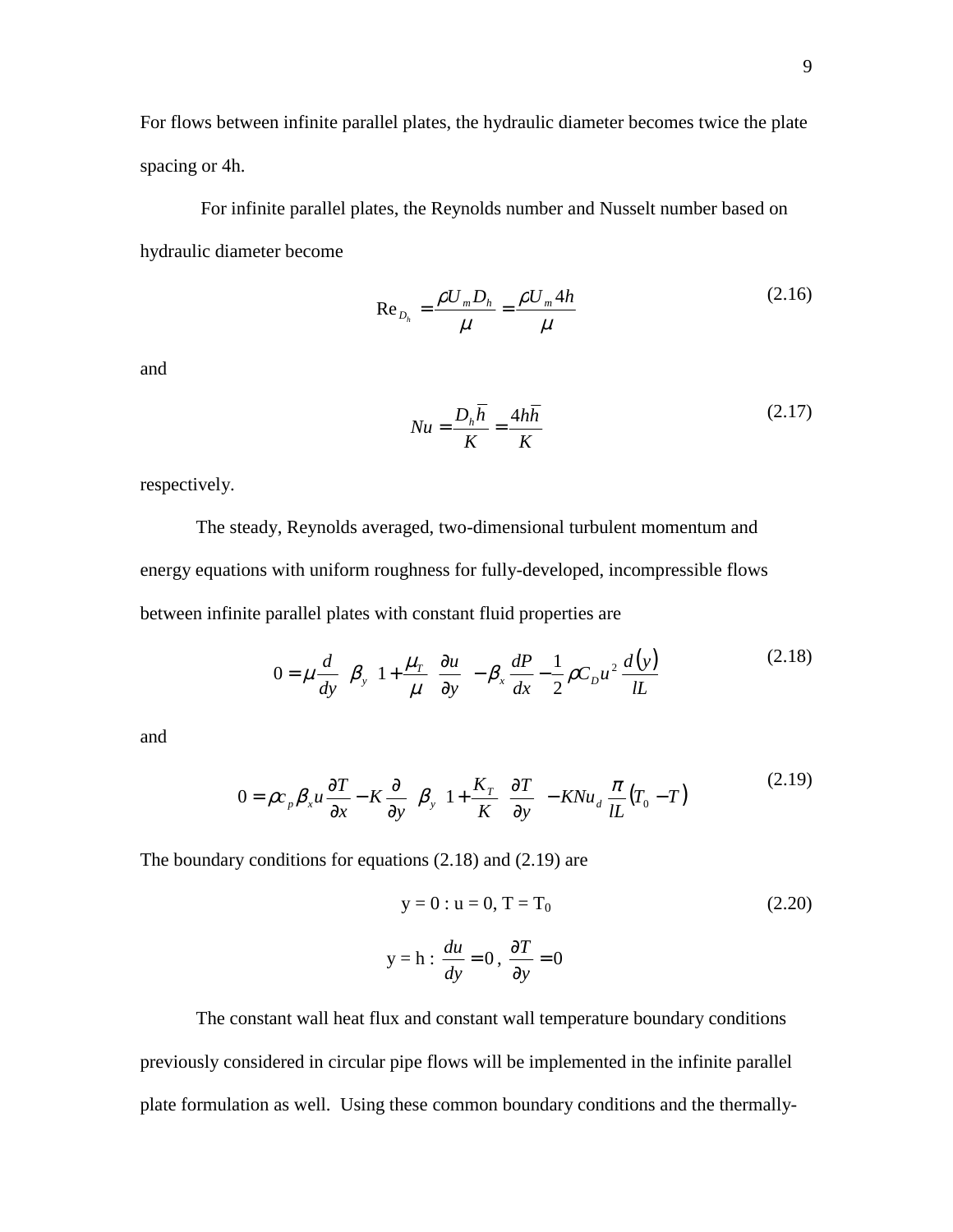developed flow relationships in conjunction with the Nusselt number allows for similar simplifications of the energy equations. After applying the constant wall heat flux boundary condition and using the new nondimensional variables  $\tilde{y} = y/h$ ,  $\tilde{l} = l/h$ , and  $\tilde{L} = L/h$ , the energy equation reduces to

$$
\beta_x \tilde{u}Nu = -4 \frac{d}{d\tilde{y}} \left[ \beta_y \left( 1 + \frac{K_T}{K} \right) \frac{d\theta}{d\tilde{y}} \right] + 4Nu_d \frac{\pi\theta}{\tilde{l}\tilde{L}}
$$
\n(2.21)

The length variables for the infinite parallel plate formulation are nondimensionalized by h, half the plate spacing. The energy equation with the constant wall temperature boundary condition reduces to

$$
\beta_x \widetilde{u} \, \theta Nu = -4 \frac{d}{d\widetilde{y}} \left[ \beta_y \left( 1 + \frac{K_T}{K} \right) \frac{d\theta}{d\widetilde{y}} \right] + 4 Nu_d \, \frac{\pi \theta}{\widetilde{l} \, \widetilde{L}} \tag{2.22}
$$

The boundary conditions for both equation (2.21) and equation (2.22) are

$$
\tilde{y} = 0: \theta = 0
$$
\n
$$
\tilde{y} = 1: \frac{d\theta}{d\tilde{y}} = 0
$$
\n(2.23)

#### **Solution Procedure**

Due to the assumption of constant property, incompressible flow, the momentum and energy equations can be solved separately. However, the velocity profile from the momentum equation solution is required in the solution of the energy equation. The following explanation of the solution method includes equations for both the circular pipe and infinite parallel plate formulations. When the equations differ between the two formulations, an a or b in the equation number will represent the appropriate equation for flows in a circular pipe or between infinite parallel plates, respectively.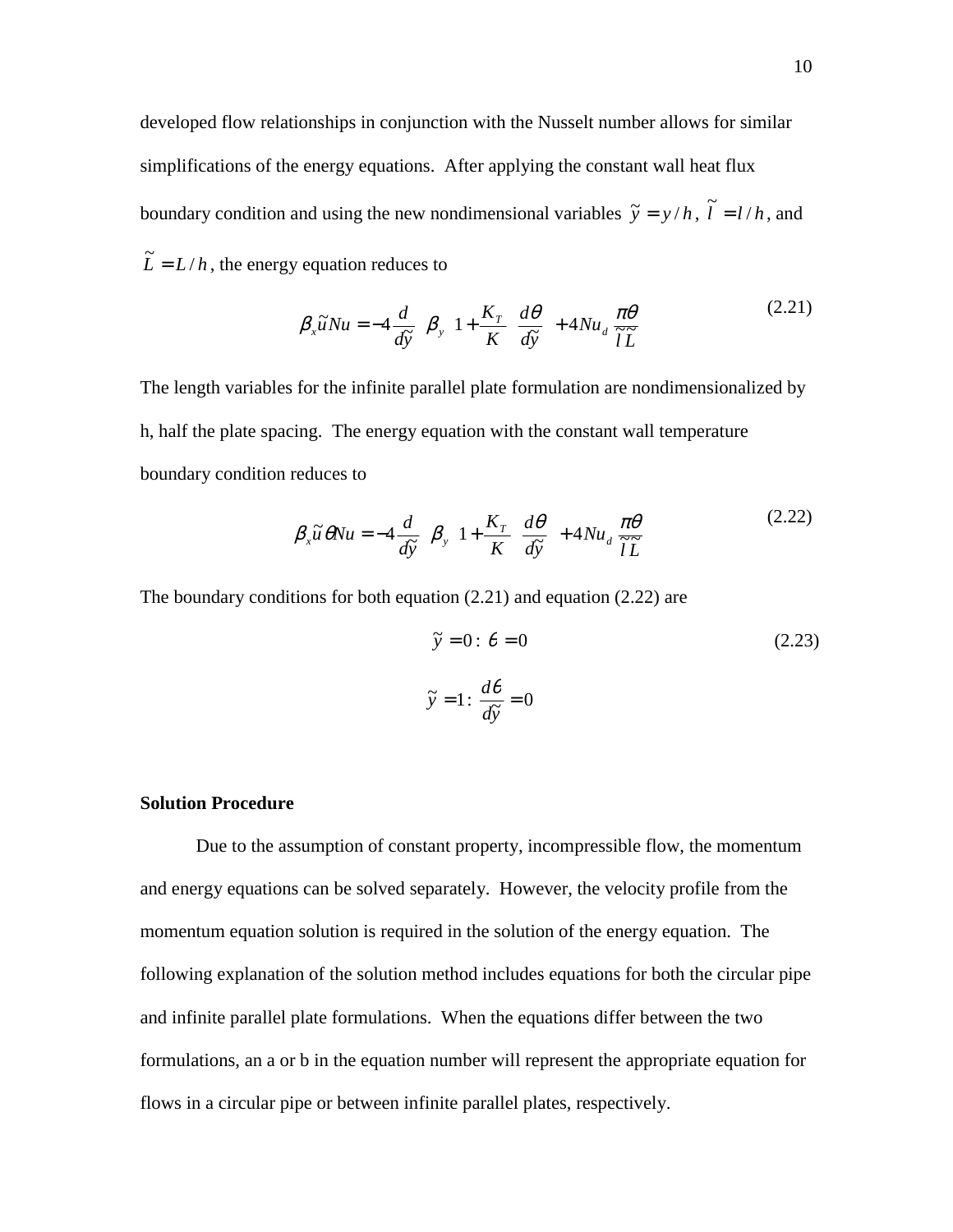Initially, the pressure drop is defined in terms of the Fanning friction factor,  $f_f$ .

$$
\frac{dP}{dx} = -\rho f_f \frac{U_m^2}{R}
$$
 (2.24a)

$$
\frac{dP}{dx} = -\rho f_f \frac{U_m^2}{2h}
$$
 (2.24b)

The eddy viscosity parameter, L\*, is defined such that

$$
L^* = \tilde{r} \beta_y \left( 1 + \frac{\mu_r}{\mu} \right)
$$
\n
$$
L^* = \beta_y \left( 1 + \frac{\mu_r}{\mu} \right)
$$
\n(2.25a)\n(2.25b)

Substituting into the momentum equation, reducing, and using the prime notation to represent differentiation with respect to  $\tilde{y}$  gives

$$
\tilde{u}'' + \frac{L^*}{L^*} \tilde{u}' - \left(\frac{1}{4L^*} \text{Re}_D \frac{\tilde{d}}{\tilde{l}\tilde{L}} C_D \tilde{u}\right) \tilde{u} + \frac{1}{2L^*} \beta_x \text{Re}_D f_f (1 - \tilde{y}) = 0
$$
\n
$$
\tilde{u}'' + \frac{L^*'}{L^*} \tilde{u}' - \left(\frac{1}{8L^*} \text{Re}_{D_h} \frac{\tilde{d}}{\tilde{l}\tilde{L}} C_D \tilde{u}\right) \tilde{u} + \frac{1}{8L^*} \beta_x \text{Re}_{D_h} f_f = 0
$$
\n(2.26b)

The boundary conditions are

$$
\tilde{y} = 0: u = 0
$$
\n
$$
\tilde{y} = 1: \tilde{u}' = 0
$$
\n(2.27)

Scaggs et al. (1988) presented the following equation for determination of the

blockage factors

$$
\beta_{y} = \beta_{x} = 1 - \frac{\pi \tilde{d}^{2}}{4\tilde{t}\tilde{L}(1-\tilde{y})}
$$
\n(2.28a)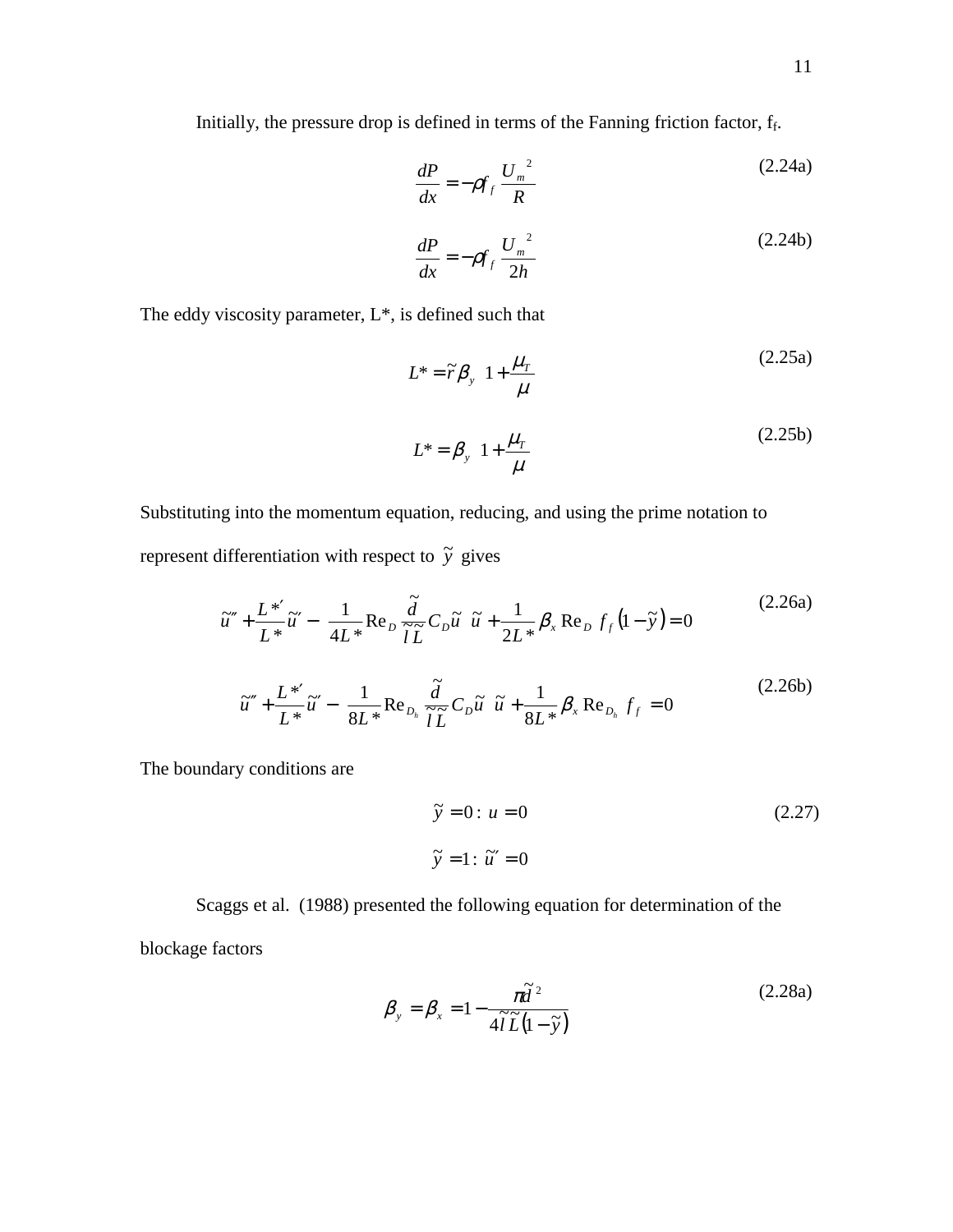$$
\beta_{y} = \beta_{x} = 1 - \frac{\pi \tilde{d}^{2}}{4\tilde{l}\tilde{L}}
$$
\n(2.28b)

The element diameter, d, is nondimensionalized by R for the circular pipe formulation and h for the infinite parallel plate formulation. The nondimensional element diameter,  $\tilde{d}$ , is then determined as a function of the element base diameter and height.

A two-band algebraic model, taken from Kays and Crawford (1993), is used for the eddy viscosity. A Prandtl mixing-length model with van Driest damping is used in the viscous sublayer near the wall

$$
\frac{\mu_{T}}{\mu} = \frac{1}{2} \operatorname{Re}_{D} \tilde{\ell}^{2}{}_{m} \left| \frac{\partial \tilde{u}}{\partial \tilde{y}} \right|
$$
\n(2.29a)\n
$$
\frac{\mu_{T}}{\mu} = \frac{1}{4} \operatorname{Re}_{D_{h}} \tilde{\ell}^{2}{}_{m} \left| \frac{\partial \tilde{u}}{\partial \tilde{y}} \right|
$$
\n(2.29b)

where the nondimensional mixing length,  $\tilde{\ell}_m$ , is

$$
\tilde{\ell}_m = 0.4\tilde{\gamma} \left[ 1 - \exp\left( \frac{-\frac{1}{2} \text{Re}_D \sqrt{\frac{f_f}{2} \tilde{\gamma}}}{26} \right) \right]
$$
(2.30a)  

$$
\tilde{\ell}_m = 0.4\tilde{\gamma} \left[ 1 - \exp\left( \frac{-\frac{1}{4} \text{Re}_{D_h} \sqrt{\frac{f_f}{2} \tilde{\gamma}}}{26} \right) \right]
$$
(2.30b)

In the turbulent core of the flow, the relationship becomes

$$
\frac{\mu_r}{\mu} = 0.4 \frac{1}{2} \text{Re}_D \frac{\sqrt{f_f / 2}}{6}
$$
 (2.31a)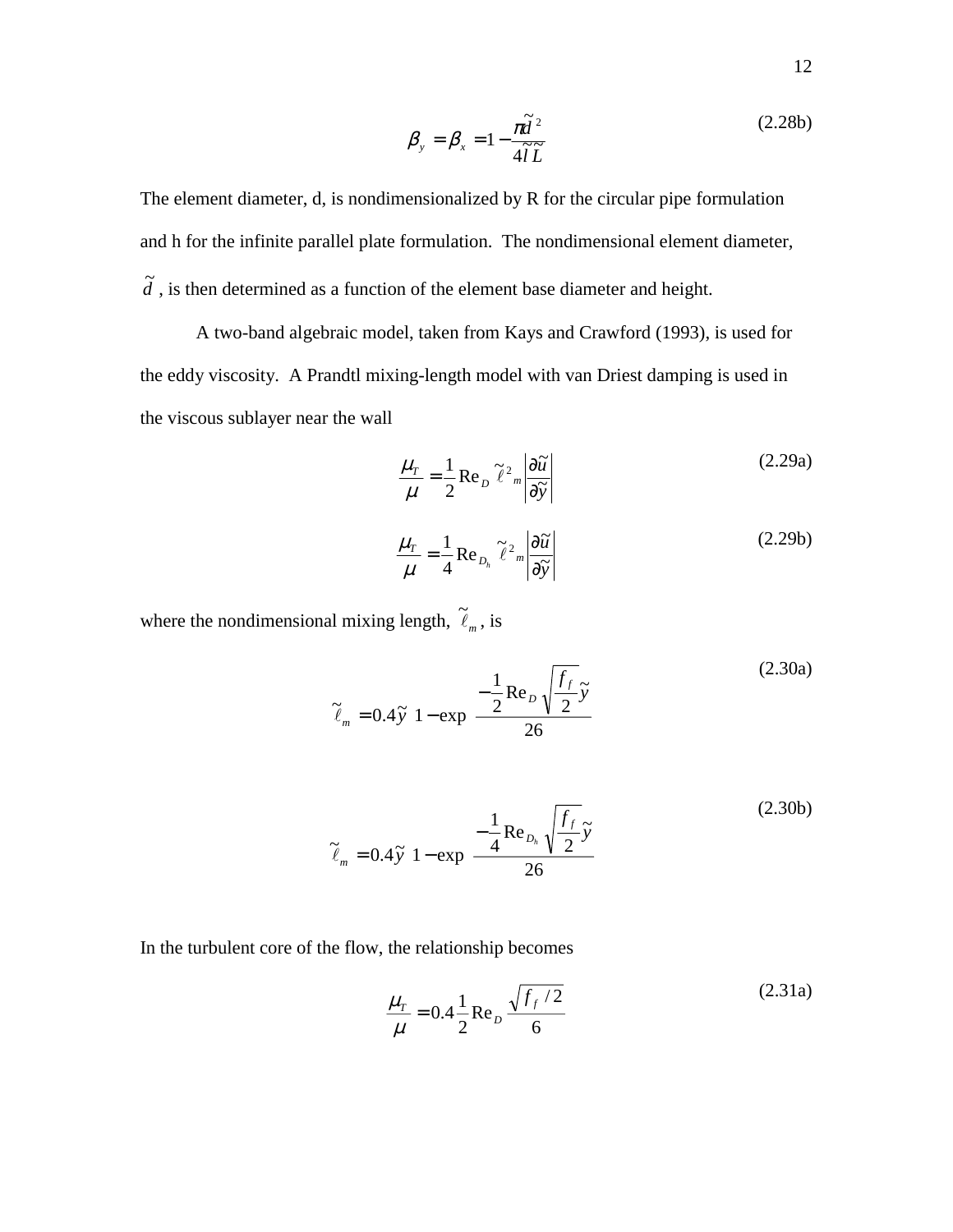$$
\frac{\mu_r}{\mu} = 0.4 \frac{1}{2} \text{Re}_{D_h} \frac{\sqrt{f_f / 2}}{12}
$$
 (2.31b)

The limit between the domains of equations (2.28) and (2.30) is taken to be the point where they give the same value for the eddy viscosity relationship,  $\mu$ <sub>*T*</sub> /  $\mu$ .

 The functional form of the local element drag coefficient comes from Taylor et al. (1984). This equation is expressed in terms of the local element Reynolds number,  $Re<sub>d</sub>$ , as

$$
C_D = \left(\frac{\text{Re}_d}{1000}\right)^{-0.125}; \quad C_D \succ 0.6 \tag{2.32}
$$

 $C_D = 0.6$ ; otherwise

where

$$
Re_{d} = \frac{1}{2} Re_{D} \tilde{d}\tilde{u}
$$
 (2.33a)  

$$
Re_{d} = \frac{1}{4} Re_{D_{h}} \tilde{d}\tilde{u}
$$
 (2.33b)

Using equation (2.32), Taylor and Hodge (1993) displayed good agreement of skin friction predictions with experimental results over a wide range of uniform surface roughness shapes and distributions.

Completion of the solution requires the velocity profile to satisfy the global conservation of mass

$$
\widetilde{u}_m = 1 = 2 \int_0^1 \beta_x \widetilde{u} \left( 1 - \widetilde{y} \right) d\widetilde{y} \tag{2.34a}
$$

$$
\widetilde{u}_m = 1 = \int_0^1 \beta_x \widetilde{u} \, d\widetilde{y} \tag{2.34b}
$$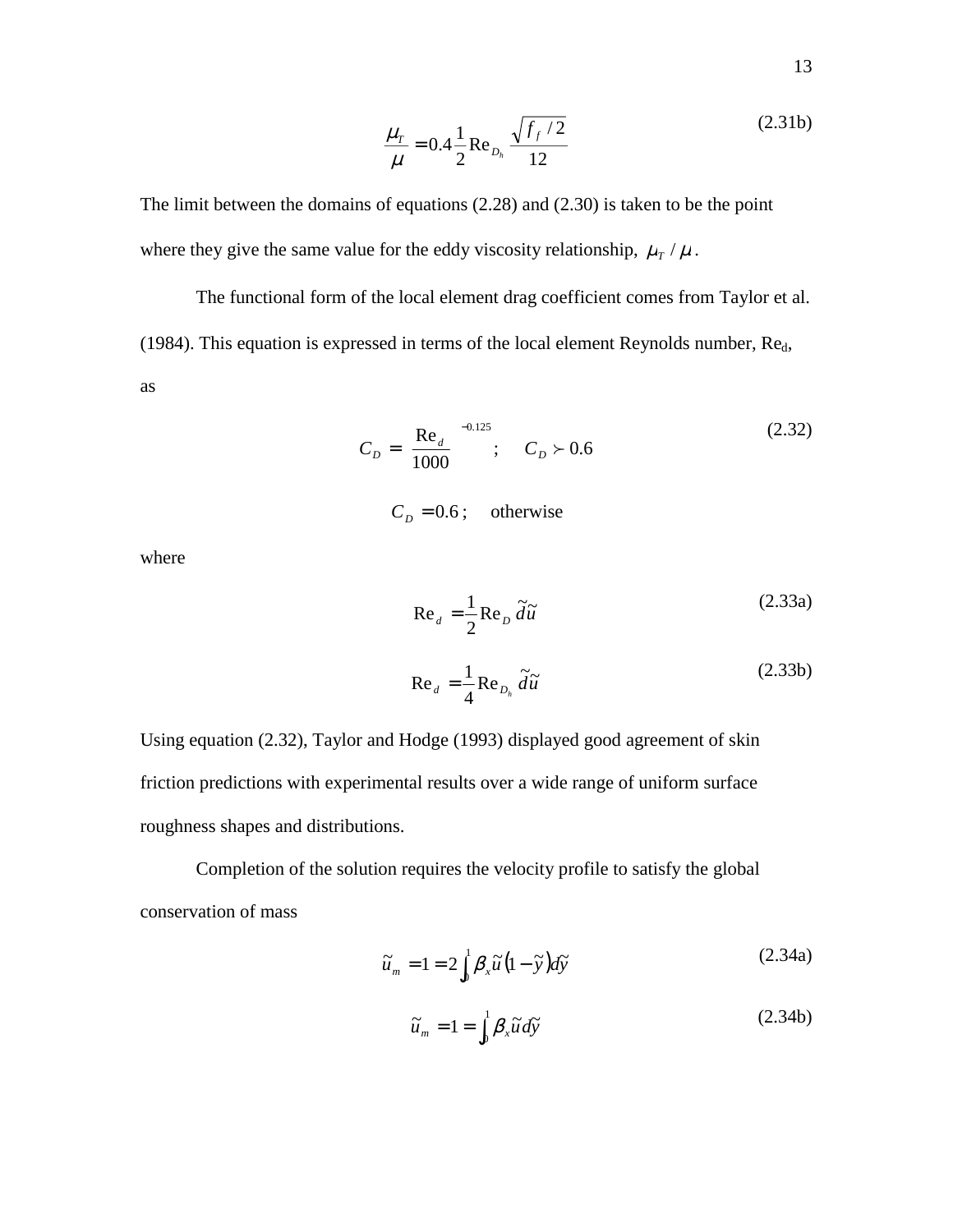The following procedure is presented by Taylor and Hodge (1993). Given the Reynolds number and the relative roughness parameters  $(\tilde{d}_0, \tilde{k}, \tilde{l}, \tilde{L})$ , a solution for  $f_f$ and  $\tilde{u}(y)$  can be reached by:

- 1.) Assuming a value of  $f_f$  and compute  $\tilde{u}(y)$  using a finite difference procedure.
- 2.) Finding values of  $f_f$  such that the corresponding values of  $\tilde{u}_m$  bound 1.
- 3.) Using the method of false position to solve for  $f_f$  such that  $\tilde{u}_m = 1$ .

The eddy viscosity relationship,  $\mu_T / \mu$ , and the velocity profile,  $\tilde{u}(y)$ ,

determined in the momentum equation are used in the solution of the energy equation.

For the energy equation, the eddy conductivity parameter,  $L^{**}$ , is defined as

$$
L^{**} = \tilde{r}\beta_y \left( 1 + \frac{K_T}{K} \right) = \tilde{r}\beta_y \left( 1 + \frac{\mu_T}{\mu} \frac{Pr}{Pr_T} \right)
$$
(2.35a)  

$$
L^{**} = \beta_y \left( 1 + \frac{K_T}{K} \right) = \beta_y \left( 1 + \frac{\mu_T}{\mu} \frac{Pr}{Pr_T} \right)
$$
(2.35b)

The temperature profile,  $\tilde{\theta}$  , is defined such that

$$
\tilde{\theta} = \frac{\theta}{Nu} \tag{2.36}
$$

Substituting into the energy equation with the constant wall heat flux boundary condition gives

$$
\widetilde{\theta}'' + \frac{L^{**'}}{L^{**}} \widetilde{\theta}' - Nu_d \frac{\pi \widetilde{\theta}}{\widetilde{L} L^{**}} + \beta_x \frac{\widetilde{u}(1-\widetilde{y})}{L^{**}} = 0
$$
\n(2.37a)

$$
\tilde{\theta}'' + \frac{L^{**'}}{L^{**}} \tilde{\theta}' - Nu_d \frac{\pi \tilde{\theta}}{\tilde{l} \tilde{L} L^{**}} + \beta_x \frac{\tilde{u}}{4L^{**}} = 0
$$
\n(2.37b)

with the boundary conditions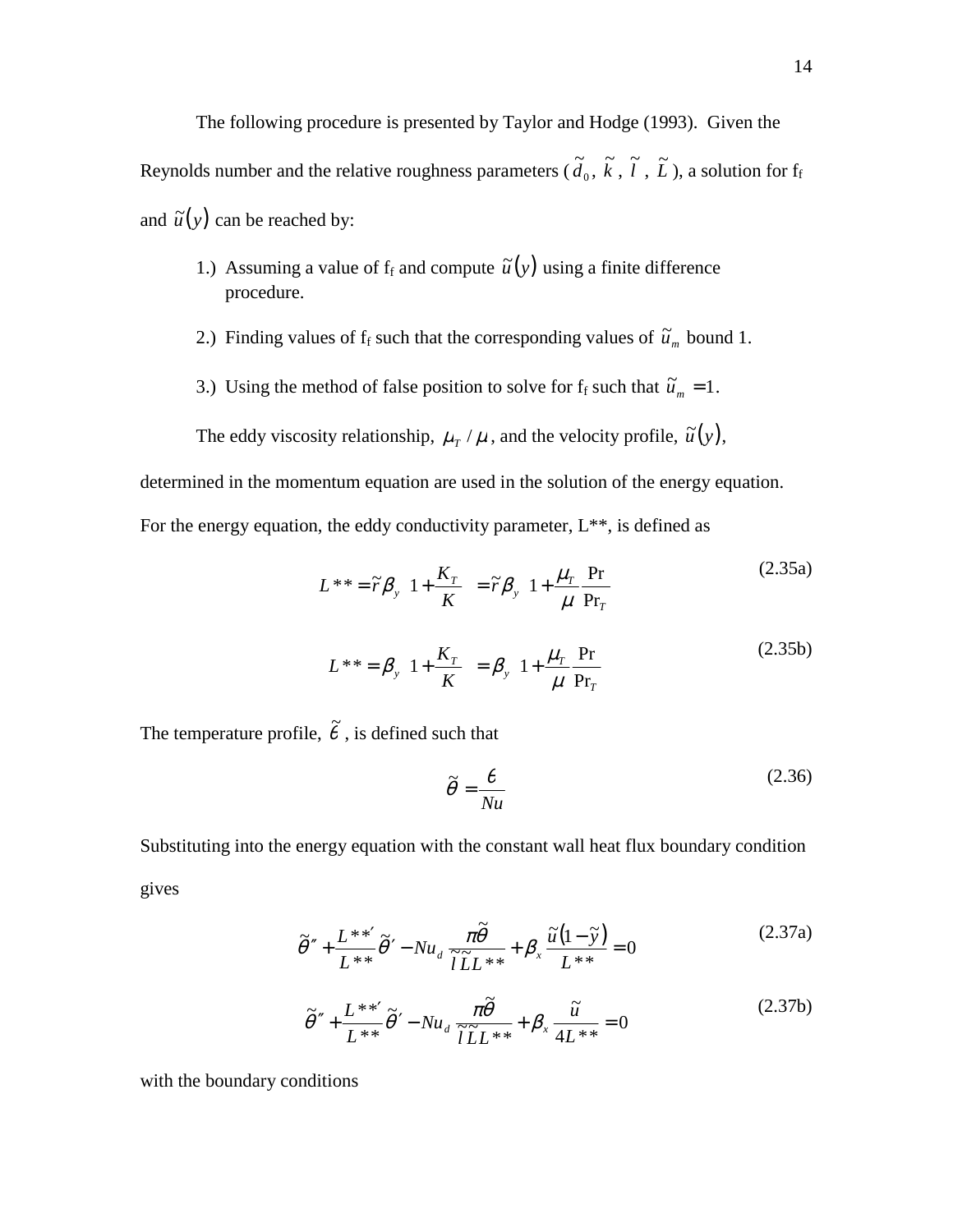$$
\tilde{y} = 0: \tilde{\theta} = 0
$$
\n
$$
\tilde{y} = 1: \tilde{\theta}' = 0
$$
\n(2.38)

 From Kays and Crawford (1993), the turbulent Prandtl number is taken to be constant

$$
PrT = 0.9 \tPr<1
$$
\n
$$
PrT = 1.0 \tPr>1
$$
\n(2.39)

Following Hosni et al. (1989) and Taylor et al. (1984), the local element Nusselt number is defined as a function of the local element Reynolds number as

$$
Nu_{d} = 1.7 \text{ Re}_{d}^{0.49} \text{ Pr}^{0.4}; \quad \text{Re}_{d} \prec 2,500
$$
(2.40)  

$$
Nu_{d} = 0.963 \text{ Re}_{d}^{0.6} \text{ Pr}^{0.4}; \quad 2,500 \le \text{Re}_{d} \prec 200,000
$$

$$
Nu_{d} = 0.06 \text{ Re}_{d}^{0.84} \text{ Pr}^{0.4}; \quad \text{Re}_{d} \ge 200,000
$$

In addition to the local roughness element drag coefficient relationship, the local roughness Nusselt number relationship is a roughness model calibration developed for boundary-layer flows. Both are used unchanged within this work for fully-developed flows.

A solution for the temperature profile,  $\tilde{\theta}$ , can be achieved by applying the same finite difference procedure used in the momentum equation solution to equation (2.37). Determination of the Nusselt number requires the mean value of the nondimensional temperature to be equal to 1.

$$
\theta_m = Nu \widetilde{\theta}_m = 1 = 2 \int_0^1 \beta_x \widetilde{u} (1 - \widetilde{y}) \widetilde{\theta} d\widetilde{y}
$$
\n(2.41a)

$$
\theta_m = Nu \widetilde{\theta}_m = 1 = \int_0^1 \beta_x \widetilde{u} \, \widetilde{\theta} d\widetilde{y}
$$
\n(2.41b)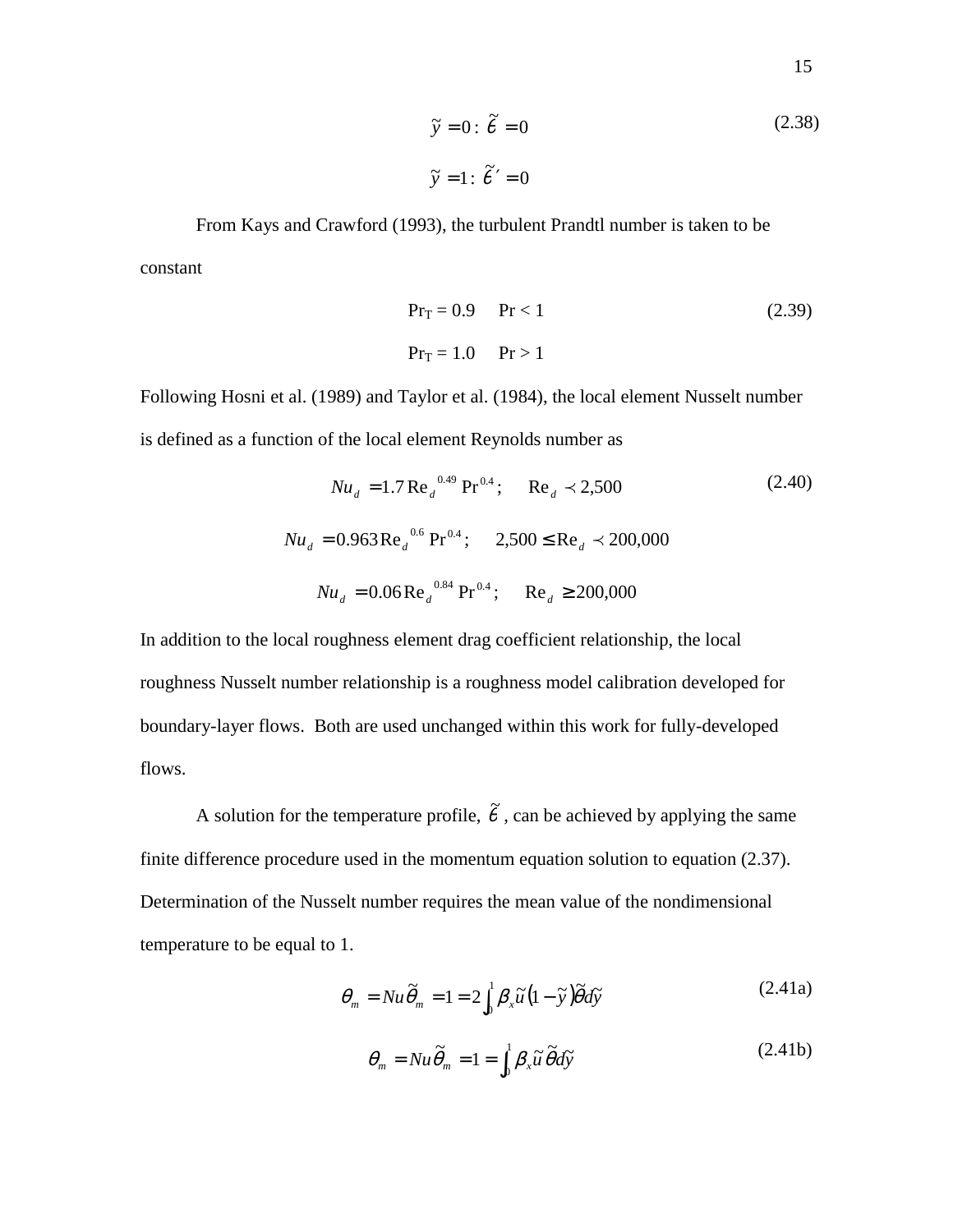The solution for the energy equation with the constant wall temperature boundary condition is not as easily achieved. An iterative procedure is necessary. Utilizing the previously defined model for the eddy viscosity parameter, changes the energy equation with the constant wall temperature boundary condition to

$$
\tilde{\theta}'' + \frac{L^{**'}}{L^{**}} \tilde{\theta}' - Nu_d \frac{\pi \tilde{\theta}}{\tilde{l} \tilde{L} L^{**}} + \beta_x \frac{\tilde{u}(1-\tilde{y})}{L^{**}} \theta = 0
$$
\n(2.42a)

$$
\tilde{\theta}'' + \frac{L^{**'}}{L^{**}} \tilde{\theta}' - Nu_d \frac{\pi \tilde{\theta}}{\tilde{l} \tilde{L} L^{**}} + \beta_x \frac{\tilde{u}}{4L^{**}} \theta = 0
$$
\n(2.42b)

with the boundary conditions

$$
\tilde{y} = 0: \tilde{\theta} = \theta = 0
$$
\n
$$
\tilde{y} = 1: \tilde{\theta}' = \theta' = 0
$$
\n(2.43)

An iterative procedure is necessary because the equation now contains  $\theta$ . An initial profile is assumed for  $\theta = \theta *_{1}$ . The energy equation is then modified to be

$$
\tilde{\theta}_{1}'' + \frac{L^{**'}}{L^{**}} \tilde{\theta}_{1}' - Nu_{d} \frac{\pi \tilde{\theta}_{1}}{\tilde{l} L^{**}} + \beta_{x} \frac{\tilde{u}(1-\tilde{y})}{L^{**}} \theta_{1}^{*} = 0
$$
\n
$$
\tilde{\theta}_{1}'' + \frac{L^{**'}}{L^{**}} \tilde{\theta}_{1}' - Nu_{d} \frac{\pi \tilde{\theta}_{1}}{\tilde{l} L^{**}} + \beta_{x} \frac{\tilde{u}}{4L^{**}} \theta_{1}^{*} = 0
$$
\n(2.44b)

and a solution for  $\tilde{\theta}_1$  is achieved by using the same finite difference method used in the solutions of the momentum equation and the energy equation with the constant wall heat flux boundary condition. The Nusselt number is then computed as a function of  $\theta_m$ 

$$
Nu_{1} = \frac{1}{\tilde{\theta}_{1,m}}\tag{2.45}
$$

The process is repeated until a constant Nusselt number value is obtained using

$$
\theta^*_{i} = N u_{i-1} \widetilde{\theta}_{i-1}.
$$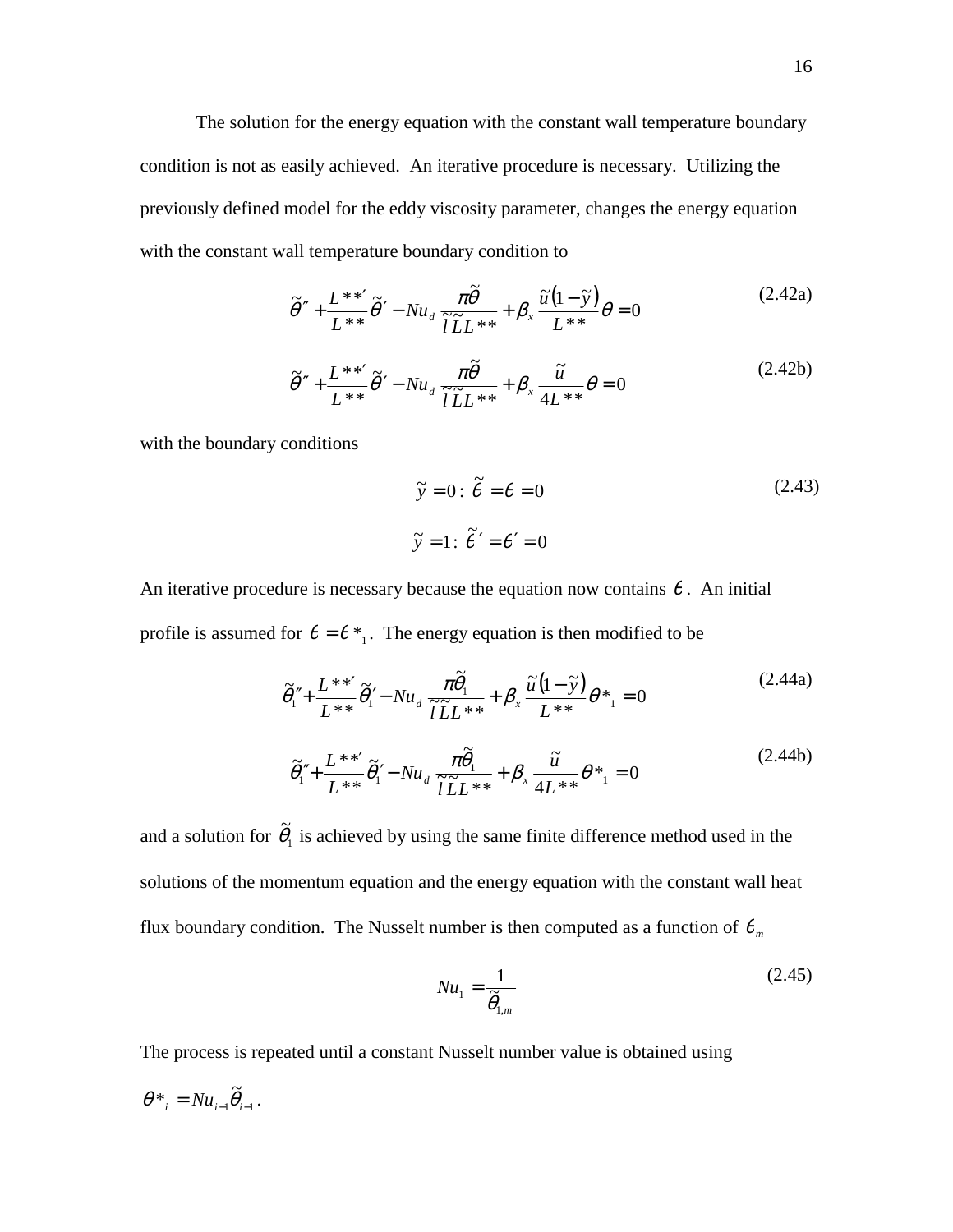#### CHAPTER III

#### RANDOM ROUGHNESS ADAPTATIONS TO THE DISCRETE-ELEMENT MODEL

 The discrete-element model has been validated for turbulent boundary layers over surfaces roughened with ordered, uniform elements (Hosni *et al*., 1989, 1991). In addition, McClain (2002) demonstrated excellent agreement between discrete-element method predictions and experimental results for turbulent boundary-layer flow over randomly-rough surfaces. Taylor and Hodge (1993) validated the method used within this work for predicting fully-developed Nusselt numbers and friction factors in pipes with ordered, uniform roughness elements. The Taylor and Hodge (1993) method is adapted to consider randomly-roughened surfaces using McClain's (2002) model.

Unlike the ordered surfaces used to validate the discrete-element model, randomly-rough surfaces are significantly different. Randomly-rough surfaces are characterized by roughness elements varying in shape, distribution, and height. The hemisphere or conical roughness elements previously considered have a circular crosssection at every elevation. For a randomly-rough surface, this is no longer true. Randomly-rough surfaces are also differentiated by the lack of an obvious reference surface on which to apply the "no-slip" condition for solving the differential equations. In contrast, the "no-slip" condition for ordered roughness elements is apparent because the elements are placed on a flat surface. These characteristics of randomly-rough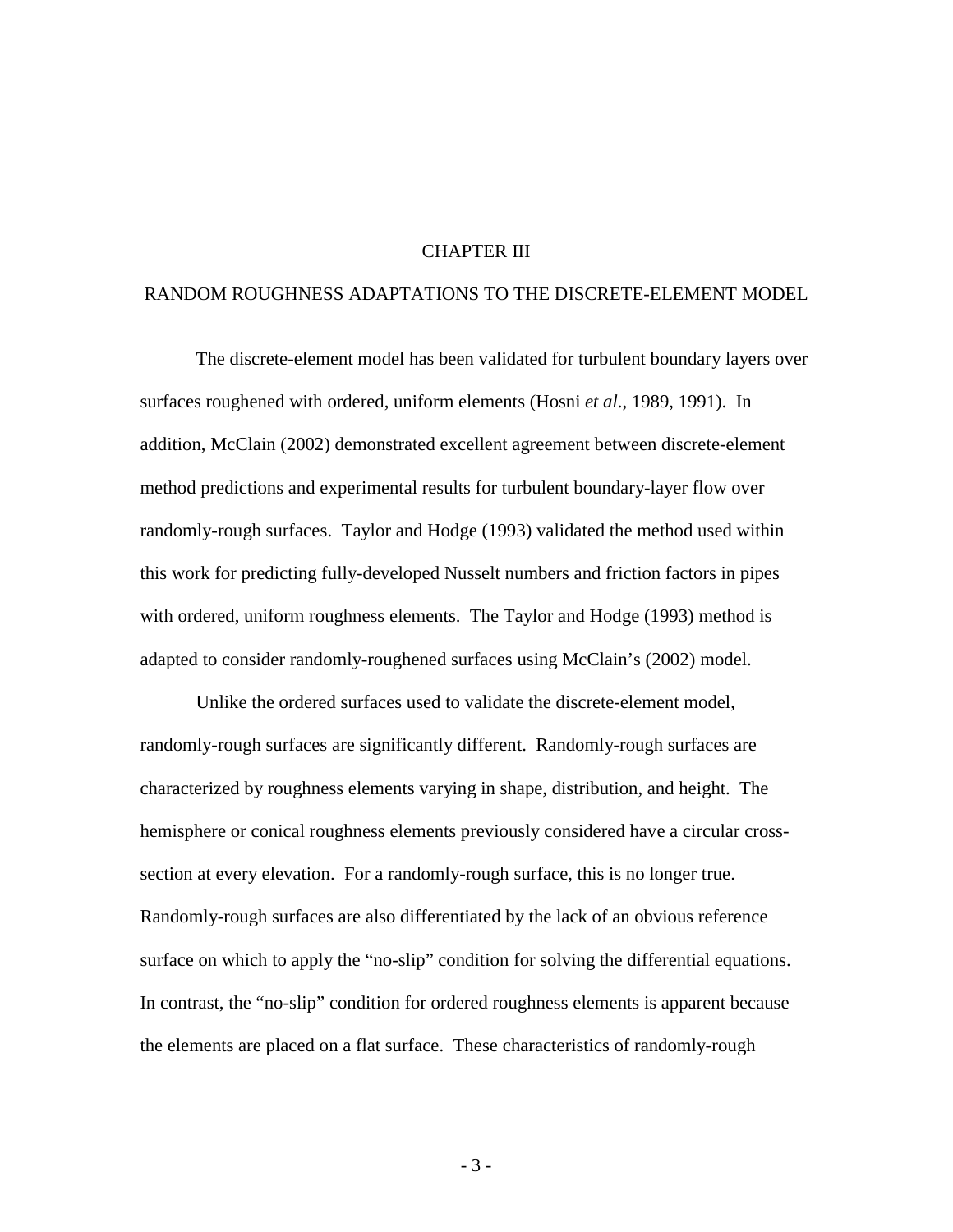surfaces are evident in Figure 3.1, a three-dimensional profilometer trace of a randomlyrough surface.



Figure 3.1 Three-dimensional Profilometer Trace of a Randomly-rough Surface (van Rij *et al.* 2002)

The discrete-element model requires blockage factors and element diameters for each roughness element at any y-location in the solution process. Use of a threedimensional profilometer allows for the direct measurement of the surface features of a randomly-rough surface. From the three-dimensional profilometer characterization, the blockage factors and element diameters can be acquired. The differential equations presented in the previous chapter for ordered, uniform roughness elements are modified, according to the McClain (2002) model, to consider the actual surface traits.

 When evaluating a deterministic surface with the discrete-element model, the reference surface is obvious. However, a randomly-rough surface does not present such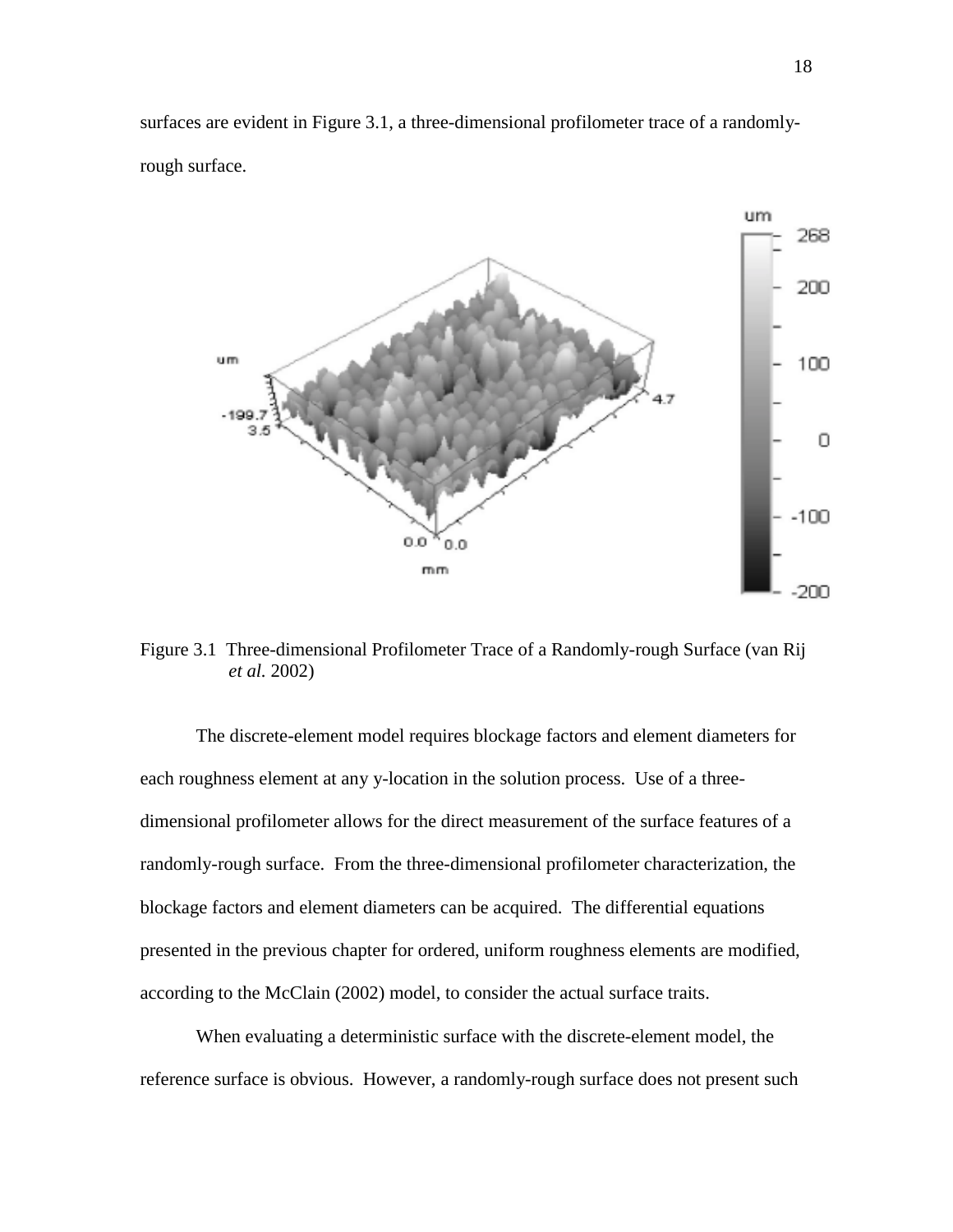an easily distinguishable location. McClain (2002) uses the "melt down" surface as his reference surface. The "melt down" surface is described as the resulting surface if all individual roughness elements were melted and then solidified as a single volume with a constant height. Taylor (1983) demonstrated that the discrete-element predictions for closely-packed hemispheres agreed best when the "melt down" height was used as the reference surface.

 Figure 3.2 shows the roughness elements for a randomly-rough surface at an elevation of 60% of the minimum valley to the maximum surface height. For this particular surface, the flow is from top to bottom. The areas blocked by flow are shown in black, while the white area represents the area open to flow. Examination of Figure 3.2 demonstrates that random roughness elements are not in general circular. The fact that the roughness elements appear elongated in the direction of the flow is also noted. Figure 3.3 examines the similarities between a random roughness element and an elliptical roughness element elongated in the direction of the flow.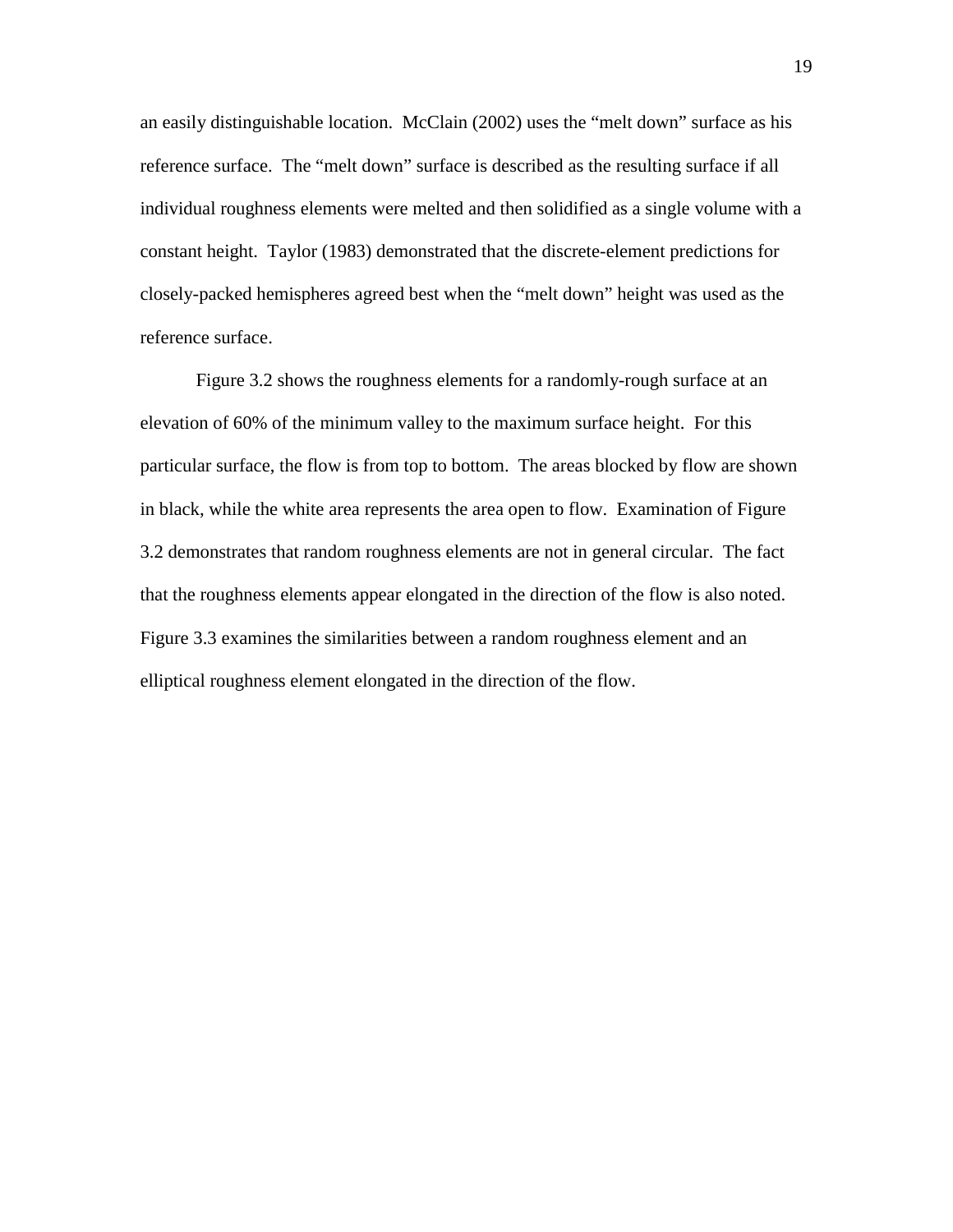

Figure 3.2 Randomly-rough Surface Blockage at 60% Elevation (McClain 2002)



Figure 3.3 Example Roughness Element Representation: (a) Actual Randomly-rough Element, (b) Circular Roughness Element with the Same Transverse Width, (c) Elliptical Element with the Same Transverse Width and Eccentricity (McClain 2002)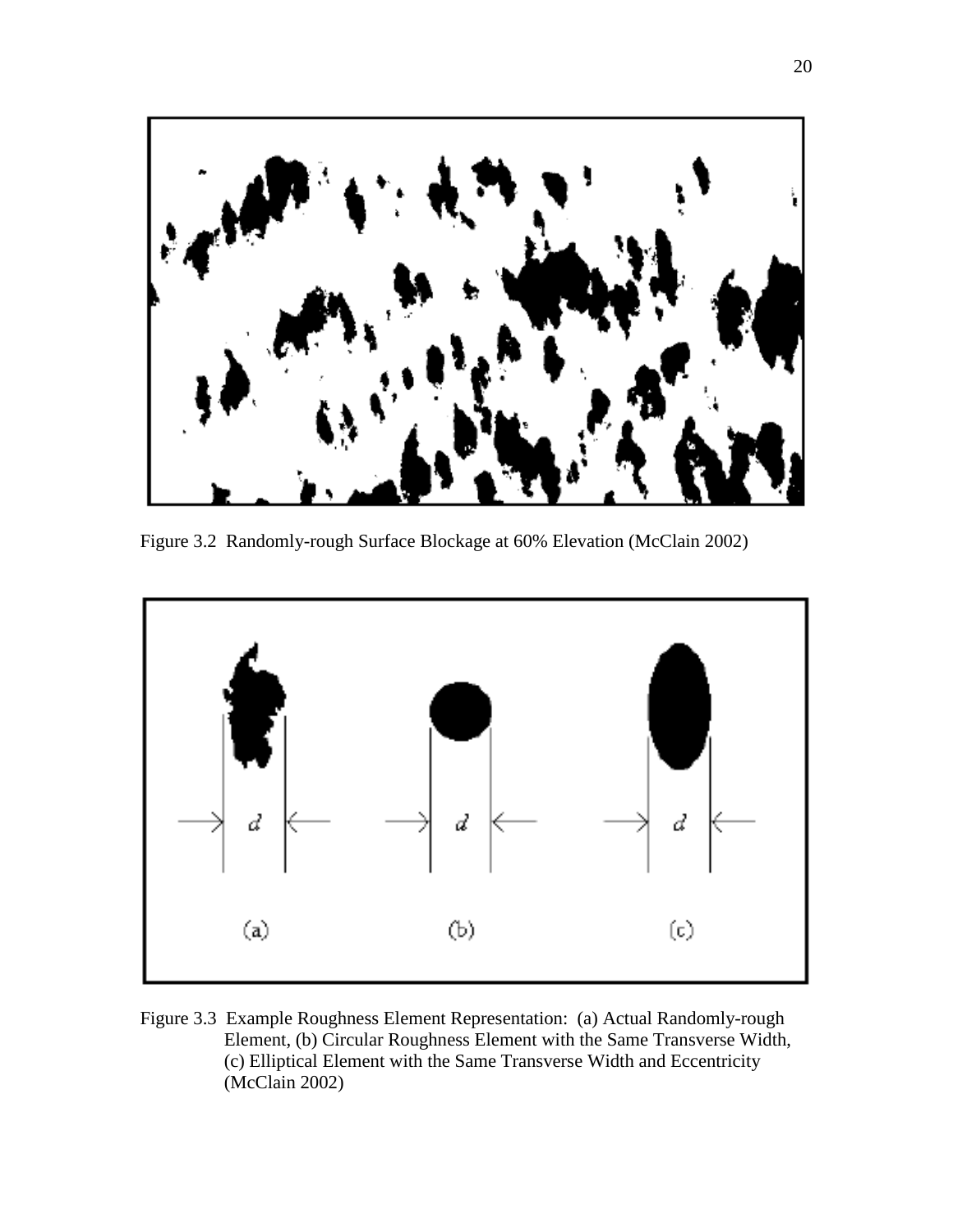The elliptical-like characteristics of the roughness elements led McClain (2002) to incorporate an eccentricity factor in the discrete-element model. An ellipsoidal blockage element elongated in the direction of the flow is displayed in Figure 3.4. The eccentricity factor,  $\varepsilon$ , is the ratio of the maximum width of the roughness element perpendicular to the flow to the maximum length of the roughness element parallel to the flow.

$$
\varepsilon = \frac{2a}{2b} = \frac{a}{b} \tag{3.1}
$$

The maximum width of the roughness element and the eccentricity factor are used to calculate the local drag and heat transfer for use in the discrete-element model.



Figure 3.4 An Elliptical Roughness Element (McClain 2002)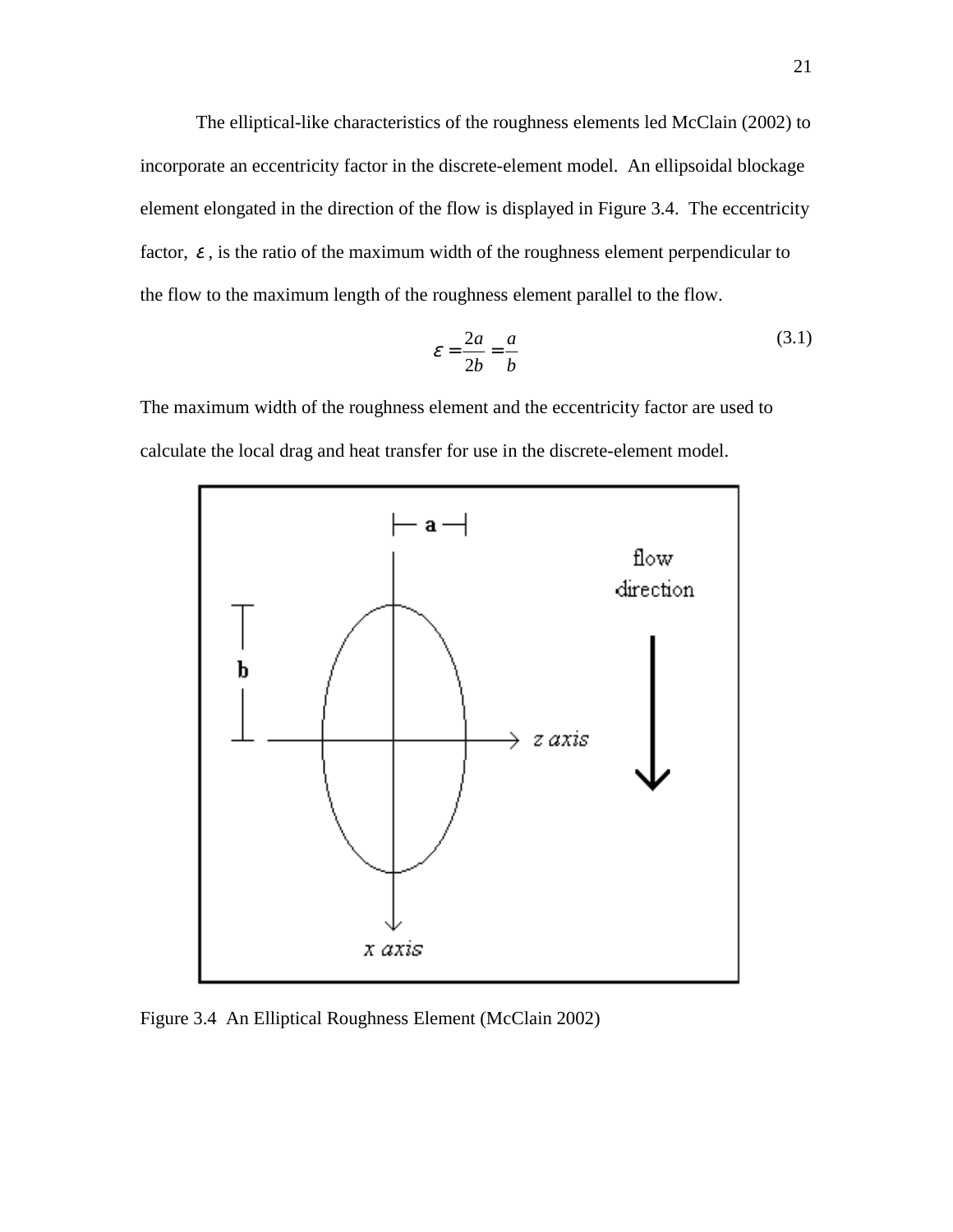McClain (2002) implements an ellipsoidal-blockage-element drag function due to the differences in the circular and ellipsoidal blockage elements. The circular-blockageelement drag function, equation (2.32), is modified to represent the differing drag characteristics. The ellipsoidal drag function is presented in equation (3.2).

$$
C_D = \left(\frac{\text{Re}_d}{1000}\right)^{-0.125} \varepsilon^{0.73456}; \text{ Re}_d < 60,000 \text{ and } \varepsilon < 4.46
$$
\n
$$
C_D = 0.6 \varepsilon^{0.73456}; \text{ Re}_d > 60,000 \text{ and } \varepsilon < 4.46
$$
\n
$$
(3.2)
$$

For eccentricities greater than 4.46, the drag coefficients are described by the following equation.

$$
C_D = 3.0 \left( \frac{\text{Re}_d}{1000} \right)^{-0.125}; \text{ Re}_d < 60,000 \text{ and } \varepsilon > 4.46
$$
\n
$$
C_D = 1.8; \text{ Re}_d > 60,000 \text{ and } \varepsilon > 4.46
$$
\n(3.3)

As the eccentricity increases, equation (3.3) captures the behavior of a flat plate perpendicular to the flow.

 In addition to the differing drag characteristics, the McClain (2002) ellipticaldiscrete-element model also considers the increased surface area for element heat transfer for the elliptical elements, as compared to the circular element. An elliptical element area correction factor,  $K<sub>e</sub>$ , is defined as

$$
K_{\varepsilon} = \left[\frac{1}{2}\left(1 + \frac{1}{\varepsilon^2}\right) - \frac{1}{8.8}\left(1 - \frac{1}{\varepsilon}\right)^2\right]^{\frac{1}{2}}
$$
(3.4)

The elliptical element area correction factor is derived directly from the approximation of the perimeter of an ellipse. The additional surface area consideration increases the accuracy of the heat transfer information.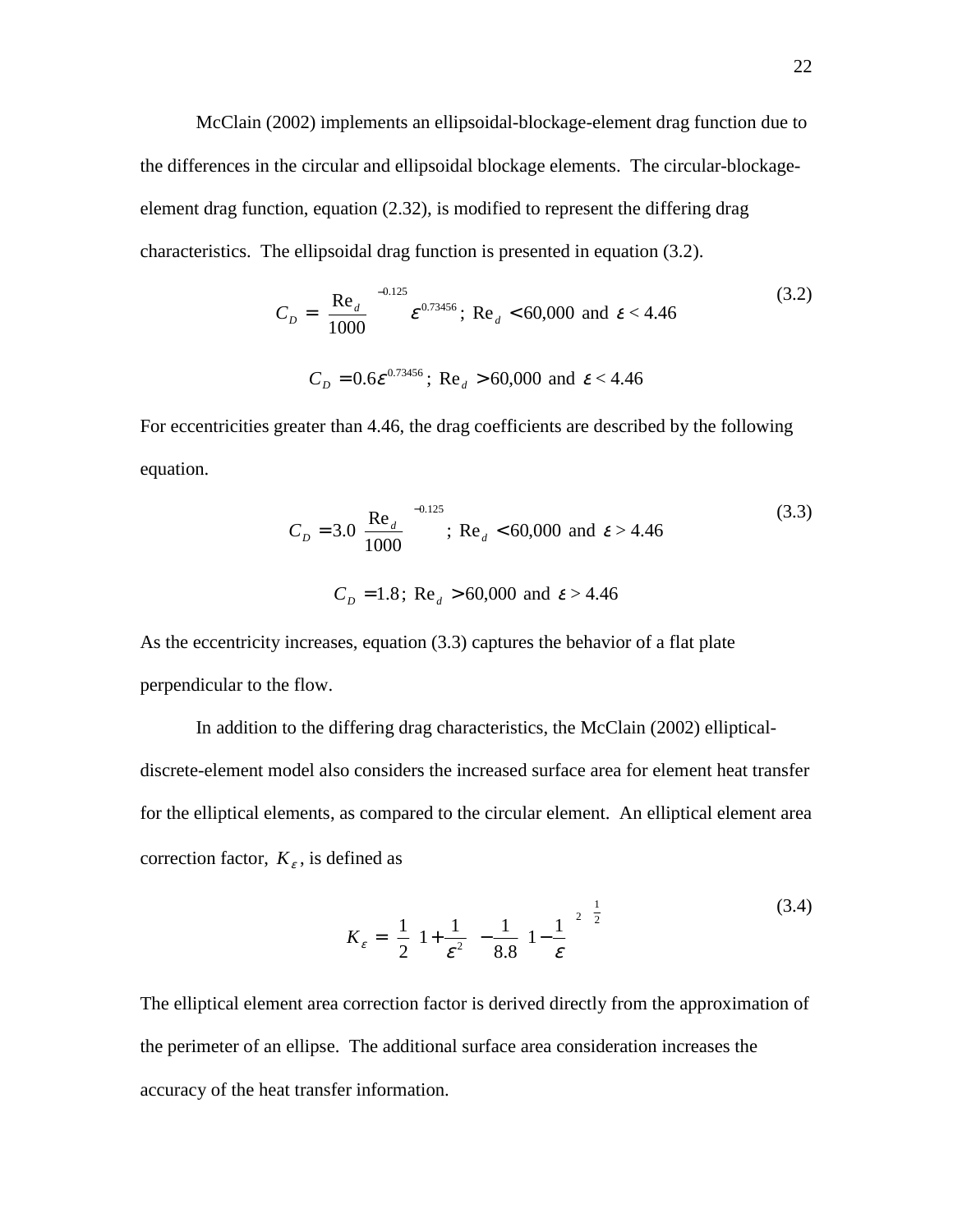The steady, fully-developed, Reynolds averaged, two-dimensional turbulent momentum equations with random roughness for flow in a circular pipe or between infinite parallel plates are represented by the following differential equations.

$$
0 = \frac{\mu}{r} \frac{d}{dy} \left[ r \beta_y \left( 1 + \frac{\mu_r}{\mu} \right) \frac{\partial u}{\partial y} \right] - \beta_x \frac{dP}{dx} - \frac{1}{2} \rho u^2 \frac{R}{r l L} \sum_{i=1}^{N_r} C_{D,i} d(y)_i
$$
(3.5a)  

$$
0 = \mu \frac{d}{dy} \left[ \beta_y \left( 1 + \frac{\mu_r}{\mu} \right) \frac{\partial u}{\partial y} \right] - \beta_x \frac{dP}{dx} - \frac{1}{2} \rho u^2 \frac{1}{l L} \sum_{i=1}^{N_r} C_{D,i} d(y)_i
$$
(3.5b)

The steady, fully developed, Reynolds averaged, two-dimensional turbulent energy equations with random roughness are

$$
0 = \rho c_p \beta_x u r \frac{\partial T}{\partial x} - K \frac{\partial}{\partial y} \left[ r \beta_y \left( 1 + \frac{K_T}{K} \right) \frac{\partial T}{\partial y} \right] - K \frac{\pi R}{lL} (T_0 - T) \sum_{i=1}^{N_r} K_{\varepsilon, i} N u_{d,i}
$$
(3.6a)  

$$
0 = \rho c_p \beta_x u \frac{\partial T}{\partial x} - K \frac{\partial}{\partial y} \left[ \beta_y \left( 1 + \frac{K_T}{K} \right) \frac{\partial T}{\partial y} \right] - K \frac{\pi}{lL} (T_0 - T) \sum_{i=1}^{N_r} K_{\varepsilon, i} N u_{d,i}
$$
(3.6b)

The spacing parameters, *l* and L, are the streamwise and transverse dimensions of the three-dimensional profilometer trace. The number of roughness elements at each ylocation is denoted by  $N_r$ . The boundary conditions for equations (3.5) and (3.6) are

$$
y = y_{\text{mdh}} : u = 0, T = T_0 \tag{3.7a}
$$
\n
$$
y = R : \frac{du}{dy} = 0, \frac{\partial T}{\partial y} = 0
$$
\n
$$
y = y_{\text{mdh}} : u = 0, T = T_0 \tag{3.7b}
$$
\n
$$
y = h : \frac{du}{dy} = 0, \frac{\partial T}{\partial y} = 0 \tag{3.7b}
$$

where  $y_{\text{mdh}}$  is the "melt down" height.

 In reality, random roughness elements are neither circular nor elliptical. However, reviewing Figure 3.3 visually demonstrates the similarities between a random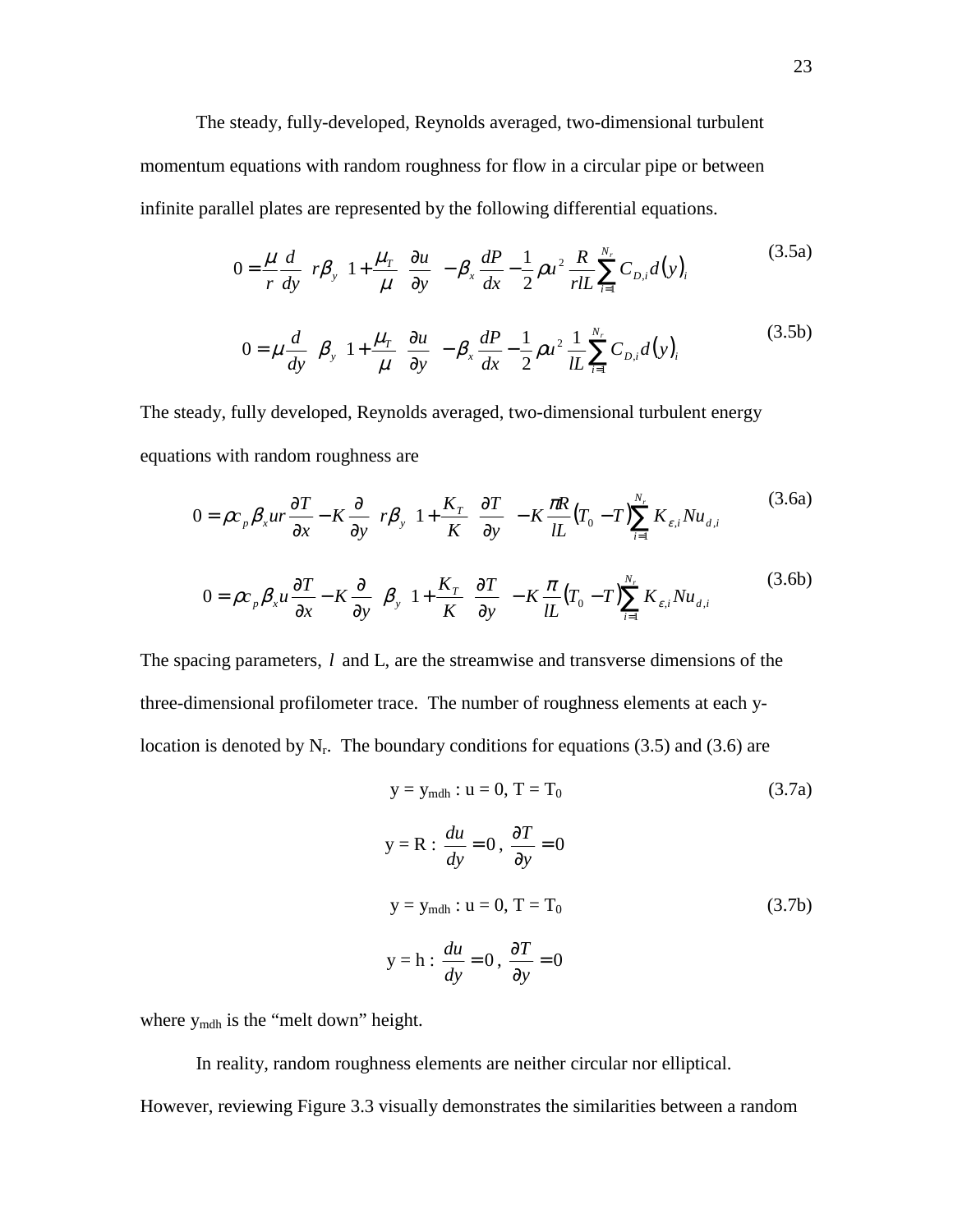element and an elliptical element in comparison with a random element and a circular element. Using elliptical characteristics in the discrete-element model, McClain (2002) drastically improved the predictions when considering randomly-rough surfaces.

 Successful predictions using the discrete-element model for randomly-rough surfaces requires characterization of the surface. The McClain (2002) technique for randomly-rough surface characterization is used. Using the output from a threedimensional profilometer, the randomly-rough surface is characterized by evaluating the blockage fraction and the diameters and eccentricities of each roughness element at twenty-one equally-spaced height levels. The first height level is taken at the "melt height."

From the randomly-rough surface evaluation, a text file is created for use within the computer program. The text file is formatted in the following way. First, the number of elements present at the first height level is presented followed by the blockage fraction at that same height level. After the blockage fraction, the diameter for each roughness element at the first height level is given. Finally, the eccentricity for each roughness element at the first height level follows. This arrangement is continued for each of the twenty-one height levels used in the evaluation process. A properly formatted text file is provided in Appendix A for reference.

As previously discussed, the "melt height" is used as the reference surface when evaluating a randomly-rough surface. Using the "melt height" when considering flows inside circular pipes presents a new problem. Figure 3.5 illustrates how the "melt height" affects the diameter of a circular pipe. The Reynolds number for flows inside circular pipes is based on the original diameter. However, when using the discrete-element for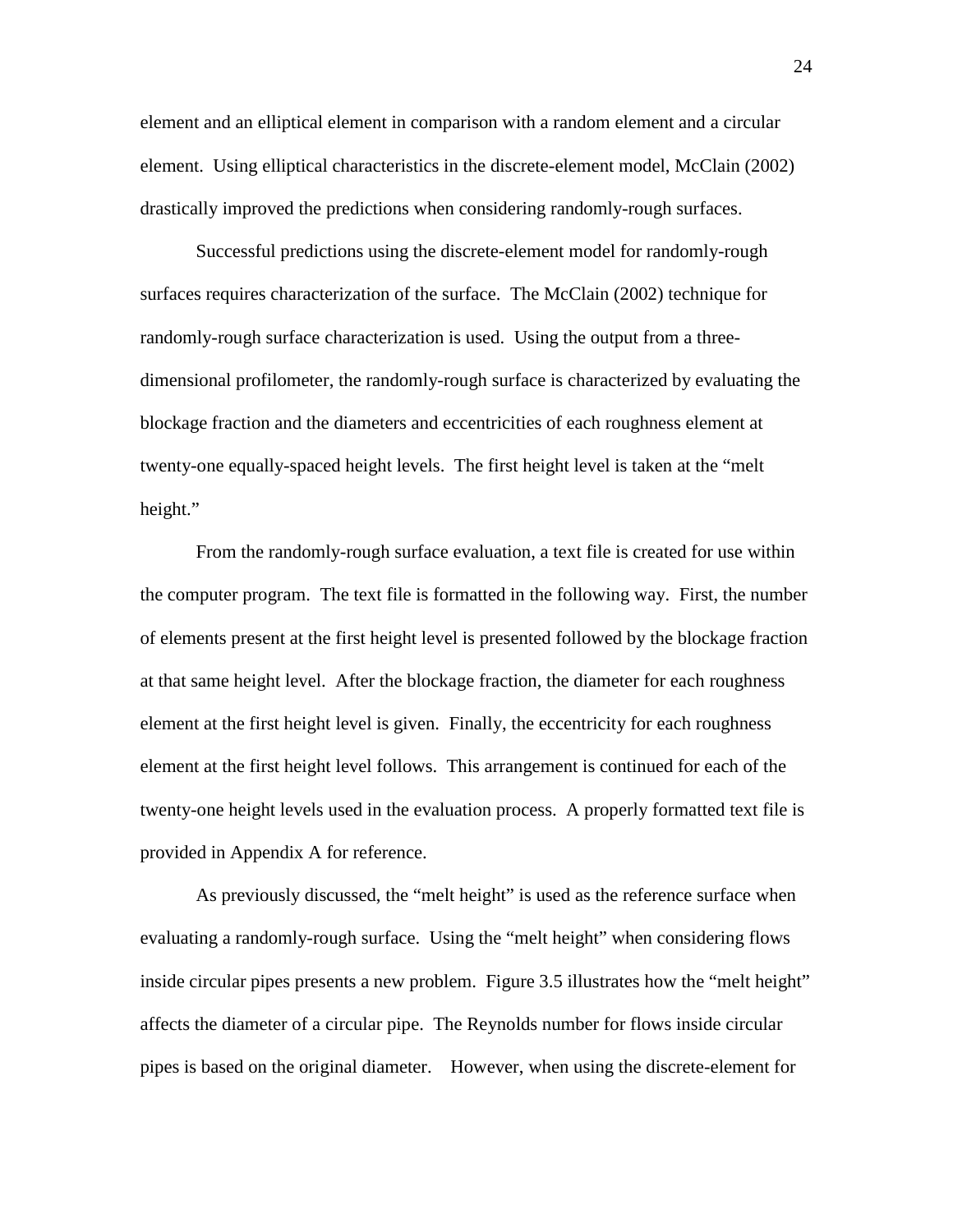predictive purposes the new "melt" diameter is used. In McClain's (2002) boundarylayer research this was not a consideration. The Reynolds number in a boundary-layer flow is based on the length of the plate, which is unaffected by the "melt height." To account for the Reynolds number incontinuity, the following relationship is established with the assumption that the mass flow rates are equal in the original and "melt" cases.

$$
\text{Re}_{\text{melt}} = \text{Re}_{\text{original}} \left( \frac{D_{\text{original}}}{D_{\text{melt}}} \right)
$$
 (3.8)

Using the ratio of the velocities between the original and "melt" cases, the Reynolds number relationship becomes strictly a function of the diameters. For flows between infinite parallel plates, the Reynolds number is not affected.



Figure 3.5 Circular Pipe with Random Roughness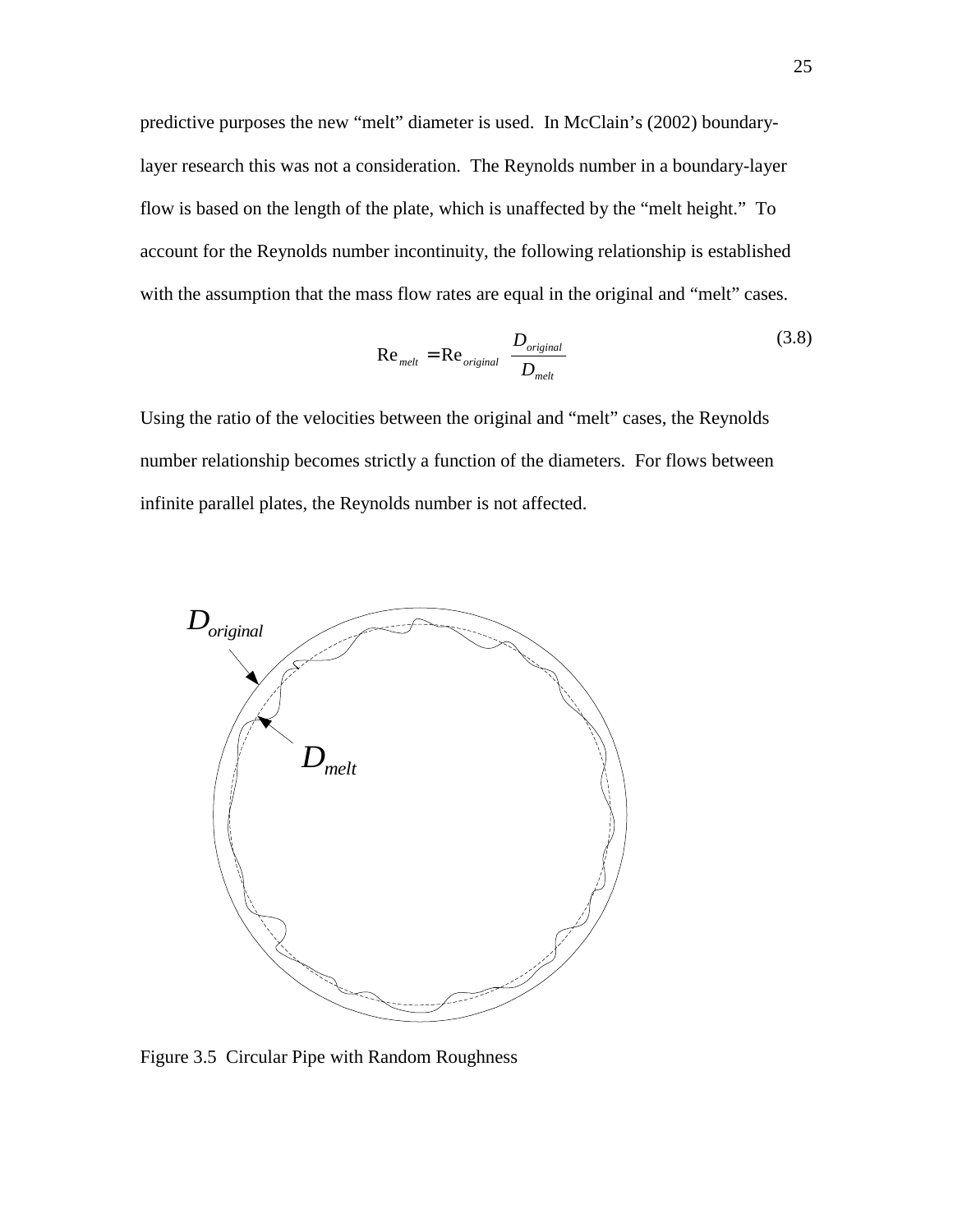#### CHAPTER IV

#### RESULTS AND DISCUSSION

This chapter presents friction factor and Nusselt number predictions from the discrete-element model computer program. Predictions are compared with classical, laminar and turbulent, smooth-wall results for flows within circular pipes and between infinite parallel plates. In addition to smooth-wall results, discrete-element model predictions are compared with experimental results for turbulent internal flows with deterministic surface roughness. Finally, predictions are presented for randomlyroughened surfaces inside circular pipes and between infinite parallel plates.

#### **Smooth Wall**

 Initially, the discrete-element model computer program was validated by comparison with the classic results for laminar and turbulent flows in circular pipes and between infinite parallel plates with smooth walls. Smooth-wall friction factor and Nusselt number predictions are made by specifying vanishingly-small roughness. Laminar flow is specified for cases where Re < 2000. Tables 4.1 and 4.2 compare the discrete-element model computer program predictions and the classic solutions (for example, Bejan, 1995) for laminar flows in smooth circular pipes and between smooth infinite parallel plates, respectively. The agreement for both of the friction factor solutions is excellent. The Nusselt number predictions are within 0.2% of the classic solutions.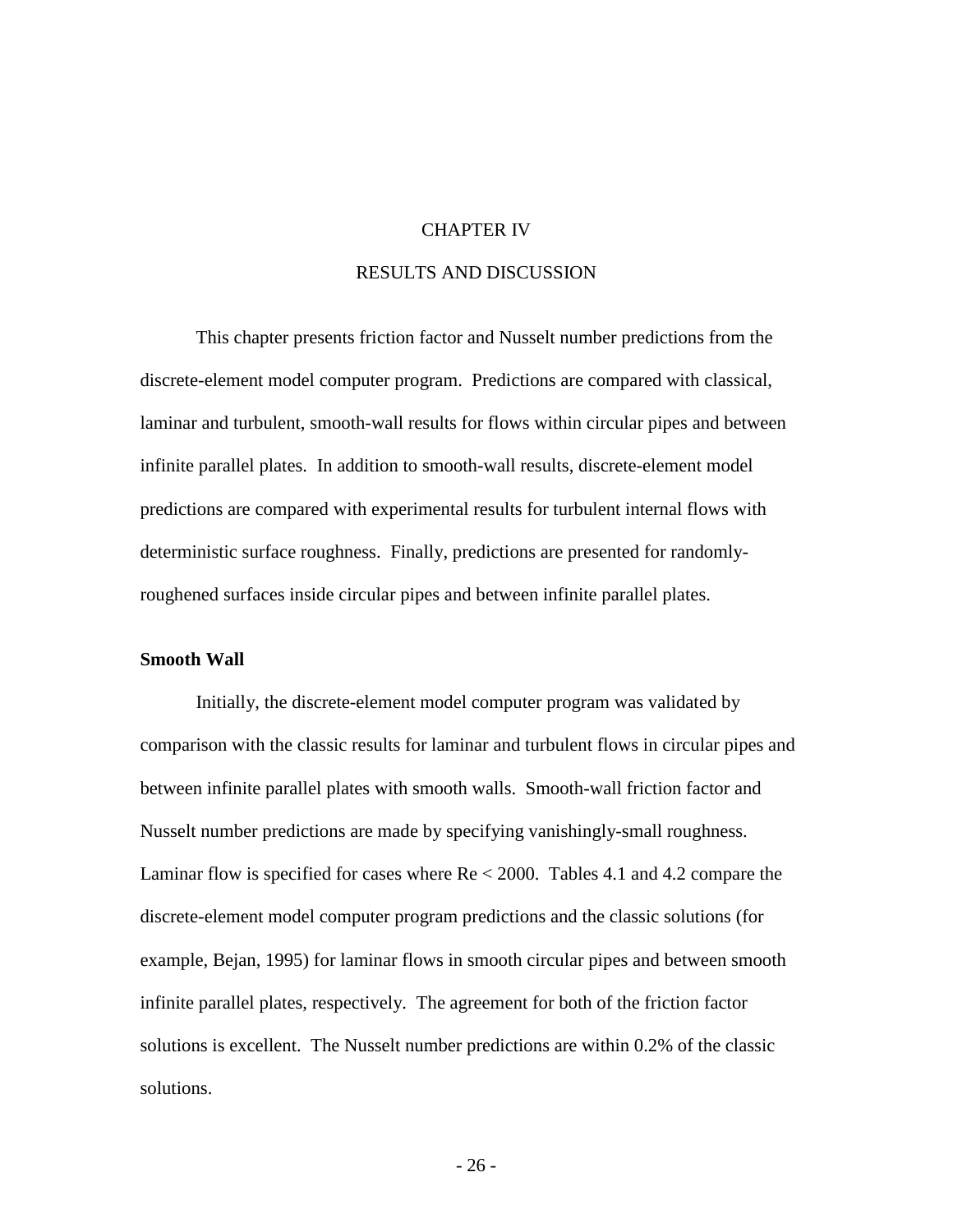|                 | Discrete-Element Model Predictions |              | <b>Classic Solutions</b> |       |              |          |
|-----------------|------------------------------------|--------------|--------------------------|-------|--------------|----------|
| Re <sub>D</sub> |                                    | $Nu_{\rm H}$ | $\rm Nu_{T}$             |       | $Nu_{\rm H}$ | $Nu_{T}$ |
| 1000            | 0.016                              | 4.364        | 3.65                     | 0.016 | 4.364        | 3.66     |
| 2000            | 0.008                              | 4.364        | 3.65                     | 0.008 | 4.364        | 3.66     |

Table 4.1 Laminar Flow Comparison in a Smooth Circular Pipe

Table 4.2 Laminar Flow Comparison Between Smooth Infinite Parallel Plates

|                  | Discrete-Element Model Predictions |       |      | <b>Classic Solutions</b> |              |        |  |
|------------------|------------------------------------|-------|------|--------------------------|--------------|--------|--|
| Re <sub>Dh</sub> |                                    | Nuн   | Nuт  |                          | $Nu_{\rm H}$ | $Nu_T$ |  |
| 1000             | 0.024                              | 8.238 | 7.55 | 0.024                    | 8.235        | 7.54   |  |
| 2000             | 0.012                              | 8.238 | 7.55 | 0.012                    | 8.235        | 7.54   |  |

 Figure 4.1 shows the smooth-wall turbulent friction factor predictions as compared with the following empirical relation reported by Bejan (1995) for high Reynolds numbers in smooth tubes.

$$
f_f = 0.046 \text{Re}_{D_h}^{-0.2} \tag{4.1}
$$

Equation (4.1) holds for Reynolds numbers between  $2 \times 10^4$  and  $10^6$ . The Nusselt number predictions are compared in Figure 4.2 with results from the Dittus-Boelter correlation. The Nusselt number predictions are a result of using a Prandtl number of 0.9 and the constant heat flux boundary condition. In the friction factor and Nusselt number comparisons, the results for flows inside circular pipes are followed by the results for flows between infinite parallel plates. For flows between parallel plates, the empirical correlations are based on the hydraulic diameter. In each figure, the empirical correlation is characterized by the solid line and the prediction is represented by the dashed line.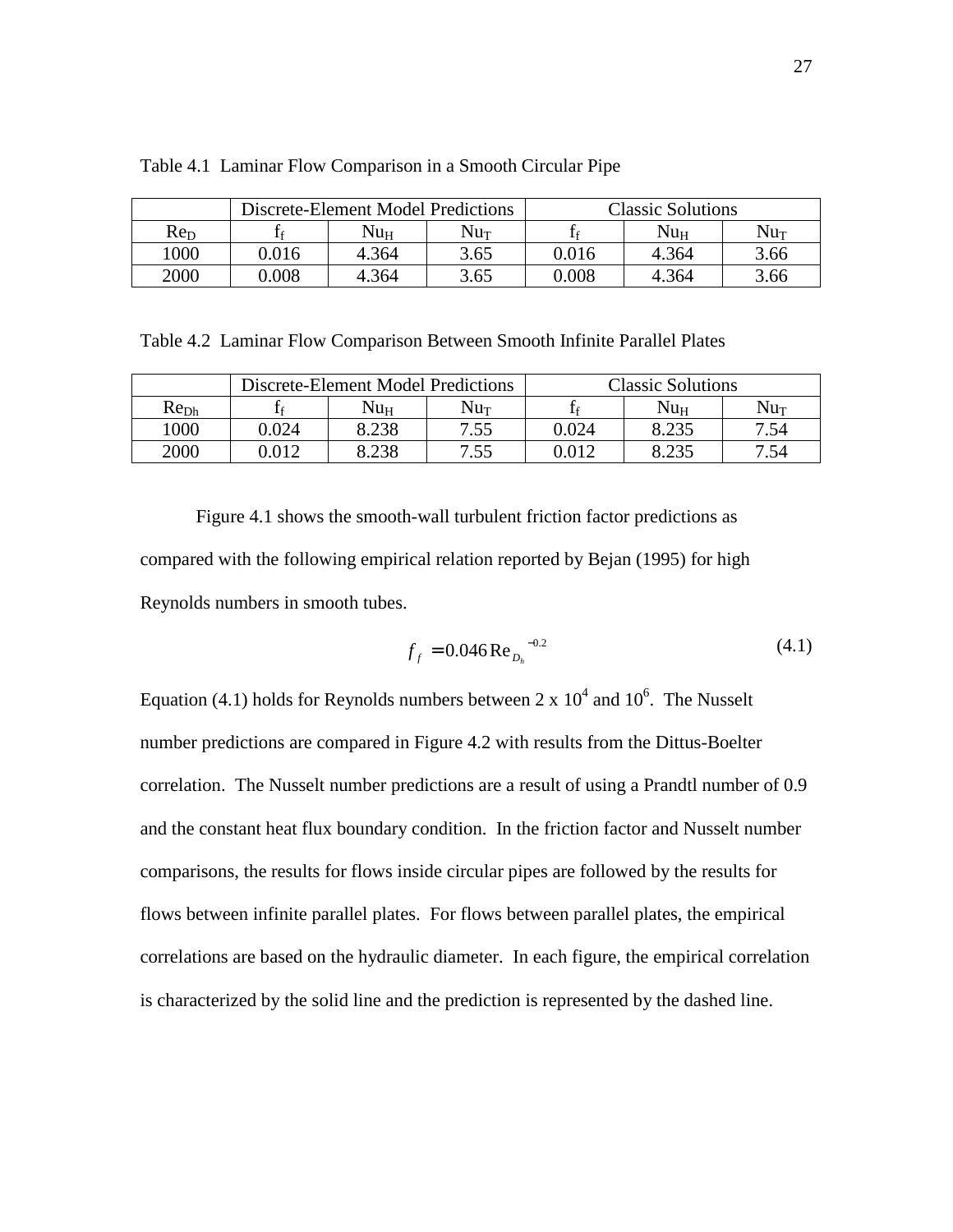

(b) Infinite Parallel Plates

Figure 4.1 Comparison of Empirical Correlation and Predicted Friction Factors for Flows in a (a) Circular Pipe and (b) between Infinite Parallel Plates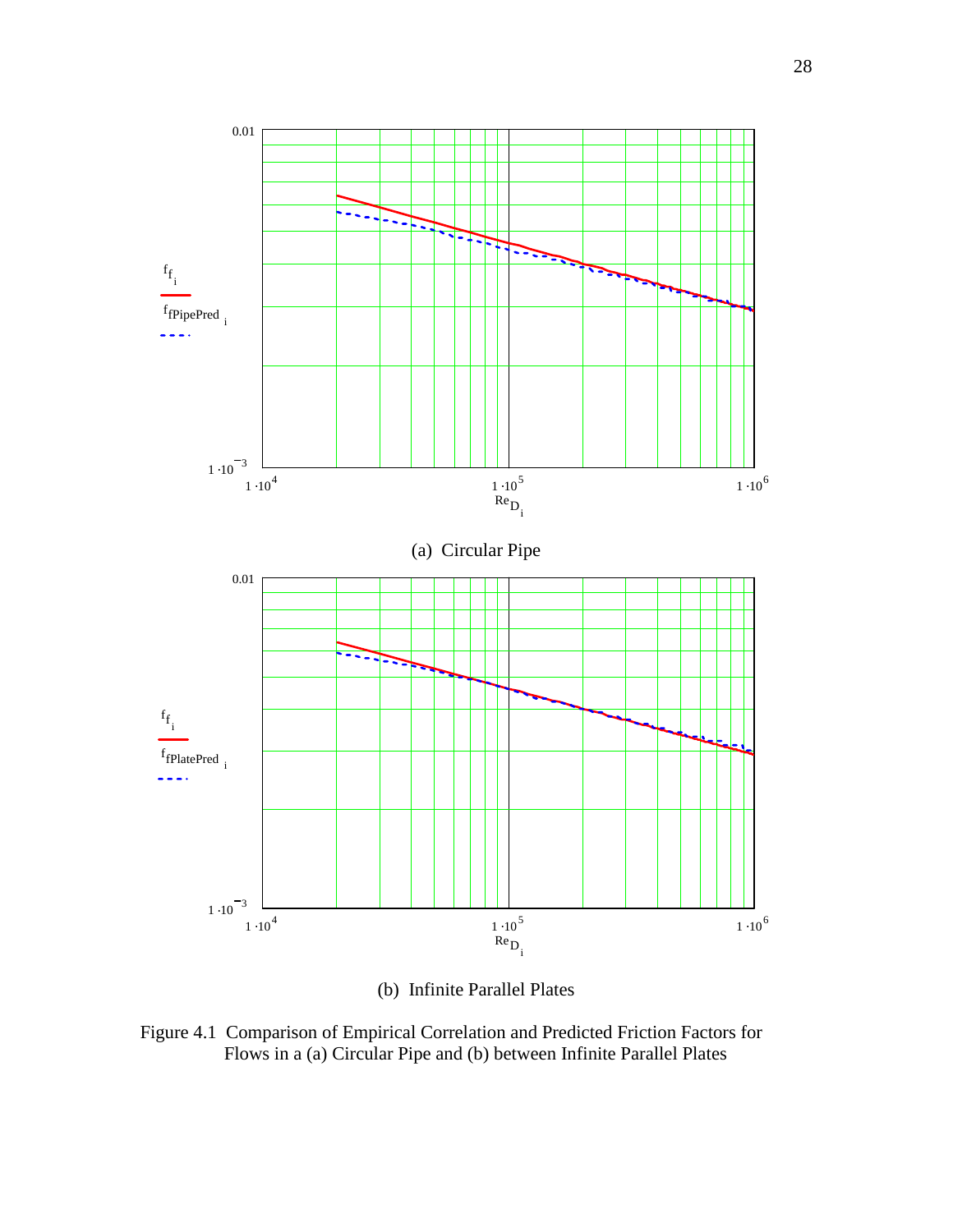

(b) Infinite Parallel Plates

Figure 4.2 Comparison of Empirical Correlation and Predicted Nusselt Numbers for Flows in a (a) Circular Pipe and (b) between Infinite Parallel Plates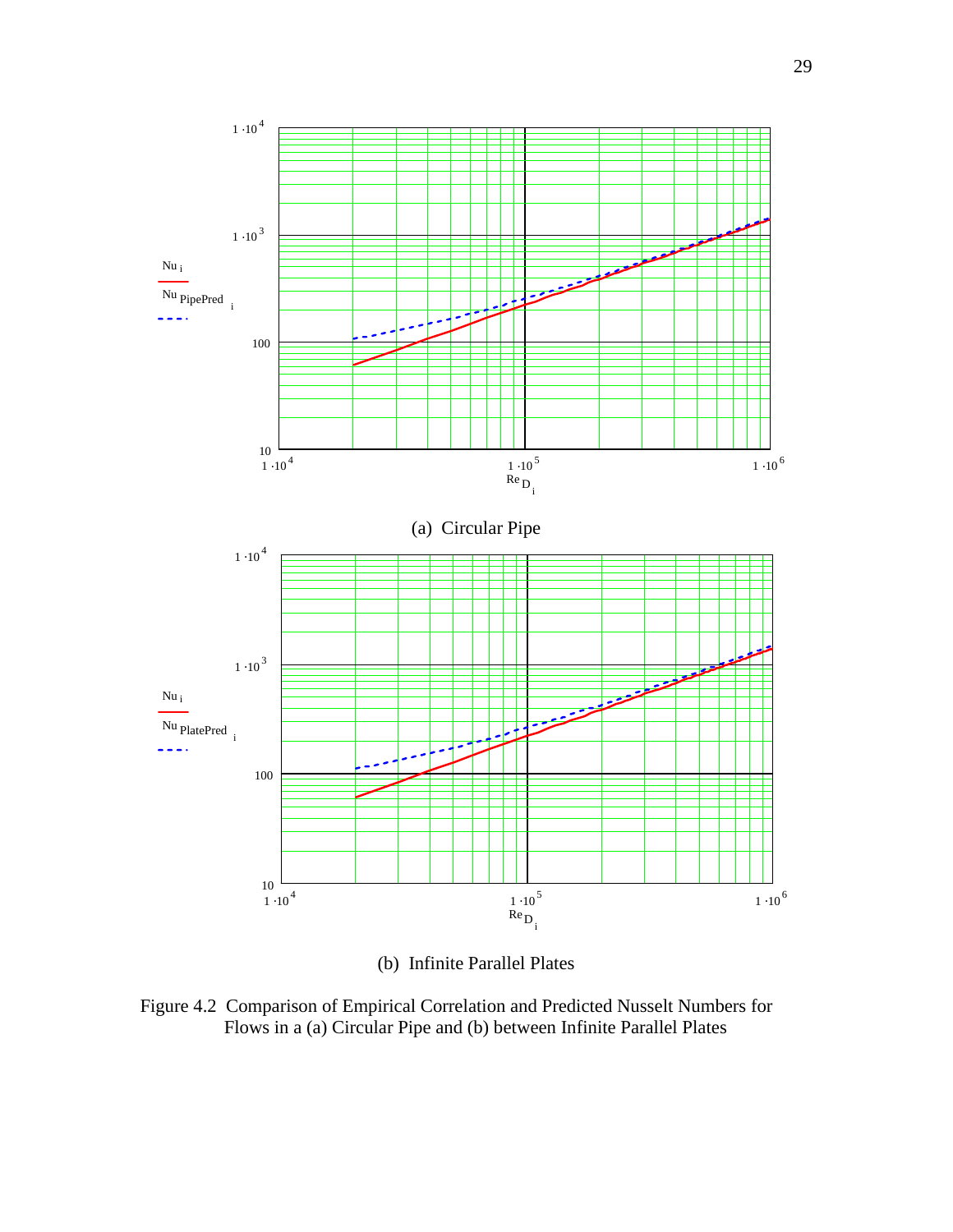The results exhibited by each figure display excellent agreement. Since the turbulence model used within the computer program was derived from smooth-wall turbulent flow data, these results were expected.

#### **Deterministic Roughness**

 Scaggs (1987) experimentally measured friction factors for turbulent flow in pipes roughened with hemispheres and cones. He successfully measured the friction factor in pipes with a range of different roughness sizes and spacings. Table 4.3 describes four of the nine roughness patterns he used.

| Table 4.3 Roughness Patterns of Scaggs (1987) |  |
|-----------------------------------------------|--|
|-----------------------------------------------|--|

| Surface     | Pipe Diameter | <b>Element Base</b>  | Element | Element Height |
|-------------|---------------|----------------------|---------|----------------|
|             | [mm]          | Diameter             | Spacing | [mm]           |
|             |               | $\lceil$ mm $\rceil$ | [mm]    |                |
| Large       |               |                      |         |                |
| Hemispheres |               |                      |         |                |
| $A-1$       | 51.46         | 2.55                 | 5.10    | 1.27           |
| $A-2$       | 51.56         | 2.55                 | 10.20   | 1.27           |
| Small       |               |                      |         |                |
| Hemispheres |               |                      |         |                |
| $B-1$       | 51.88         | 1.25                 | 2.50    | 0.65           |
| $B-2$       | 51.54         | 1.25                 | 5.05    | 0.60           |

 Figures 4.3 through 4.6 compare Scaggs (1987) experimentally-measured friction factors with the predicted values. In the figures, Scaggs experimental data points are represented by symbols and the predictions are represented by a solid line. There are no heat transfer comparisons because Scaggs did not present any heat transfer data. In all of the figures, the agreement is excellent. Conformity between the experimental and predicted values is expected. Taylor et al. (1984) calibrated the roughness model used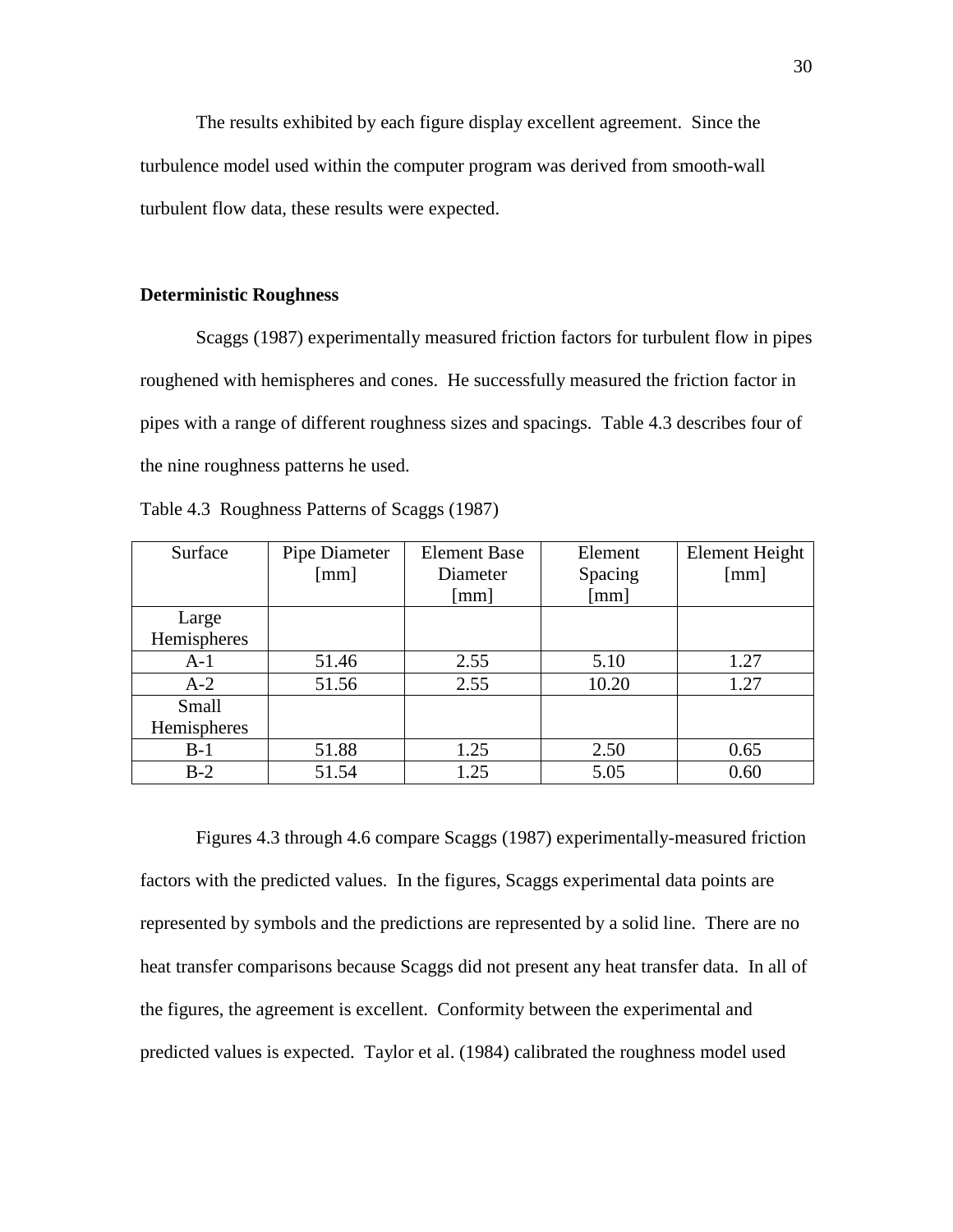within this work using the cone and spherical segment data of Schlichting (1936).

Scaggs et al. (1988), in turn, demonstrated excellent agreement with Taylor's results.



Figure 4.3 Comparison of Scaggs (1987) Experimental Results for Surface A-1 with Predicted Values



Figure 4.4 Comparison of Scaggs (1987) Experimental Results for Surface A-2 with Predicted Values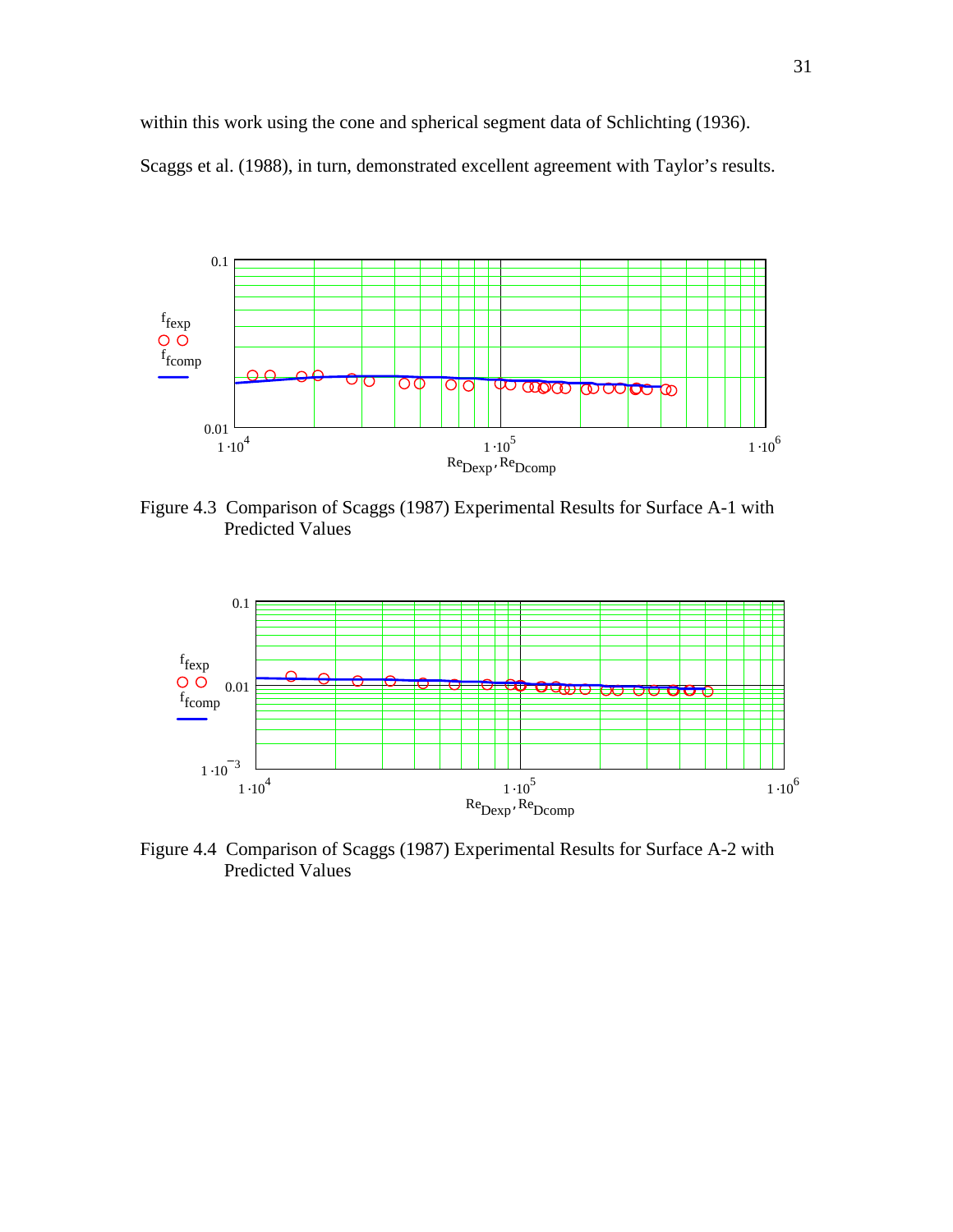

Figure 4.5 Comparison of Scaggs (1987) Experimental Results for Surface B-1 with Predicted Values



Figure 4.6 Comparison of Scaggs (1987) Experimental Results for Surface B-2 with Predicted Values

#### **Random Roughness**

To ensure the McClain (2002) method for characterizing a randomly-rough surface was properly implemented in the discrete-element model, a data set from Scaggs (1987) was used for comparison. Predictions for Surface A-1 were generated from the discrete-element model for deterministic roughness. In Figures 4.7 and 4.8, these deterministic results are compared with predictions from the discrete-element model after characterizing the same deterministic surface with the McClain method for randomlyrough surfaces. The deterministic method considers only the effect of a single roughness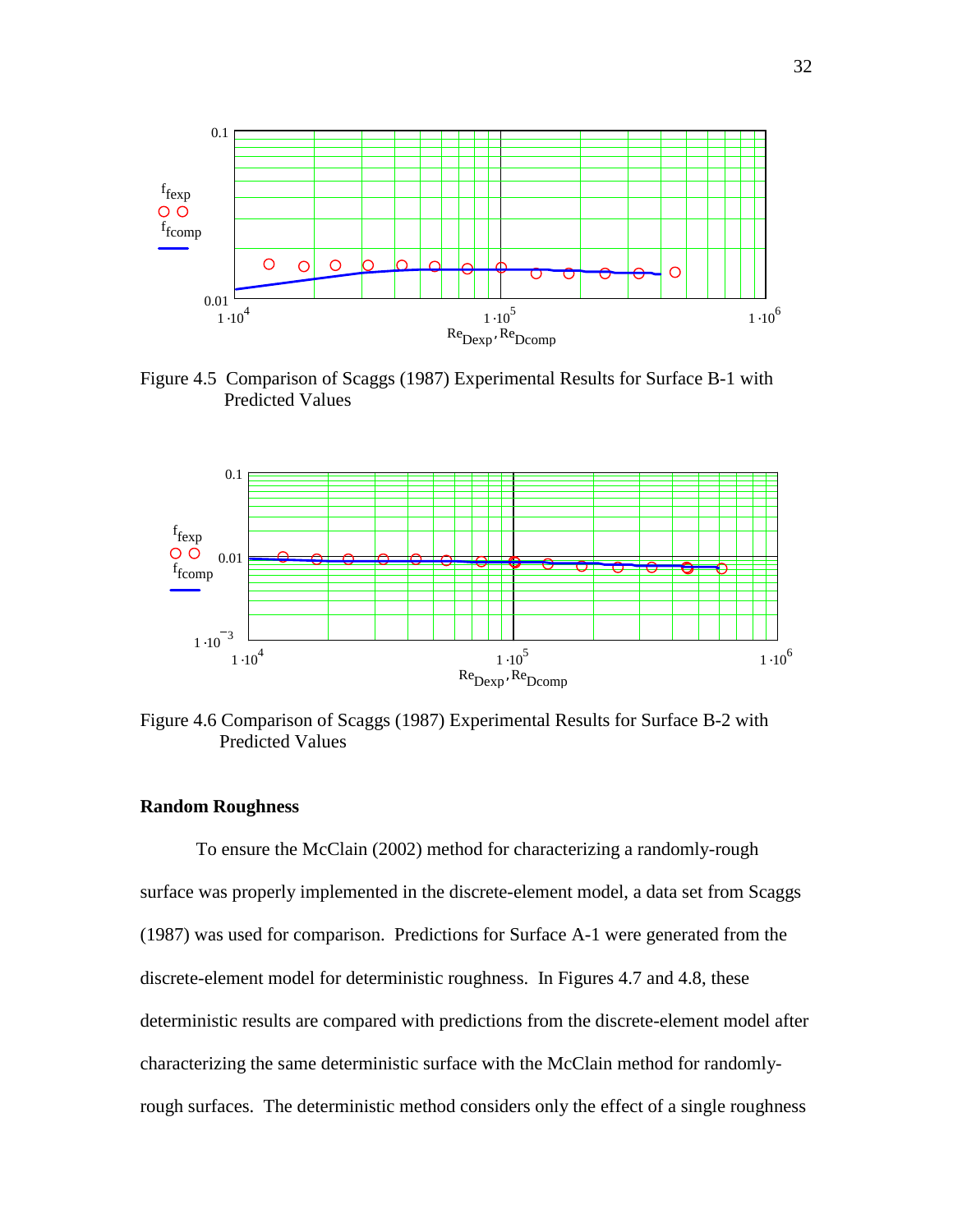element. However, when characterizing the surface with the McClain method, the spacing was expanded to include the average effect of four roughness elements. Using the McClain method of characterization forces the elemental spacing parameters to become the size of the surface considered since multiple roughness elements are considered. This is necessary because the transverse and parallel spacings are no longer constant with randomly-rough surfaces. The average effects of the roughness elements are considered when utilizing the McClain method of characterization.

In addition to friction factor data, Nusselt numbers are included since predictions are being compared. In each figure, the deterministic predictions are represented by symbols. The predictions from the McClain characterization method and the deterministic method are identical. These results demonstrate that the McClain method successfully replicates multiple deterministic roughness elements on a flat surface.



Figure 4.7 Comparison of Friction Factor Predictions Using the McClain Characterization Method and the Deterministic Method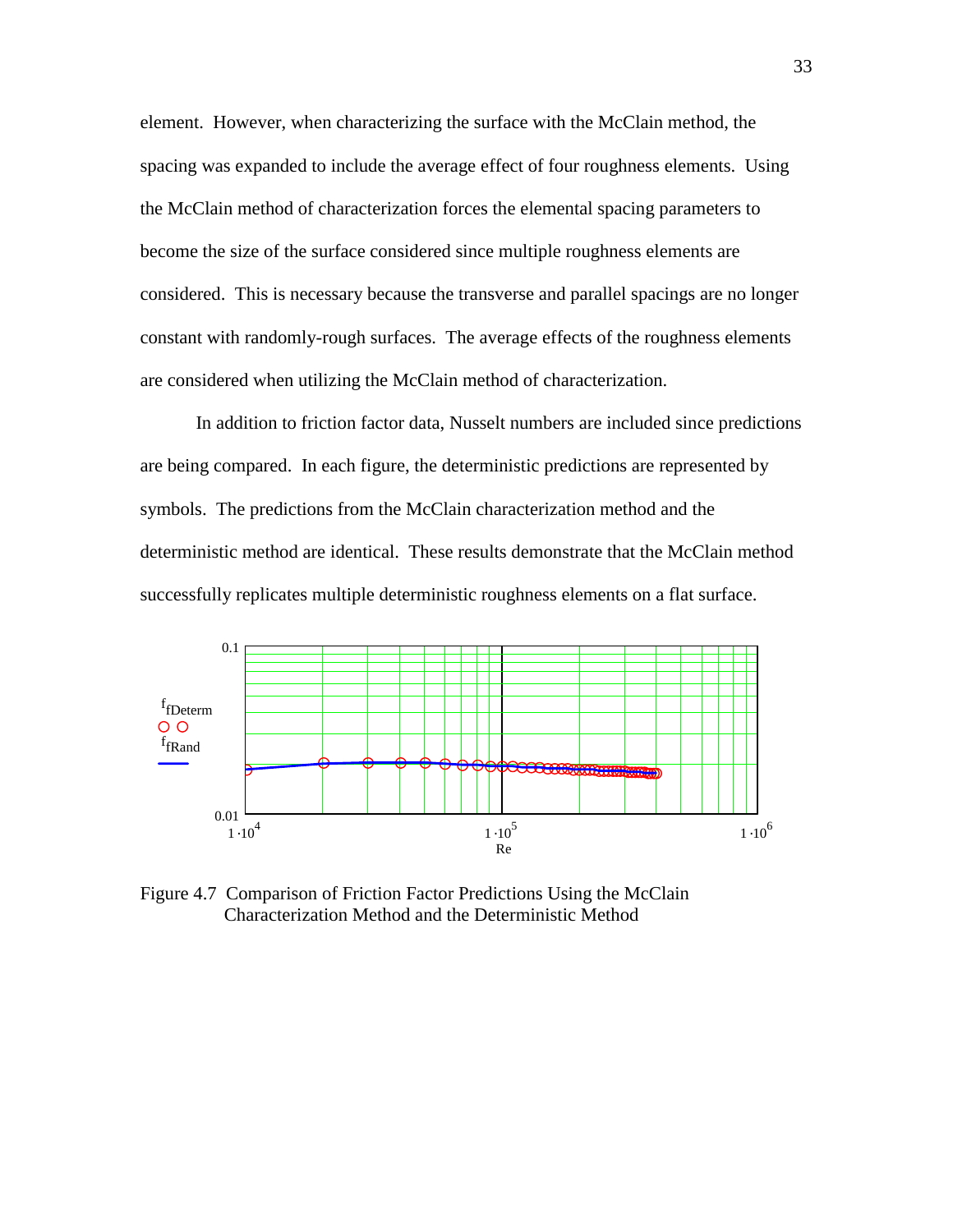

Figure 4.8 Comparison of Nusselt Number Predictions Using the McClain Characterization Method and the Deterministic Method

 To guarantee that the "melt height" was correctly implemented in the discreteelement, the following comparison was used. Predictions were created for Surface A-1 with a "melt height" of 0.1669 mm. These predictions were then compared with predictions for Surface A-1 with a pipe diameter reduced by twice the "melt height." Since the flow effects below the "melt height" are considered negligible, the predictions should be identical. Comparisons between the two predictions are presented in Figures 4.9 and 4.10. The results are identical.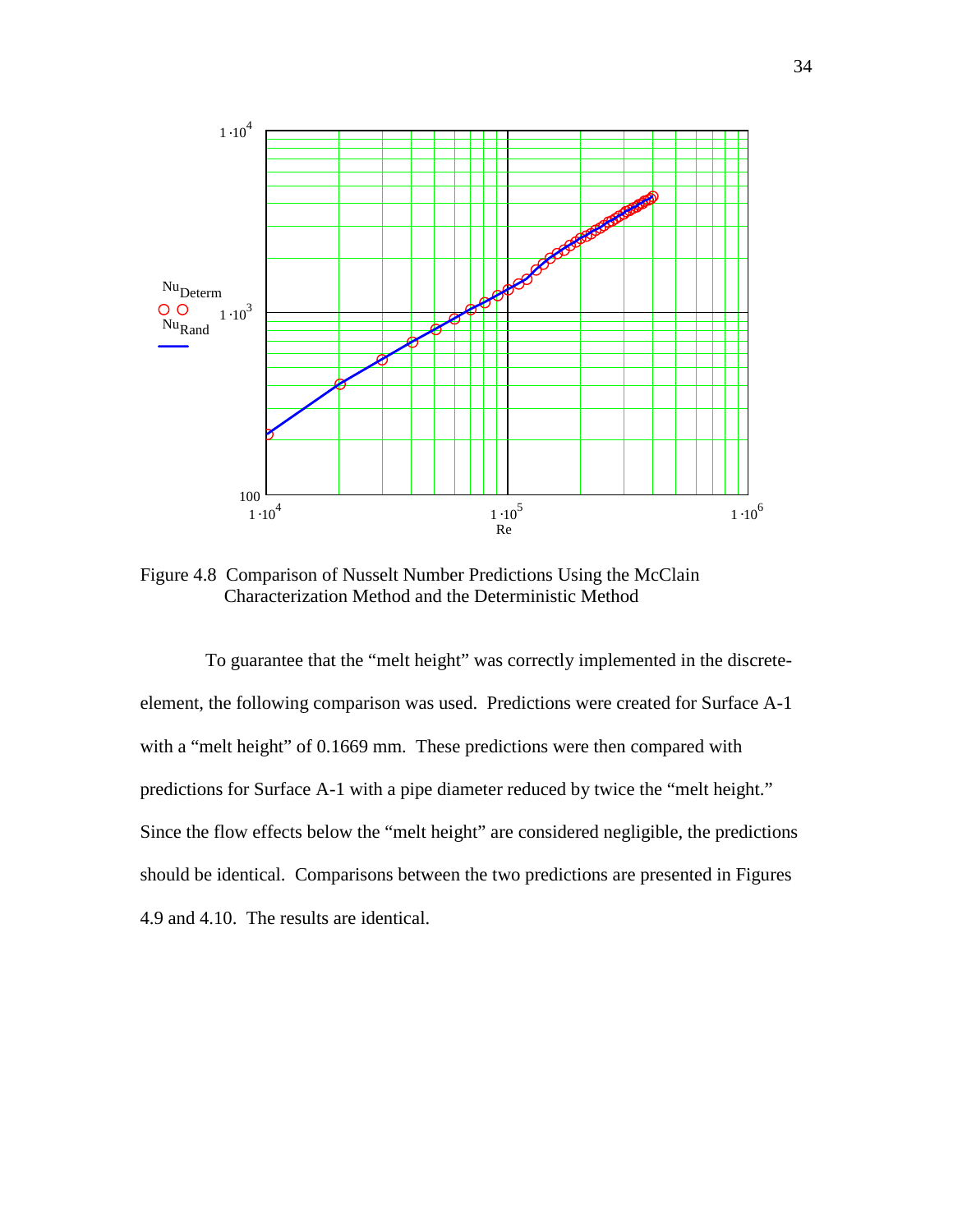

Figure 4.9 Comparison of Friction Factor Predictions for "Melt Height" Validation



Figure 4.10 Comparison of Nusselt Number Predictions for "Melt Height" Validation

 A noticeable change in slope is displayed at a Reynolds number of approximately 1.25 x  $10^5$  in Figure 4.10. The slope change is a result of the functional form of equation (2.40), the local roughness Nusselt number relationship. At the specified point, the local Reynolds moves from one function range to the next in a piecewise-continuous definition.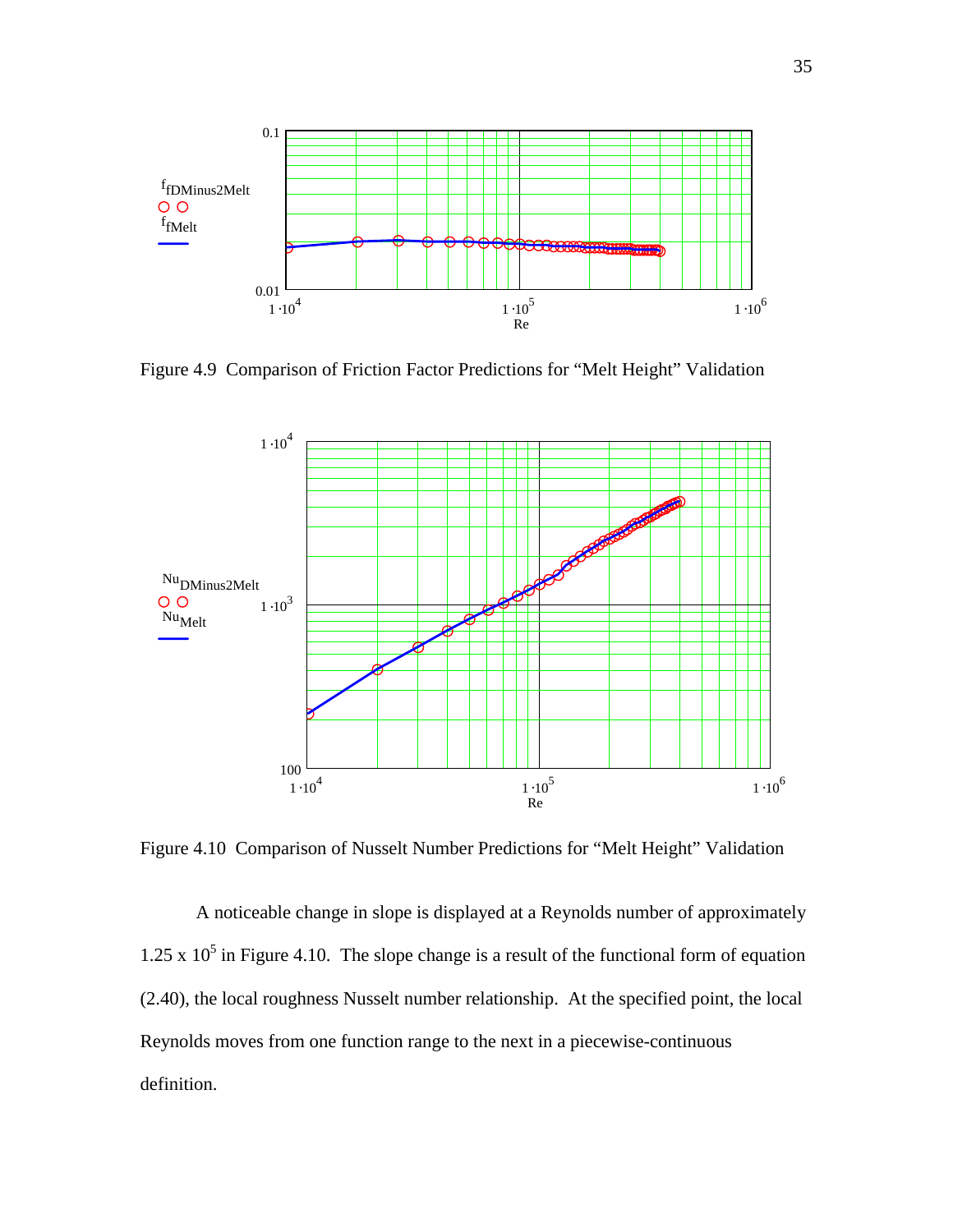In Figures 4.11 through 4.14 the predictions are presented for the "deposit"

surface presented in McClain (2002). The surface was treated as if it were the inside of a circular pipe or the interior of infinite parallel plates. The conditions used to achieve the predictions are displayed in Table 4.4. All of the conditions were arbitrarily chosen. The pipe diameter and Prandtl number were chosen to be consistent with that of Scaggs (1987). The Reynolds number range for the circular pipe predictions presented in Figures 4.11 and 4.12 are modified according to equation (3.8). This modification is necessary to account for the Reynolds number modification when using the "melt height" for internal flows. This modification is addressed in Chapter 3.

Table 4.4 Conditions for the "Deposit" Surface [McClain (2002)] Predictions

| Diameter or   | Transverse | Parallel Length | "Melt Height" | <b>Prandtl Number</b> |
|---------------|------------|-----------------|---------------|-----------------------|
| Plate Spacing | Length     | mm              | mm            |                       |
| mml           | mm         |                 |               |                       |
| 51.46         | 50.0       | 50.0            |               |                       |



Figure 4.11 Friction Factor Predictions for the "Deposit" Surface [McClain (2002)] in a Circular Pipe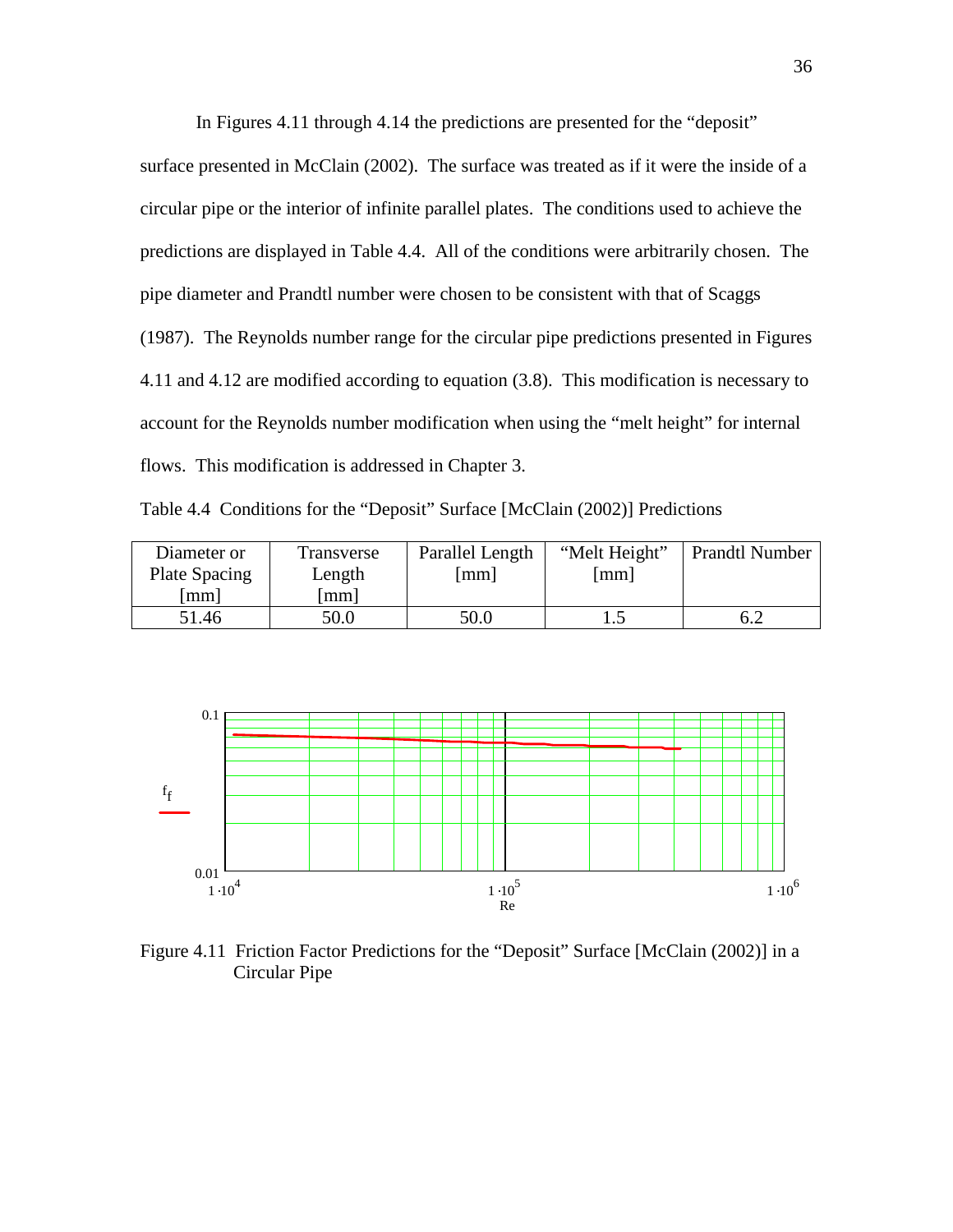

Figure 4.12 Nusselt Number Predictions for the "Deposit" Surface [McClain (2002)] in a Circular Pipe



Figure 4.13 Friction Factor Predictions for the "Deposit" Surface [McClain (2002)] for Infinite Parallel Plates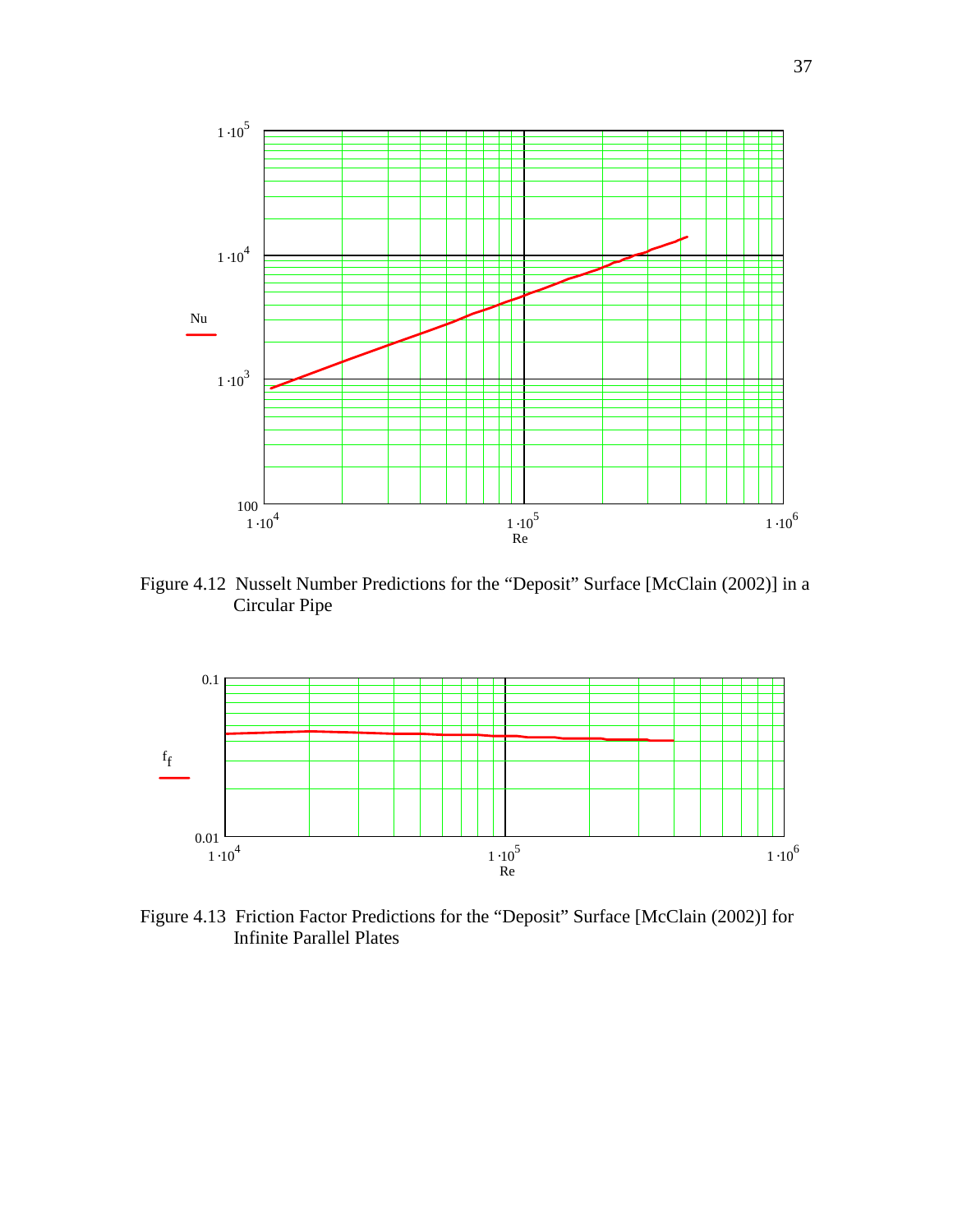

Figure 4.14 Nusselt Number Predictions for the "Deposit" Surface [McClain (2002)] for Infinite Parallel Plates

 No experimental results are provided for comparison because current literature does not provide any experimental results for internal flows over randomly-rough surfaces *with the roughness geometry characterized by three-dimensional profilometer traces*. Velocity profiles for fully-developed, internal flows over randomly-rough, deterministically rough, and smooth surfaces are shown in Figure 4.15. The vertical axis of the figure is the nondimensional radius,  $r/R$ . The nondimensional velocity along the horizontal axis is nondimensionalized with respect to the centerline velocity. The solid line represents the velocity profile over the randomly-rough surface. The velocity profile over the deterministically rough surface is characterized by the dash-dot line. Finally, the dashed line represents the flow through the smooth pipe. A magnified view, close to the pipe wall, is provided in Figure 4.16 for the same three velocity profiles.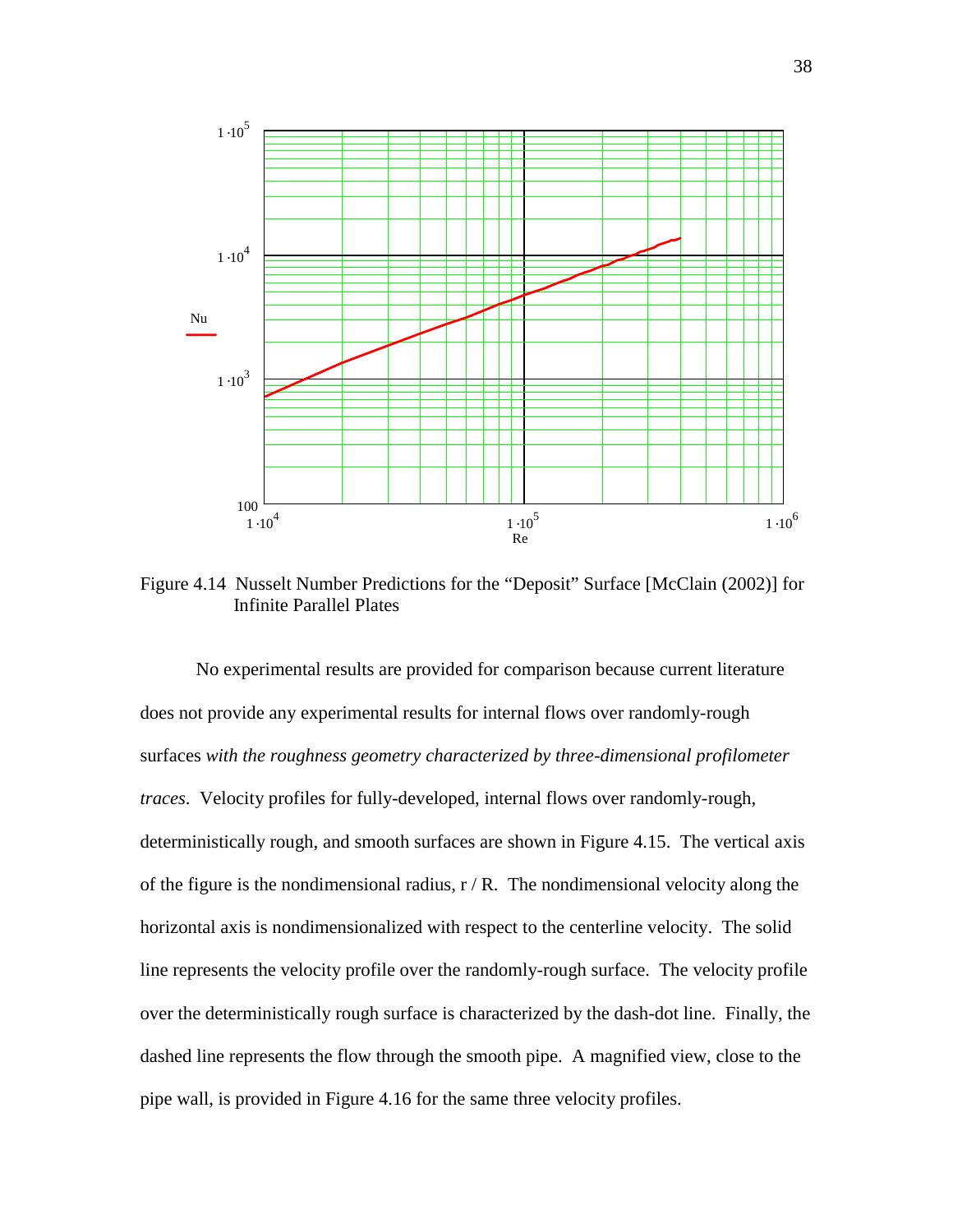

Figure 4.15 Internal Flow Velocity Profiles over Randomly-rough, Deterministically rough, and Smooth Surfaces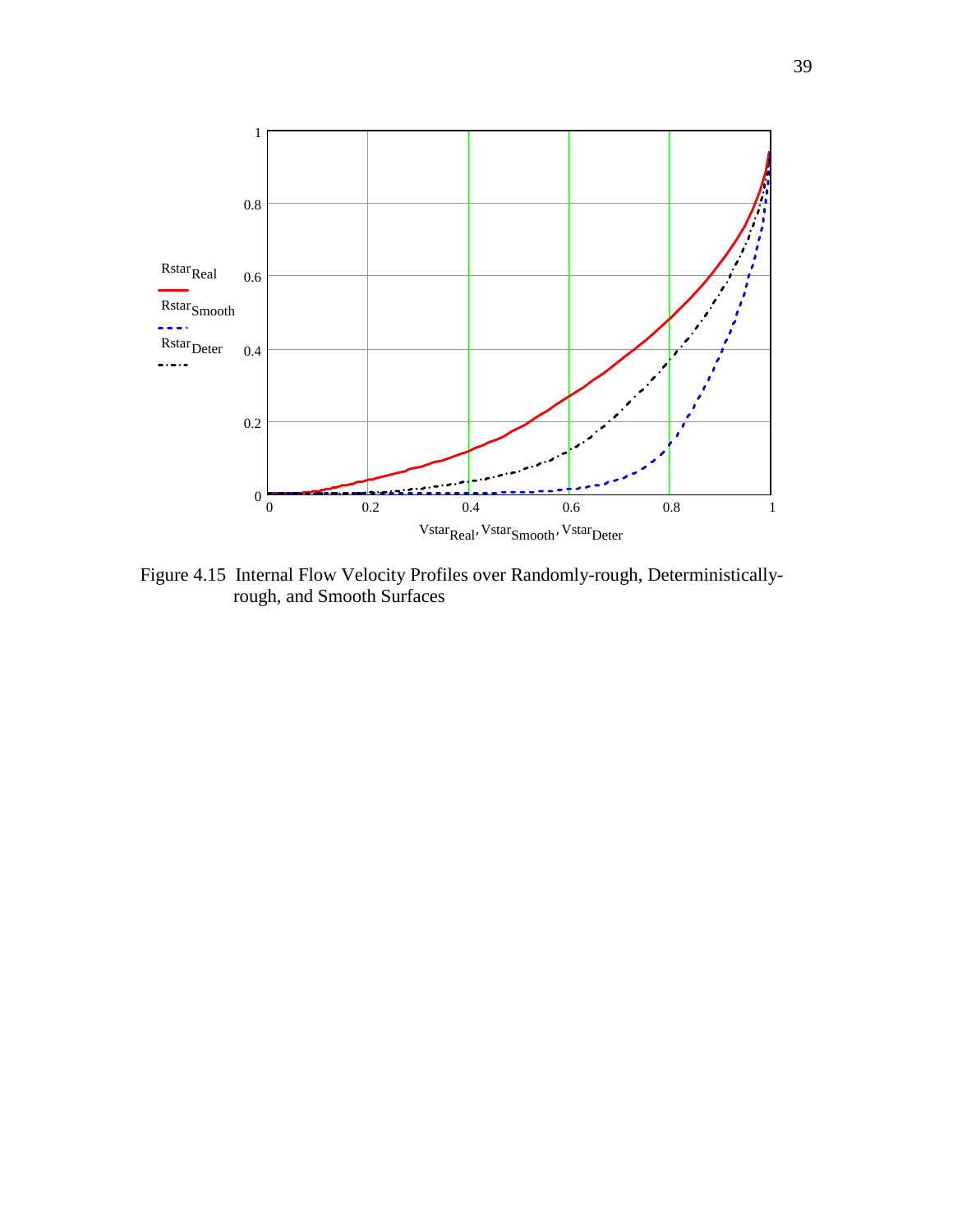

Figure 4.16 Magnified View of Internal Flow Velocity Profiles over Randomly-rough, Deterministically-rough, and Smooth Surfaces

The velocity profile over the randomly-rough surface has the greatest slope of the three profiles. The deterministically rough profile falls between the randomly-rough profile and the smooth wall profile. All of these results are expected. The randomlyrough surface is characterized by a large number of densely-packed roughness elements. This characteristic results in a much larger blockage factor as compared to those of the deterministic and smooth surfaces. In turn, the increased blockage forces the boundary layer, over the randomly-rough surface, further away from the pipe wall.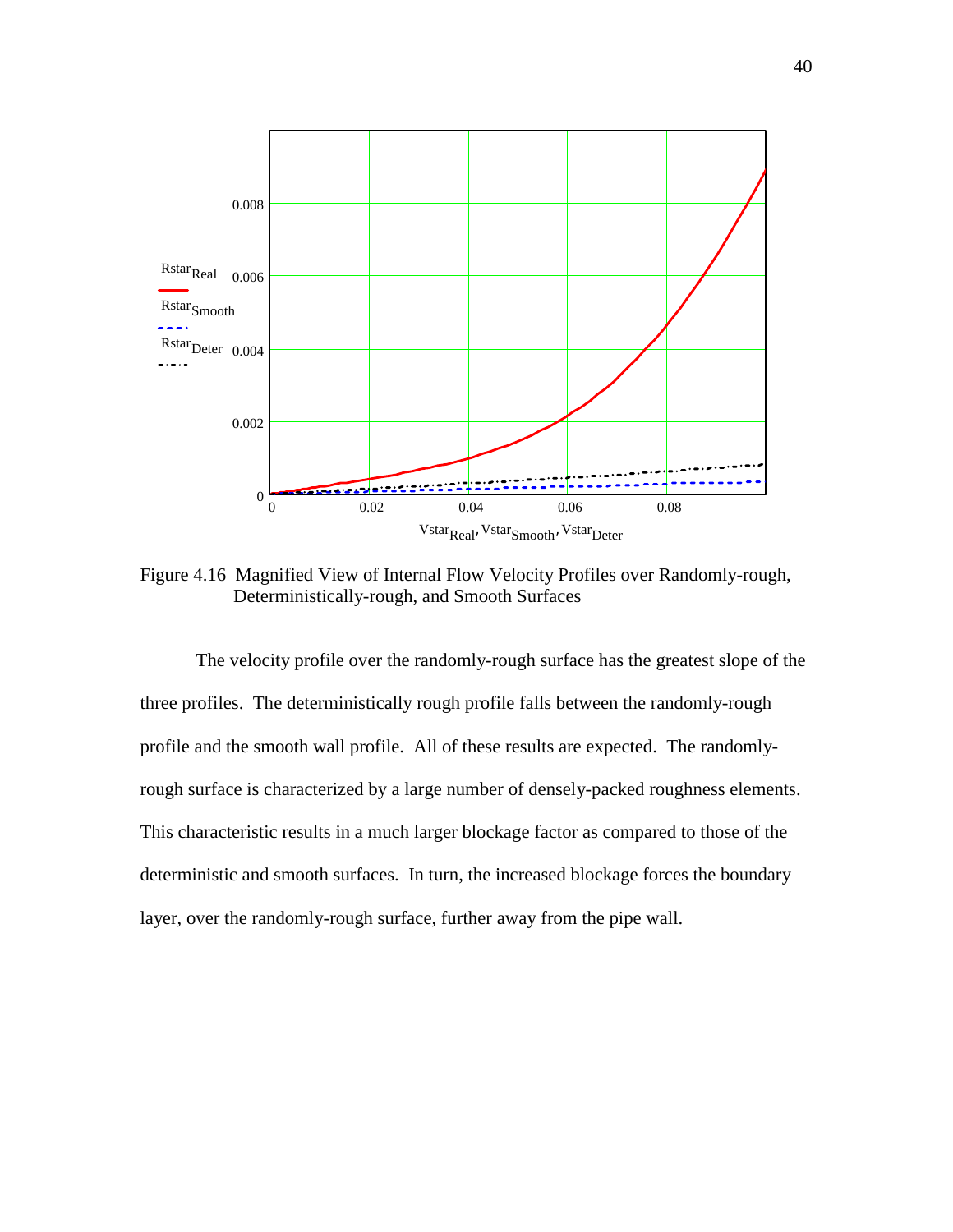

Figure 4.17 Internal Flow Velocity Profile over a Randomly-Rough Surface, Close to the Wall

 The effects of the increased blockage of the randomly-rough surface are also evident in Figure 4.17. Figure 4.17 displays the velocity profile over the randomly-rough surface. The bottom 10% of the velocity profile is shown to display how the densely packed roughness elements of the randomly-rough surface affect the flow. At the "melt height" there is no significant flow. The flow reaches 10% of the centerline velocity at 1% of the radius. In comparison, at the same radial point the velocity of the deterministically-rough flow has reached almost 27% of the centerline velocity. The larger slope of the randomly-rough velocity profile is a result of the increased blockage close to the wall.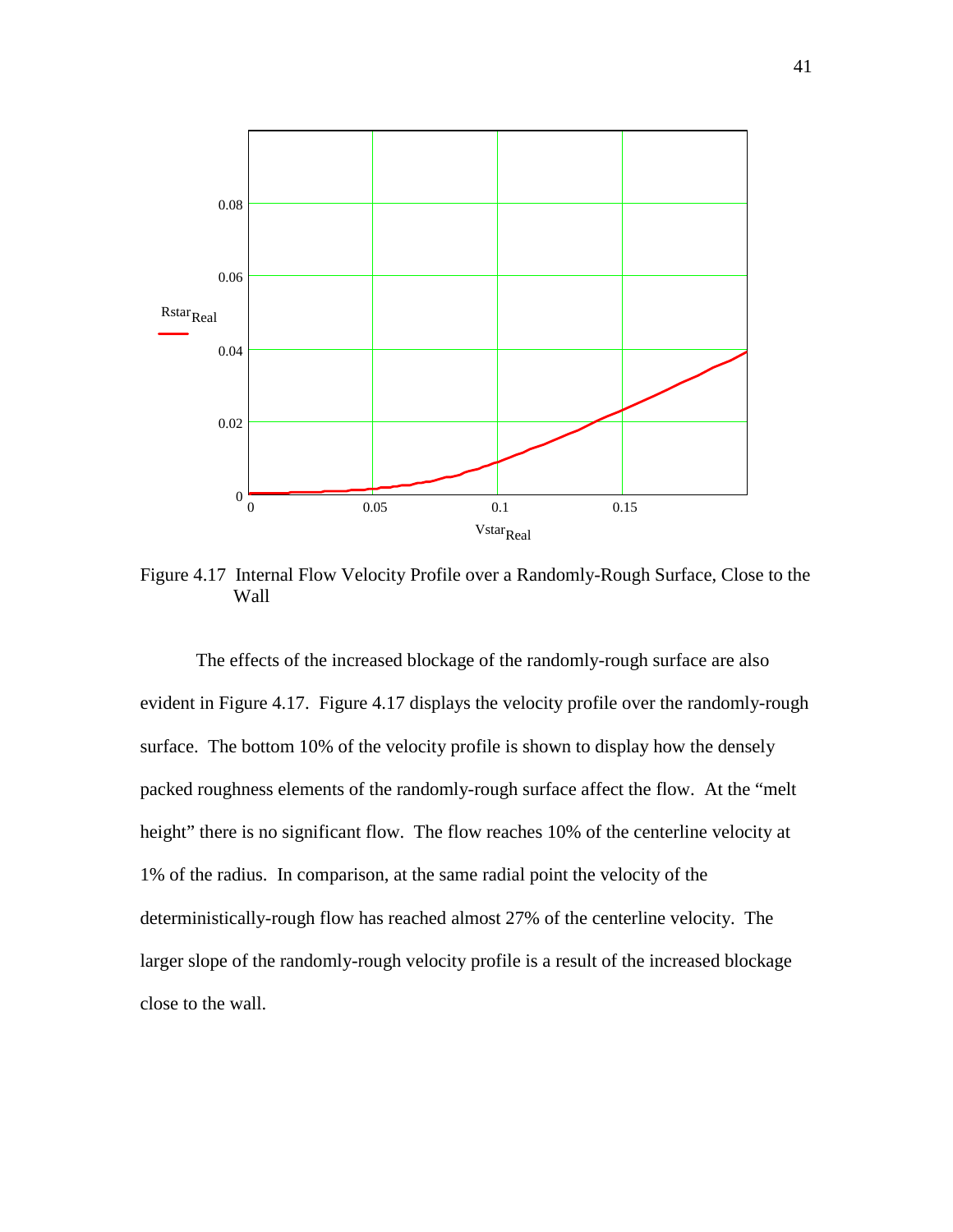#### CHAPTER V

#### **CONCLUSIONS**

A discrete-element prediction method has been developed for fully-developed flows in a circular pipe and between infinite parallel plates with random surface roughness. The McClain (2002) method of characterization is used to successfully describe the randomly-rough surface for use within the discrete-element model.

Initially, discrete-element model predictions for laminar, smooth wall flows inside circular pipes and between infinite parallel plates were compared with classical solutions. Predictions were identical or within 0.2% of the classical solutions. Accepted experimental correlations for turbulent, internal, smooth wall flows were then compared with predictions. The agreement was excellent. Experimental friction factor data from four surfaces from Scaggs (1987) were also used for comparison. The experimental results were from deterministically-roughened circular pipes. Predictions from the model demonstrated excellent agreement with the experimental results.

Friction factor and Nusselt number predictions were also presented for fullydeveloped flows in circular pipes and between infinite parallel plates with randomlyrough surfaces. Comparisons were not provided due to the lack of experimental data in current literature. However, velocity profiles for flows over randomly-rough, deterministically-rough and smooth surfaces were provided for comparison. The expected results were realized. The velocity profile over the randomly-rough surface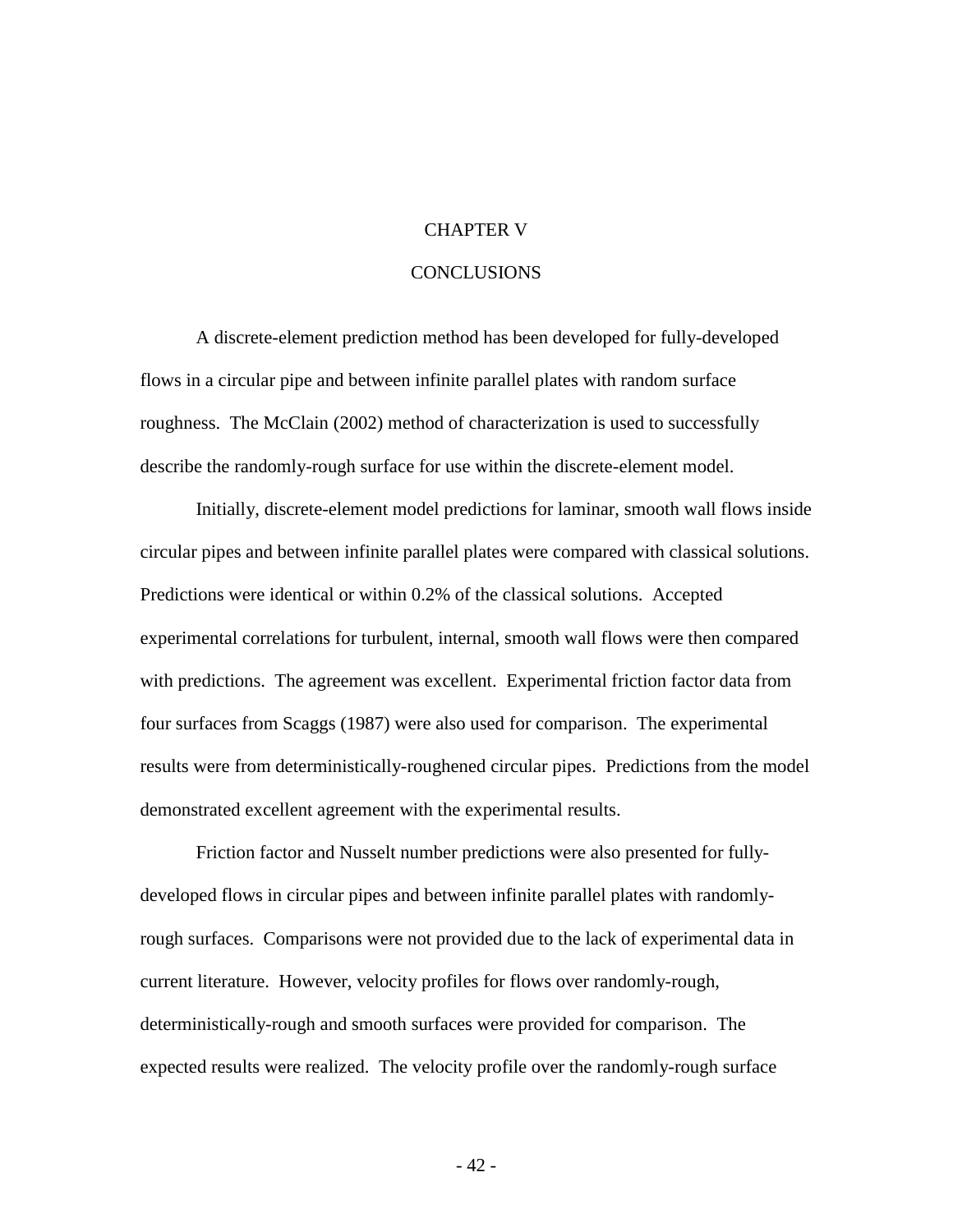exhibited a greater slope as compared to the deterministically-rough and smooth surface profiles.

Proper validation of this discrete-element prediction model for consideration of randomly-rough surfaces requires experimental data sets for comparison. Future works should include acquisition of experimental friction factors and Nusselt numbers for fullydeveloped flows inside circular pipes and between infinite parallel plates with randomlyrough surfaces with the roughness geometry characterized by three-dimensional profilometer traces. The randomly-rough surfaces must lend themselves to description by the McClain (2002) method of characterization.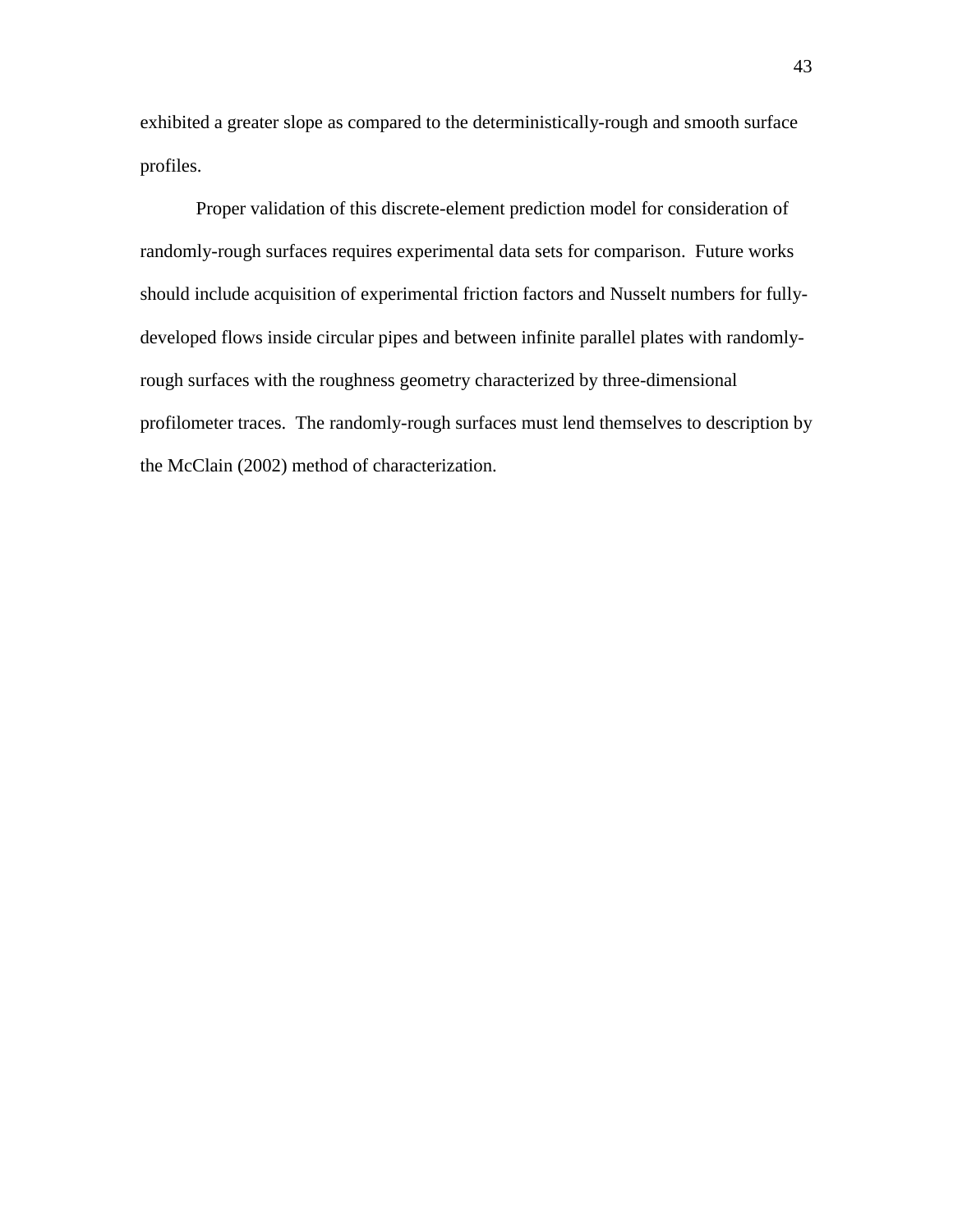#### BIBLIOGRAPHY

- Bejan, A., *Convective Heat Transfer*, New York: John Wiley & Sons, Inc., Second Edition, 1995.
- Hosni, M. H., H. W. Coleman, and R. P. Taylor, "Measurement and Calculation of Surface Roughness Effects on Turbulent Flow and Heat Transfer," Report TFD-89-1, Department of Mechanical and Nuclear Engineering, Mississippi State University, 1989.
- Kays, W. M. and M. E. Crawford, *Convective Heat and Mass Transfer*, New York: McGraw-Hill, Inc., Third Edition, 1993.
- McClain, S. T., "A Discrete-Element Model for Turbulent Flow over Randomly-Rough Surfaces," Ph.D. Dissertation, Department of Mechanical Engineering, Mississippi State University, 2002.
- Nikuradse, J., "Laws for Flows in Rough Pipes," *VDI-Forchungsheft 361*, Series B, Vol. 4, 1933, also as NACA TM 1292, 1950.
- Scaggs, W. F., "Measurement and Prediction of Rough Wall Effects on Friction Factors in Turbulent Pipe Flow," Masters Thesis, Department of Mechanical and Nuclear Engineering, Mississippi State University, 1987.
- Scaggs, W. F., R. P. Taylor, and H. W. Coleman, "Measurement and Prediction of Rough Wall Effects on Friction Factors in Turbulent Pipe Flow," Report TFD-88-1, Department of Mechanical and Nuclear Engineering, Mississippi State University, 1988.
- Schlichting, H., "Experimental Investigation of the Problem of Surface Roughness," Ingenieur-Archiv, Vol. VII, No. 1, 1936, and NACA TM 823, 1937.
- Taylor, R. P., "A Discrete Element Prediction Approach for Turbulent Flow over Rough Surfaces," Ph.D. Dissertation, Department of Mechanical and Nuclear Engineering, Mississippi State University, 1983.
- Taylor, R. P., H. W. Coleman, and B. K. Hodge, "A Discrete Element Prediction Approach for Turbulent Flow Over Rough Surfaces," Report TFD-84-1, Department of Mechanical and Nuclear Engineering, Mississippi State University, 1984.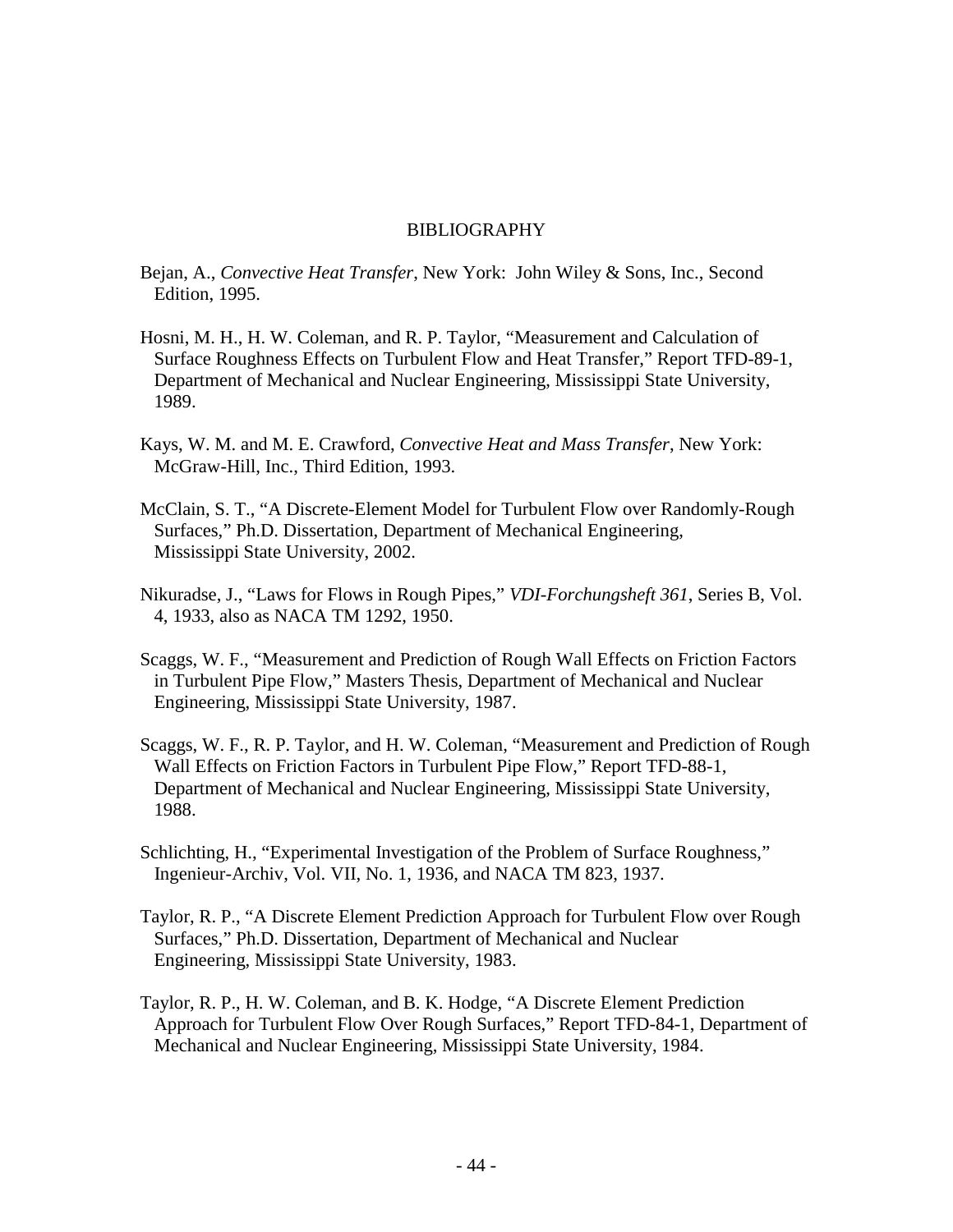- Taylor, R. P. and B. K. Hodge, "Validated Heat-Transfer and Pressure-Drop Prediction Methods Based on the Discrete Element Method: Phase 1, Three-Dimensional Roughness," Report ANL/ESD/TM-31, Argonne National Laboratory, 1992.
- Taylor, R. P., and B. K. Hodge, "A Validated Procedure for the Prediction of Fully- Developed Nusselt Numbers and Friction Factors in Pipes with 3-Dimensional Roughness," *Journal of Enhanced Heat Transfer*, Vol. 1, No. 1, pp. 23-35, 1993.
- Van Rij, J. A., B. J. Belnap, and P. M. Ligrani, "Analysis and Experiments on Three- Dimensional, Irregular Surface Roughness," *Journal of Fluids Engineering*, Vol. 124, pp. 671-677, 2002.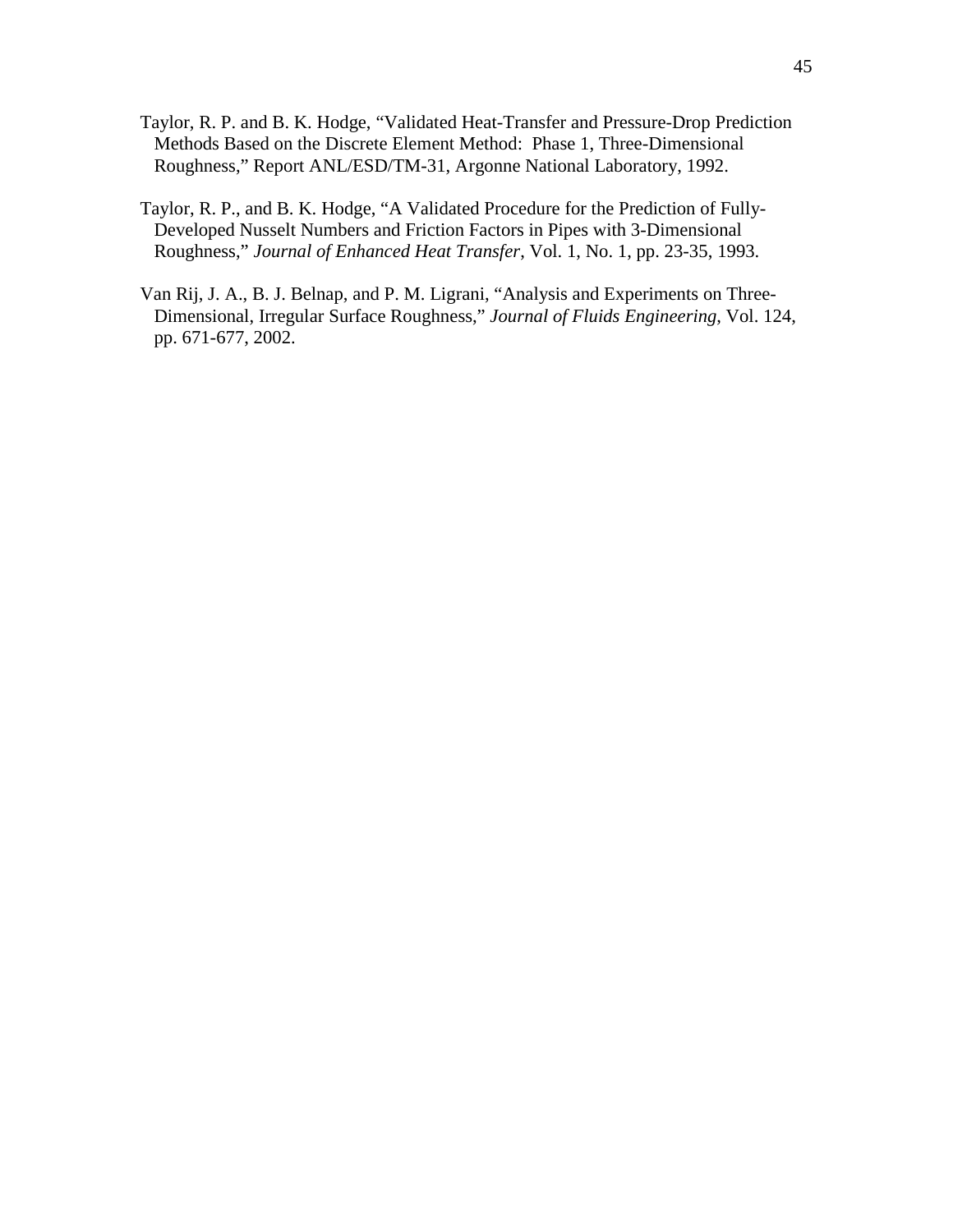APPENDIX A

## TEXT FILE FORMAT FOR EVALUATING RANDOMLY-ROUGH SURFACES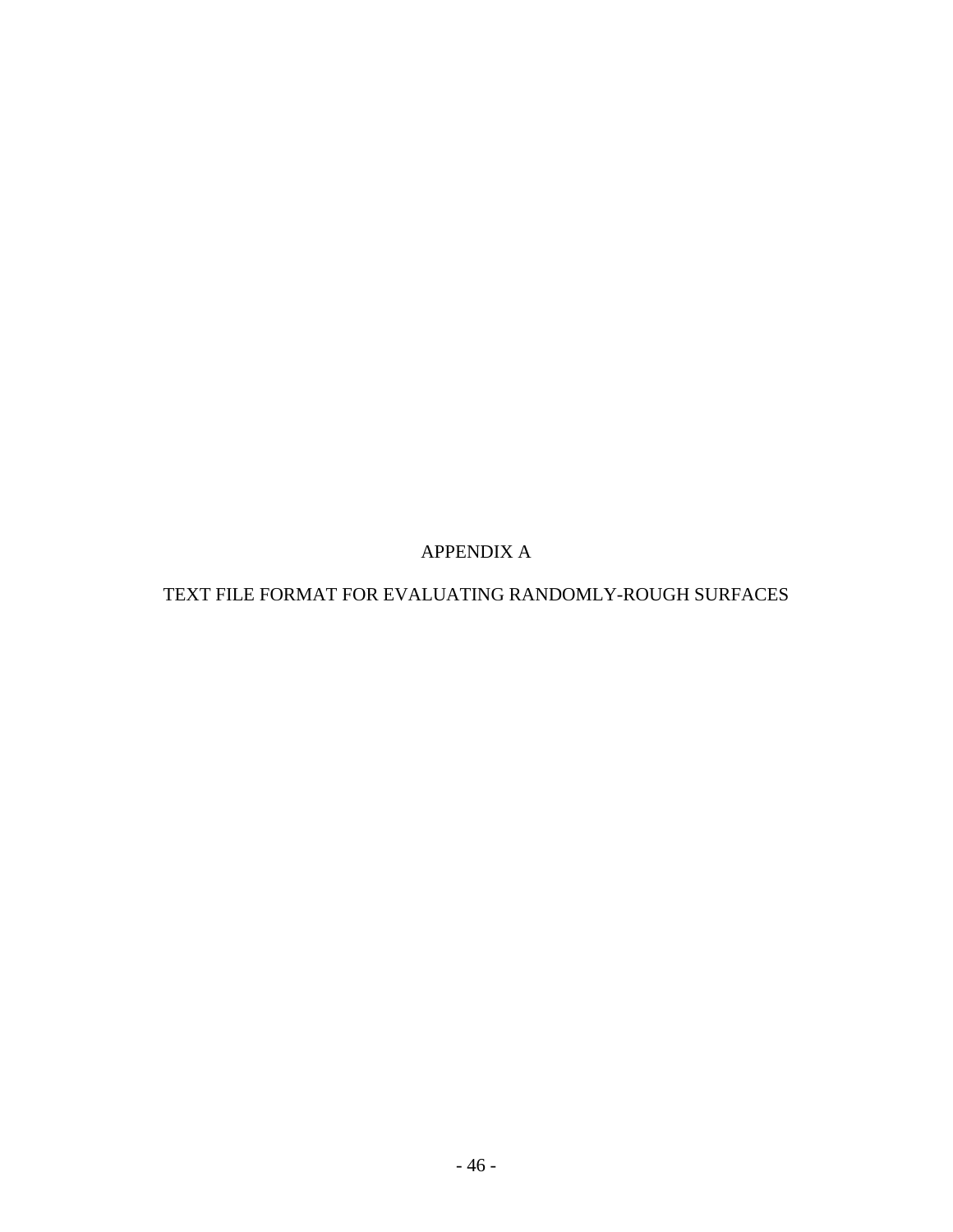As stated in Chapter 3, proper characterization of a randomly-rough surface is required for successful predictions from the discrete-element model. Proper characterization requires correct formatting of the text file. The text file conveys the physical characteristics of the randomly-rough surface.

 Using the output file from a three-dimensional profilometer, the randomly-rough surface is divided into twenty-one equally spaced height levels. The first level is assigned at the "melt height." The final level is taken at the pinnacle of the tallest roughness element. The blockage fraction and the diameters and eccentricity factors of each roughness element are evaluated at each height level.

 From the randomly-rough surface evaluation, a text file with the following format is created. The number of elements present at the first height level is presented followed by the blockage fraction at that same height level. After the blockage fraction, the diameter for each roughness element at the first height level is given. Finally, the eccentricity for each roughness element at the first height level follows. This arrangement is continued for each of the twenty-one levels.

 Figure A.1 shows a layout of Scaggs (1987) Surface A-1. Following Figure A.1, an example of a properly formatted text file for Scaggs Surface A-1 utilizing the McClain method of characterization is provided. In Figure A-1, the area within the dashed box is the region under consideration in the example. Comments are provide for better understanding.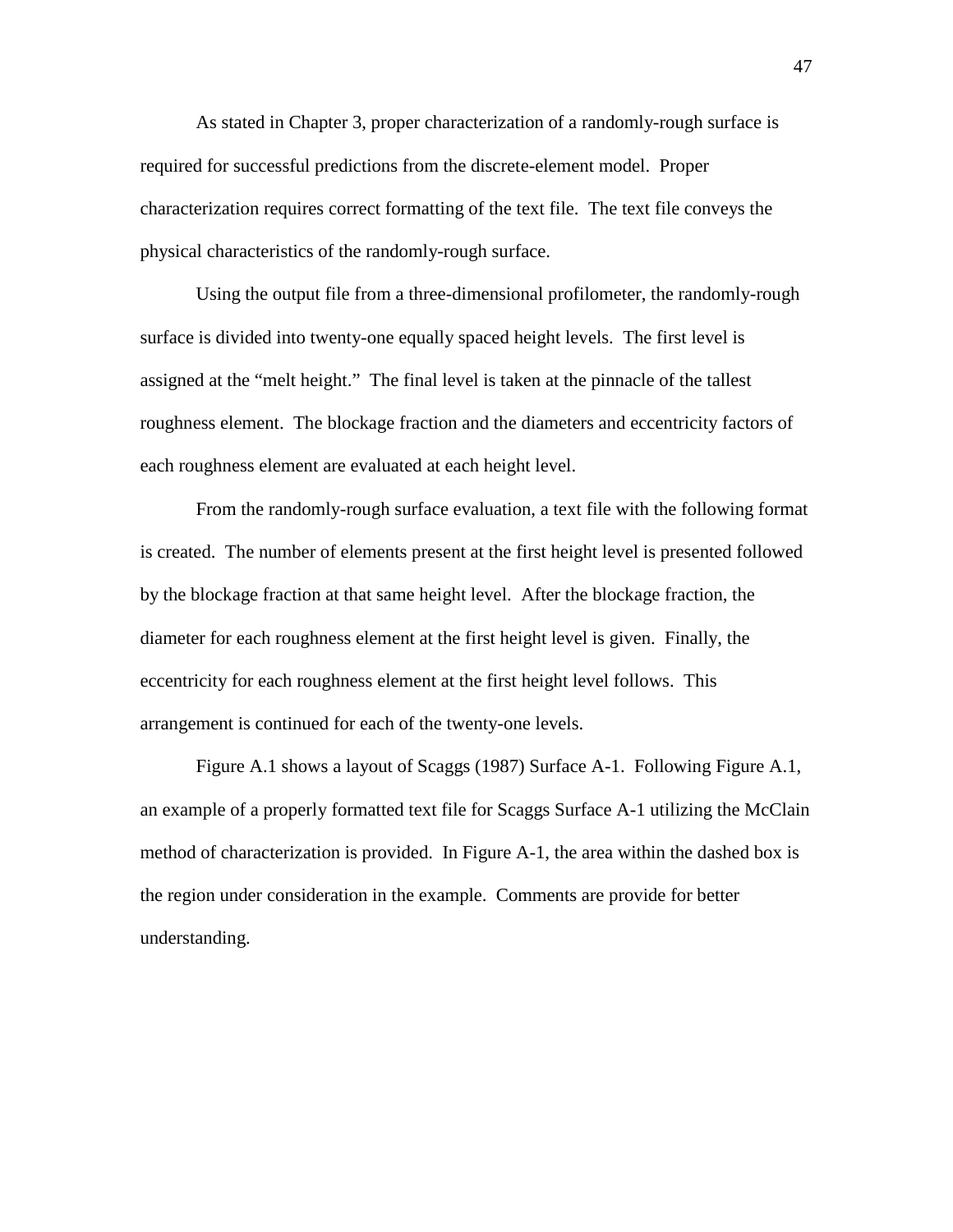

Figure A.1 Description of Scaggs (1987) Surface A-1 Utilizing the McClain (2002) Method of Characterization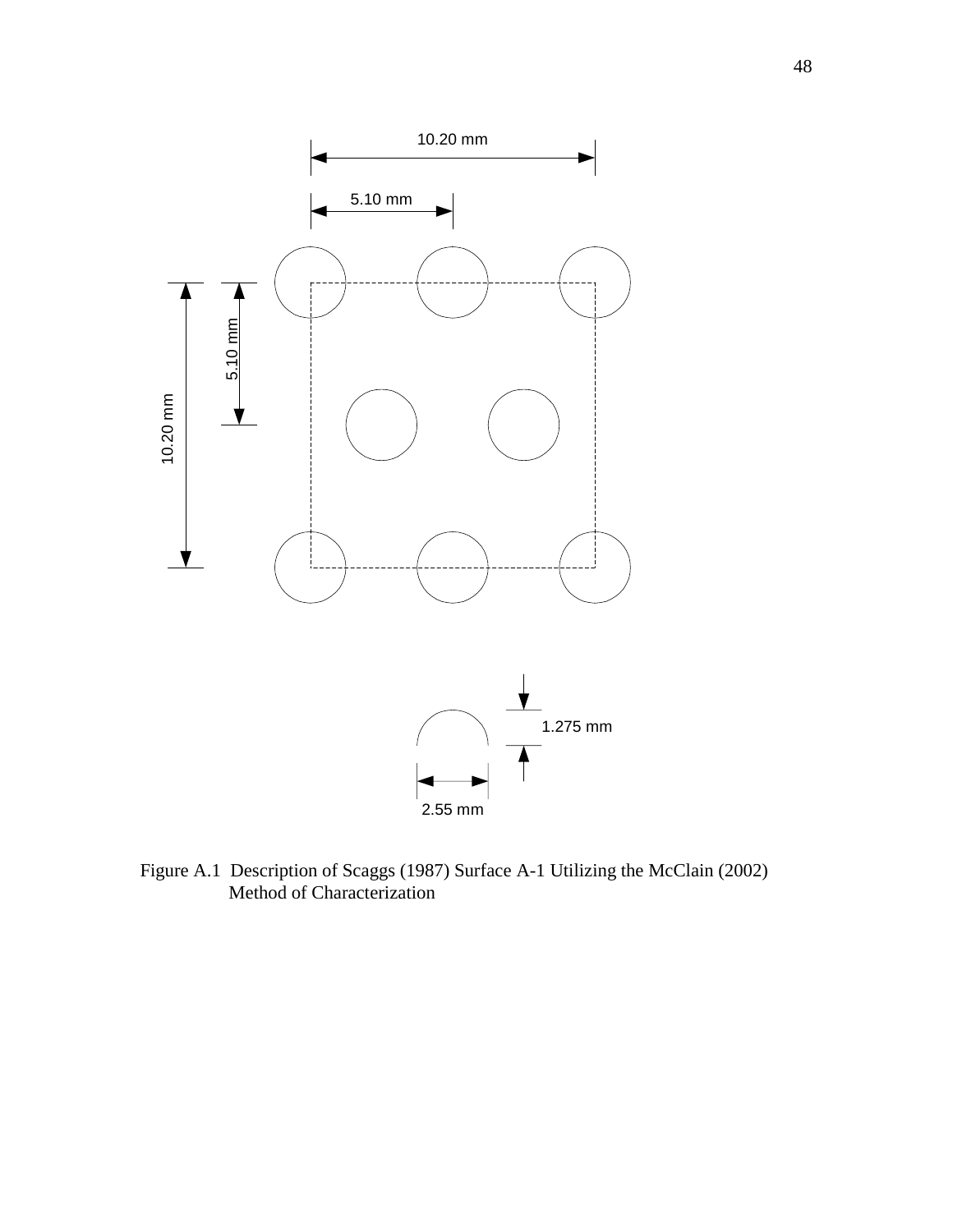| $\overline{4}$ | $\leftarrow$ | Number of roughness elements at the first height level.      |
|----------------|--------------|--------------------------------------------------------------|
| 0.196349375    |              | Blockage fraction, $1 - \beta$ , at the first height level.  |
| 2.55           |              | Diameter for roughness element #1 (mm)                       |
| 2.55           |              | Diameter for roughness element 2                             |
| 2.55           |              | Diameter for roughness element #3                            |
| 2.55           |              | Diameter for roughness element #4                            |
| 1.0            |              | Eccentricity factor for roughness element #1                 |
| 1.0            |              | Eccentricity factor for roughness element #2                 |
| 1.0            |              | Eccentricity factor for roughness element #3                 |
| 1.0            |              | Eccentricity factor for roughness element #4                 |
| $\overline{4}$ | $\leftarrow$ | Number of roughness elements at the second height level.     |
| 0.195858502    |              | Blockage fraction, $1 - \beta$ , at the second height level. |
| 2.546811       |              | Diameter for roughness element #1 (mm)                       |
| 2.546811       |              | Diameter for roughness element #2                            |
| 2.546811       |              | Diameter for roughness element #3                            |
| 2.546811       |              | Diameter for roughness element #4                            |
| 1.0            |              | Eccentricity factor for roughness element #1                 |
| 1.0            |              | Eccentricity factor for roughness element #2                 |
| 1.0            |              | Eccentricity factor for roughness element #3                 |
| 1.0            |              | Eccentricity factor for roughness element #4                 |
| $\overline{4}$ |              |                                                              |
| 0.194385881    |              |                                                              |
| 2.537218       |              |                                                              |
| 2.537218       |              |                                                              |
| 2.537218       |              |                                                              |
| 2.537218       |              |                                                              |
| 1.0            |              |                                                              |
| 1.0            |              |                                                              |
| 1.0            |              |                                                              |
| 1.0            |              |                                                              |
| 4              |              |                                                              |
| 0.191931514    |              |                                                              |
| 2.521149       |              |                                                              |
| 2.521149       |              |                                                              |
| 2.521149       |              |                                                              |
| 2.521149       |              |                                                              |
| 1.0            |              |                                                              |
| 1.0            |              |                                                              |
| 1.0            |              |                                                              |
| 1.0            |              |                                                              |
| $\overline{4}$ |              |                                                              |
| 0.1884954      |              |                                                              |
| 2.49848        |              |                                                              |
| 2.49848        |              |                                                              |
| 2.49848        |              |                                                              |
| 2.49848        |              |                                                              |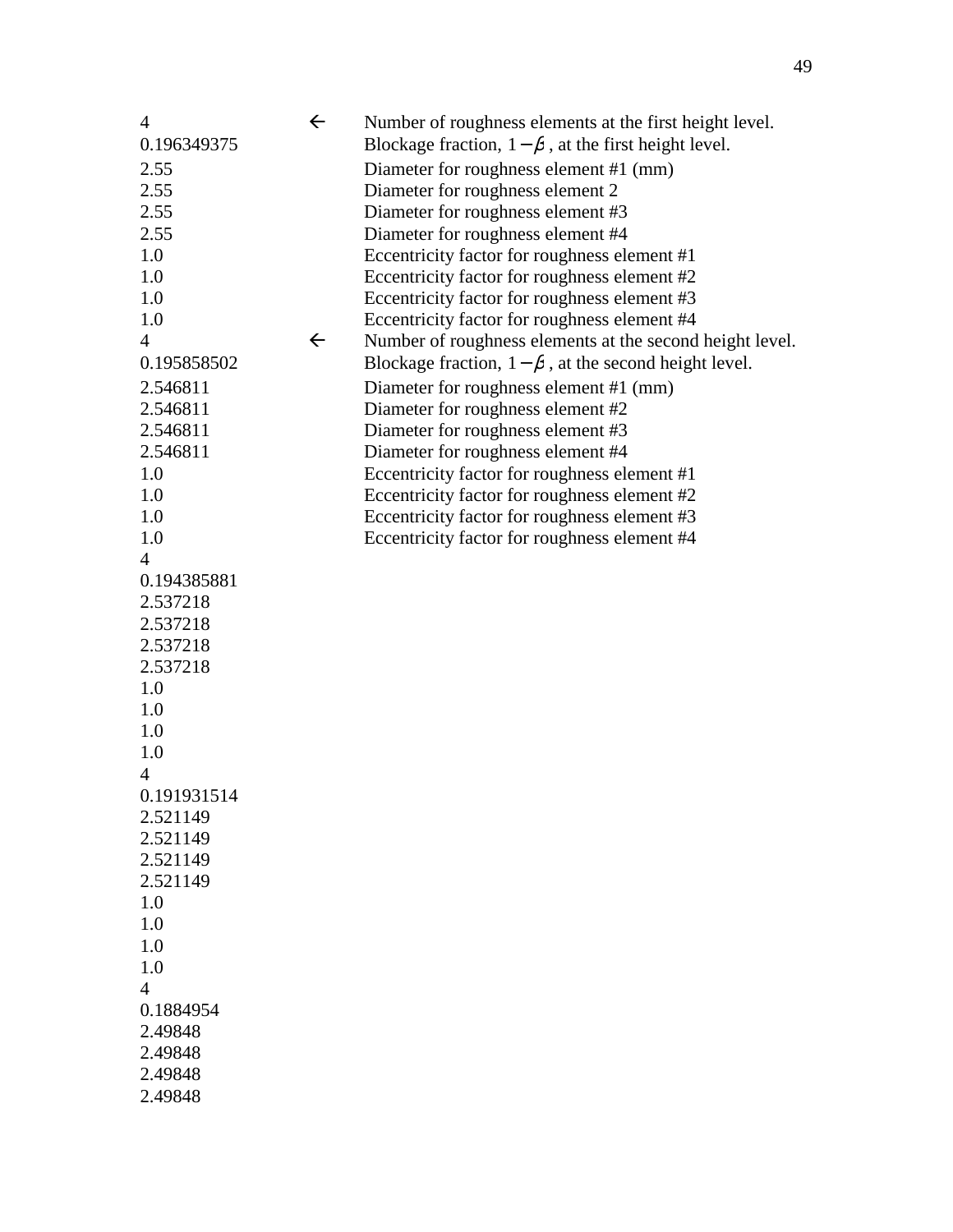| 1.0            |  |
|----------------|--|
|                |  |
| 1.0            |  |
| 1.0            |  |
| 1.0            |  |
|                |  |
| $\overline{4}$ |  |
| 0.184077539    |  |
|                |  |
| 2.469027       |  |
| 2.469027       |  |
|                |  |
| 2.469027       |  |
| 2.469027       |  |
| 1.0            |  |
|                |  |
| 1.0            |  |
| 1.0            |  |
|                |  |
| 1.0            |  |
| $\overline{4}$ |  |
|                |  |
| 0.178677931    |  |
| 2.432545       |  |
| 2.432545       |  |
|                |  |
| 2.432545       |  |
| 2.432545       |  |
|                |  |
| 1.0            |  |
| 1.0            |  |
| 1.0            |  |
|                |  |
| 1.0            |  |
| $\overline{4}$ |  |
|                |  |
| 0.172296577    |  |
| 2.388712       |  |
|                |  |
| 2.388712       |  |
| 2.388712       |  |
| 2.388712       |  |
|                |  |
| 1.0            |  |
| 1.0            |  |
|                |  |
| $_{\rm 1.0}$   |  |
| 1.0            |  |
| $\overline{4}$ |  |
|                |  |
| 0.164933475    |  |
| 2.337114       |  |
|                |  |
| 2.337114       |  |
| 2.337114       |  |
|                |  |
| 2.337114       |  |
| 1.0            |  |
| 1.0            |  |
|                |  |
| 1.0            |  |
| 1.0            |  |
|                |  |
| $\overline{4}$ |  |
| 0.156588627    |  |
|                |  |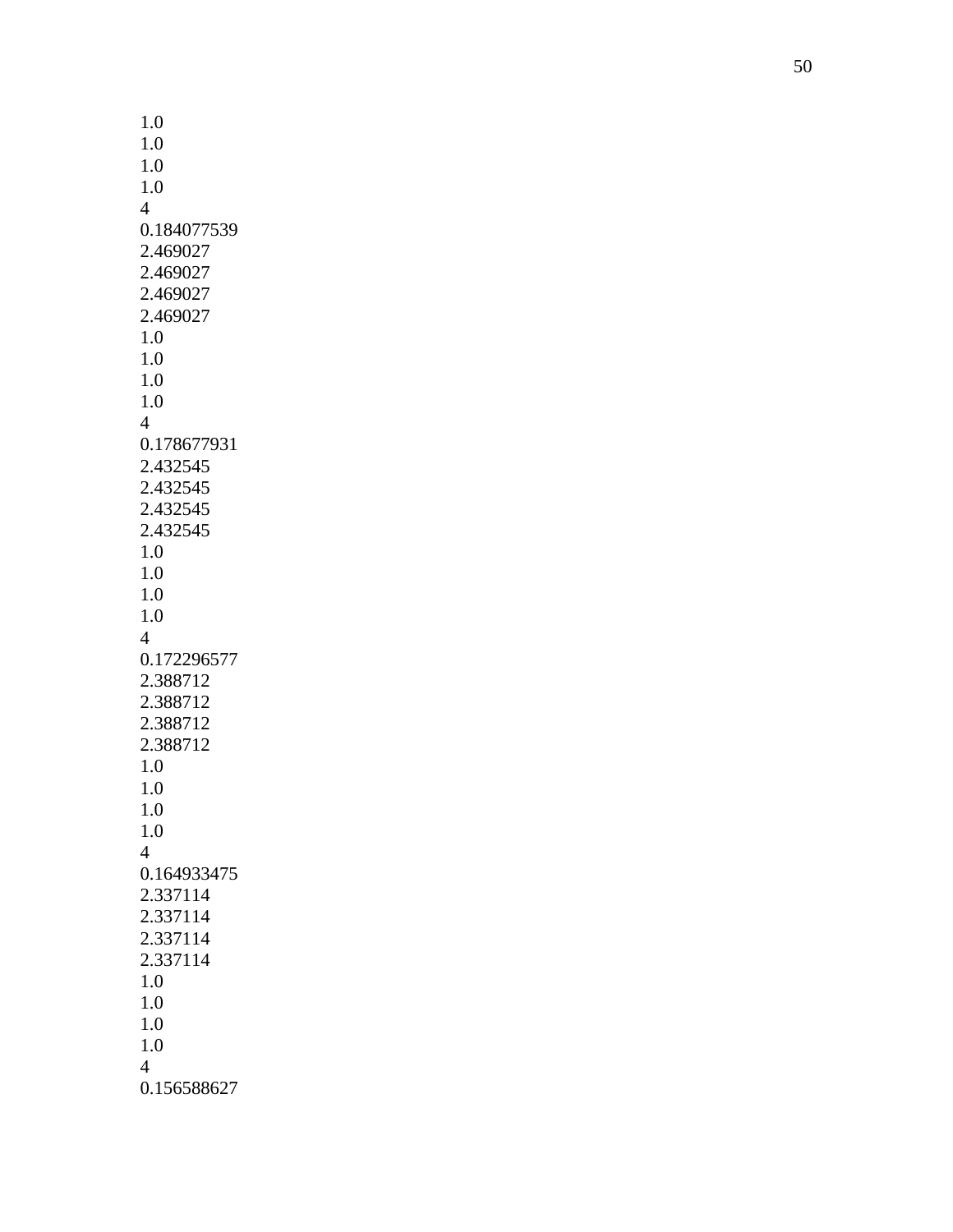| 2.277223       |  |
|----------------|--|
| 2.277223       |  |
| 2.277223       |  |
| 2.277223       |  |
| 1.0            |  |
| 1.0            |  |
|                |  |
| 1.0            |  |
| 1.0            |  |
| 4              |  |
| 0.147262031    |  |
| 2.208365       |  |
| 2.208365       |  |
| 2.208365       |  |
| 2.208365       |  |
| 1.0            |  |
| 1.0            |  |
| 1.0            |  |
| 1.0            |  |
|                |  |
| 4              |  |
| 0.136953689    |  |
| 2.12967        |  |
| 2.12967        |  |
| 2.12967        |  |
| 2.12967        |  |
| 1.0            |  |
| 1.0            |  |
| 1.0            |  |
| 1.0            |  |
| $\overline{4}$ |  |
| 0.1256636      |  |
|                |  |
| 2.04           |  |
| 2.04           |  |
| 2.04           |  |
| 2.04           |  |
| 1.0            |  |
| 1.0            |  |
| 1.0            |  |
| 1.0            |  |
| $\overline{4}$ |  |
| 0.113391764    |  |
| 1.937832       |  |
| 1.937832       |  |
| 1.937832       |  |
|                |  |
| 1.937832       |  |
| 1.0            |  |
| 1.0            |  |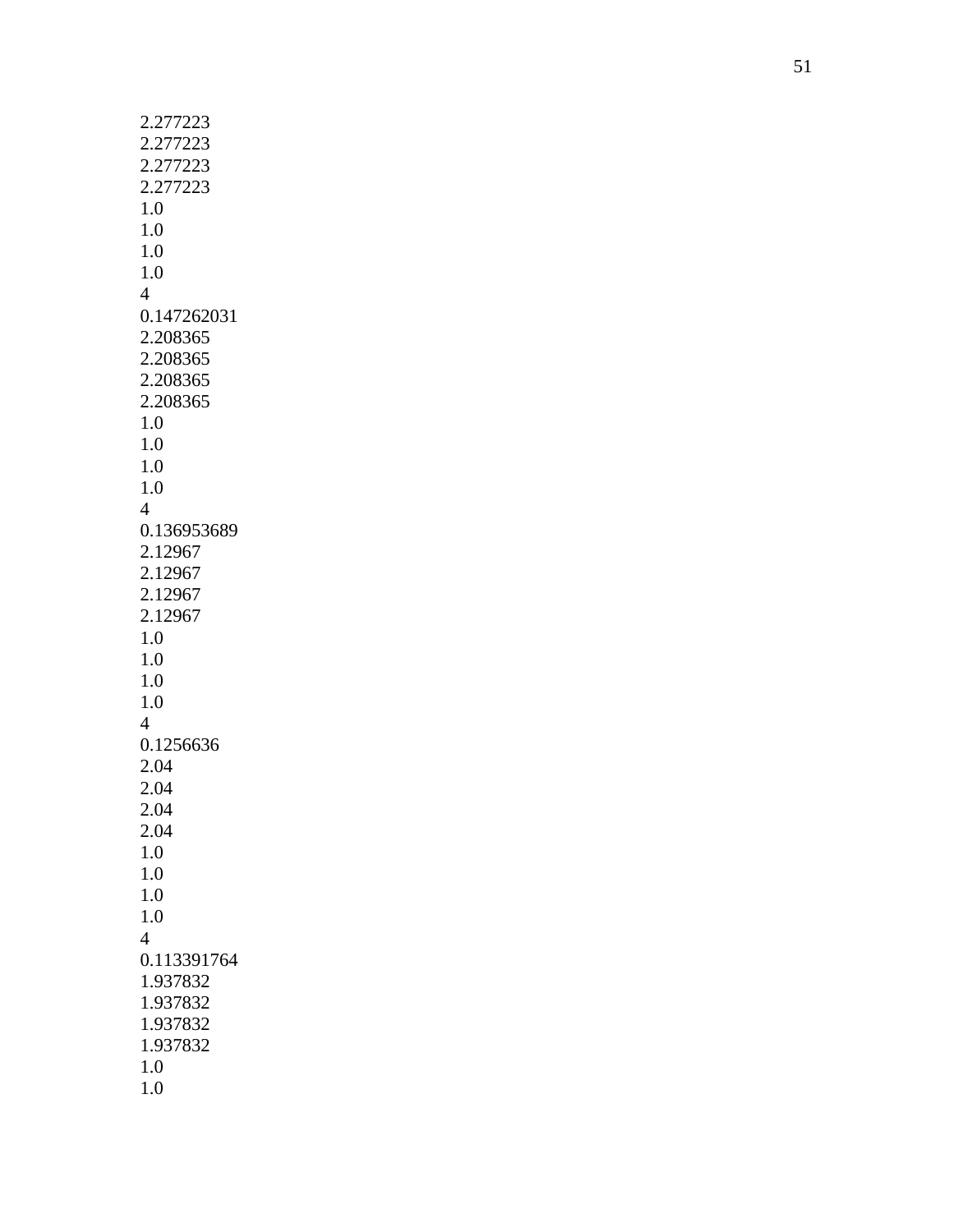| 1.0                      |
|--------------------------|
| 1.0                      |
| 4                        |
| 0.100138181              |
| 1.821064                 |
| 1.821064                 |
| 1.821064                 |
| 1.821064                 |
| 1.0                      |
| 1.0                      |
| 1.0                      |
| 1.0                      |
| $\overline{\mathcal{A}}$ |
| 0.085902852              |
| 1.68666                  |
| 1.68666                  |
| 1.68666                  |
| 1.68666                  |
| 1.0                      |
| 1.0                      |
| 1.0<br>1.0               |
| 4                        |
| 0.070685775              |
| 1.53                     |
| 1.53                     |
| 1.53                     |
| 1.53                     |
| 1.0                      |
| 1.0                      |
| 1.0                      |
| 1.0                      |
| $\overline{4}$           |
| 0.054486952              |
| 1.343296                 |
| 1.343296                 |
| 1.343296                 |
| 1.343296                 |
| 1.0                      |
| 1.0                      |
| 1.0                      |
| 1.0                      |
| $\overline{4}$           |
| 0.037306381              |
| 1.111519                 |
| 1.111519                 |